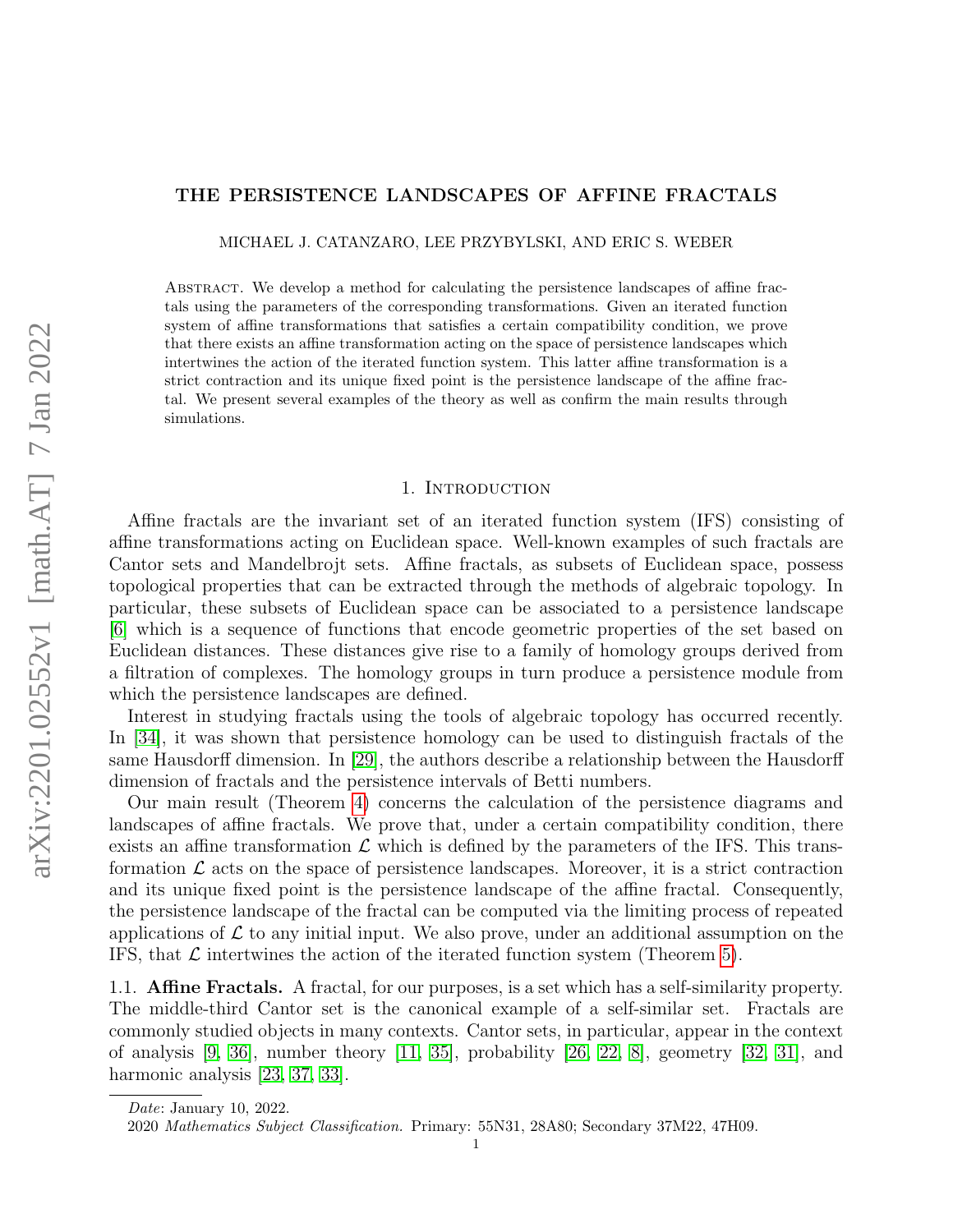In this paper, we consider specifically the class of affine fractals, which are generated by iterated function systems consisting of affine transformations. By this we mean that the fractal is the invariant set for the iterated function system.

**Definition 1.** Suppose  $\Psi = {\psi_1, ..., \psi_N}$  is a set of maps acting on a metric space  $(X, d)$ . We say that  $A \subset X$  is invariant for  $\Psi$  if  $A = \bigcup_{i=1}^{N} \psi_i(A)$ .

For the maps  $\Psi$ , we denote the compositions (i.e. iterations) of the maps by:

$$
\Psi(A) = \bigcup_{i=1}^{N} \psi_i(A), \ \Psi^p(A) = \Psi(\Psi^{p-1}(A)).
$$

In [\[21\]](#page-30-8), Hutchinson laid out the main relationship between fractals and iterated function systems (IFS); this relationship is the foundation of our results. Recall that  $\psi : X \to X$  is Lipschitz if for all  $x, y \in X$ , there exists  $C > 0$  such that

$$
d(\psi(x), \psi(y)) \leq C d(x, y).
$$

The Lipschitz constant of  $\psi$  is the infimum of all such C. We say that  $\psi$  is a contraction if it has Lipschitz constant less than 1.

<span id="page-1-0"></span>**Theorem A.** Let  $X = (X, d)$  be a complete metric space and  $\Psi = {\psi_1, ..., \psi_N}$  a finite set of contraction maps on  $X$ . Then there exists a unique closed bounded set  $A$  such that

$$
A = \bigcup_{i=1}^{N} \psi_i(A).
$$

Furthermore, A is compact and is the closure of the set of fixed points of finite compositions of members of  $\Psi$ . Moreover, for a closed bounded K,  $\Psi^p(K) \to A$  in the Hausdorff metric.

Recall that the Hausdorff distance between two sets  $A, B \subset X$  is given by

$$
d_H(A, B) = \max \left\{ \sup_{x \in A} \inf_{y \in B} d(x, y), \sup_{y \in B} \inf_{x \in A} d(x, y) \right\}.
$$

For us, the maps  $\Psi$  consist of affine transformations acting on  $\mathbb{R}^d$ . Moreover, we assume that the linear part of the maps are scalars which are common to all of the maps. Therefore, our maps have the form  $\psi_i(\vec{x}) = c(\vec{x} + \vec{b}_i)$ , where  $c \in (0, 1)$ . The following are examples of affine fractals in our class:

- 1. the classical middle-third Cantor set in R;
- 2. the Sierpinski gasket in  $\mathbb{R}^2$ ;
- 3. the Sierpinksi carpet in  $\mathbb{R}^2$ ;
- 4. the Menger sponge (or Sierpinski cube) in  $\mathbb{R}^3$ .

The Cantor set is the invariant set for the IFS with generators

$$
\psi_0(x) = \frac{x}{3}; \quad \psi_1(x) = \frac{x+2}{3}.
$$

The Sierpinski carpet is the invariant set for the IFS with generators

$$
\psi_0(x, y) = \left(\frac{x}{3}, \frac{y}{3}\right); \quad \psi_1(x) = \left(\frac{x+2}{3}, \frac{y}{3}\right); \quad \psi_2(x) = \left(\frac{x}{3}, \frac{y+2}{3}\right); \quad \psi_3(x) = \left(\frac{x+2}{3}, \frac{y+2}{3}\right).
$$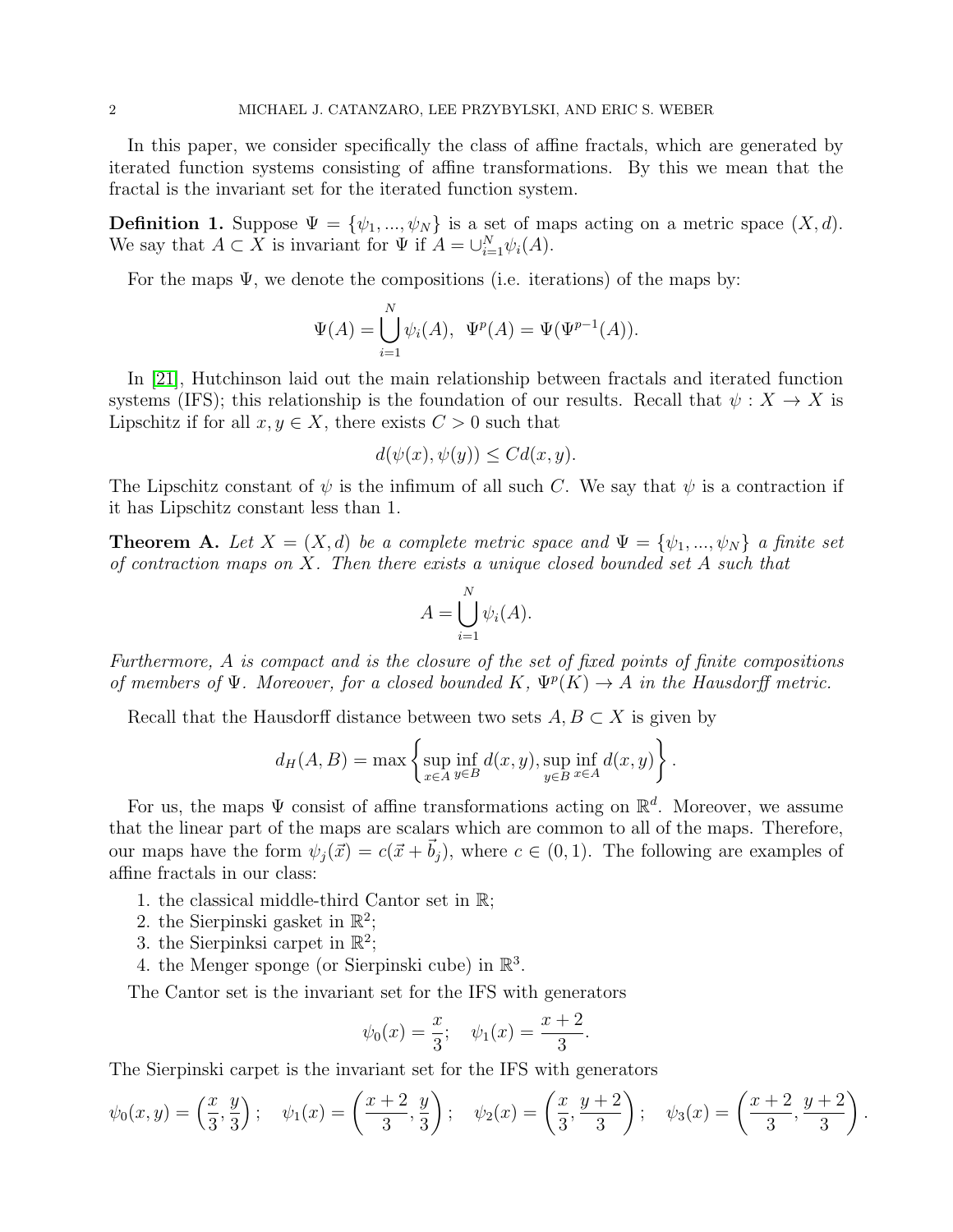For an IFS  $\Psi$  on  $\mathbb{R}^d$  and a nonempty  $S_0 \subset \mathbb{R}^d$ , we define the sequence  $S_{n+1} = \Psi(S_n)$ . We will typically consider  $S_0$  which consists of finitely many points in  $\mathbb{R}^d$ , and therefore by Hutchinson's theorem,  $\{S_n\}$  converges in the Hausdorff metric to the fractal generated by  $\Psi$ . Indeed, we will show that choosing  $S_0$  to be the extreme points of the convex hull of the fractal is ideal in establishing our algorithm for calculating the persistence landscapes of the fractal.

One of our main results is to prove that for a fixed affine IFS  $\Psi$  that satisfies a certain compatibility condition and appropriate initialization  $S_0$ , there exists an affine transformation  $\mathcal L$  acting on the space of persistence landscapes such that the following diagram commutes for every  $n \in \mathbb{N}$ :

<span id="page-2-0"></span>(1)  
\n
$$
\begin{array}{ccc}\n & S_n & \xrightarrow{\Psi} & S_{n+1} \\
& \downarrow^{\gamma} & & \downarrow^{\gamma} \\
& \mathbf{f}_n & \xrightarrow{\mathcal{L}} & \mathbf{f}_{n+1}\n\end{array}
$$

Here  $f_n$  is the persistence landscape of  $S_n$  and  $\gamma$  associates to  $S_n$  its persistence landscape. We will show that  $\mathcal L$  is a strict contraction on the set of persistence landscapes, and so it possesses a unique fixed point. That fixed point will be the persistence landscape for the fractal generated by  $\Psi$ . Consequently, the persistence landscape f of the fractal is obtained by

$$
\mathbf{f} = \lim_{n \to \infty} \mathcal{L}^n \mathbf{f}_0
$$

for any initialization  $f_0$ .

1.2. Persistence Landscapes. Persistent homology is a relatively new approach to studying topological spaces. In the context of data science, persistent homology can be applied to a data set to complement traditional statistical approaches by studying the geometry of the data. We employ the tools of persistent homology, including persistence landscapes, to analyze affine fractals.

Persistent homology typically begins with a set of points, equipped with a pairwise notion of distance. We place a metric ball of radius  $r$  around each point, and increase  $r$ . We are interested in the topological properties of the union of these balls as a function of  $r$ . Typical properties of interest include connectedness, loops or holes, and voids of the union, and importantly the radii at which these appear or disappear. While this type of information may seem crude, a surprising amount of insight about the underlying set of points can be extracted in this way.

The data of changing topological properties is conveniently summarized in what is known as a persistence diagram, a multiset of points in the plane. If we focus on loops of the union, then each point  $(b, d)$  in the persistence diagram represents a loop, whose two coordinates correspond to the radius when the hole is formed  $(r = b)$  and when it gets filled in  $(r = d)$ . The persistence diagram provides a multiscale summary, encoding geometric and topological features of the set [\[10\]](#page-30-9).

Unfortunately however, barcodes do not posses a vector space structure, so quantitative analysis and precise comparison can be difficult [\[27\]](#page-30-10). To remedy this, we map the barcodes to some feature space (a Banach space in our case) using a well-studied feature map known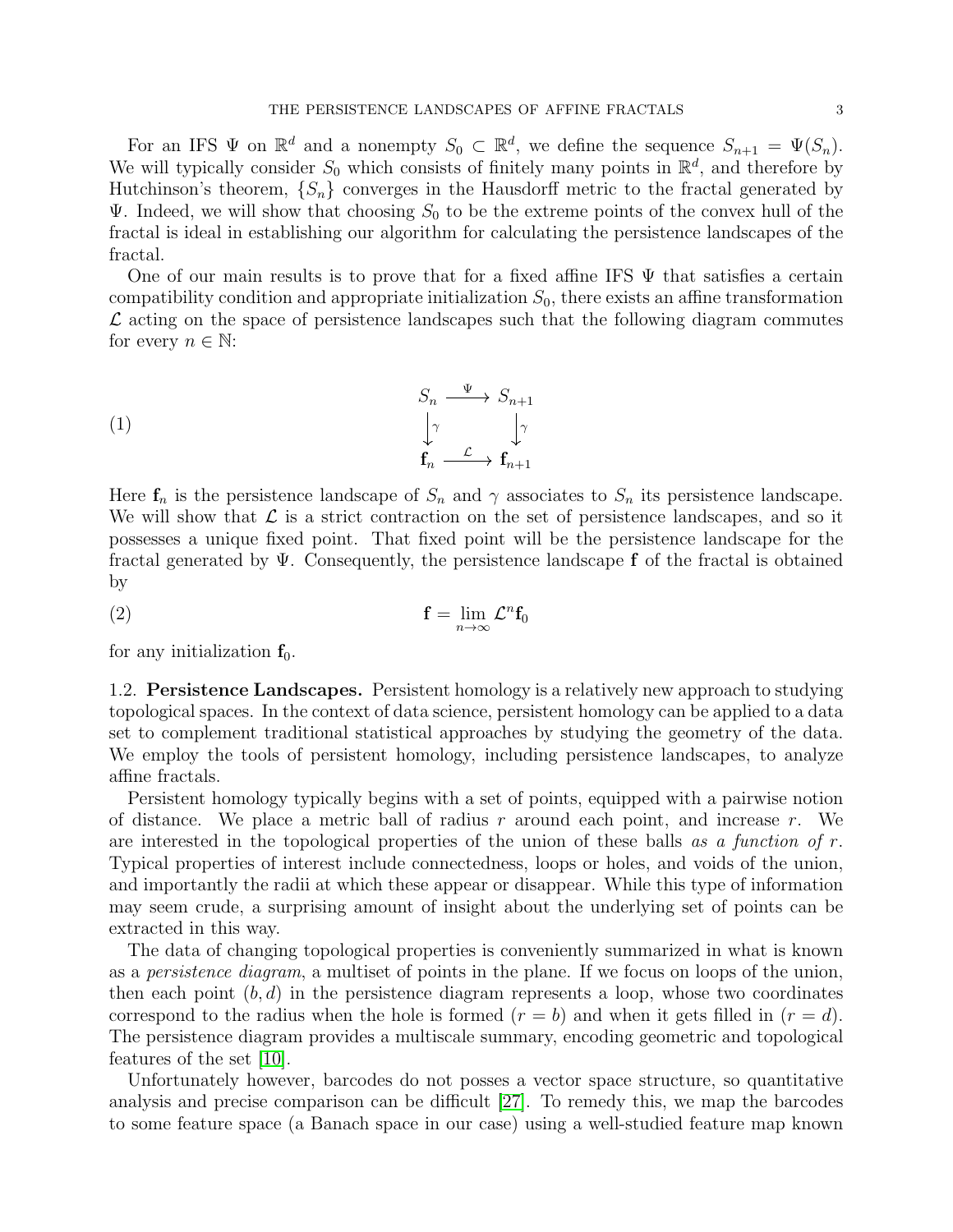as a persistence landscape. The mapping from barcodes to landscapes is reversible, so this vectorization scheme loses no information [\[6\]](#page-30-0). Persistence landscapes have been used to study protein binding [\[24\]](#page-30-11), phase transitions [\[18\]](#page-30-12), audio signals [\[25\]](#page-30-13), and microstructures in materials science [\[17\]](#page-30-14).

### 2. Persistent Homology

In this section, we briefly review some standard facts from algebraic topology and persistent homology as well as establish our notation. Excellent resources for (simplicial) homology can be found in [\[20,](#page-30-15) [28\]](#page-30-16), and [\[19,](#page-30-17) [10,](#page-30-9) [30\]](#page-31-7) provide a good introduction to persistent homology.

2.1. Simplicial Complexes. For a simplicial complex  $K$ , the *p-skeleton of*  $K$ , denoted by  $K^{(p)}$ , is the subcomplex consisting of all simplices of dimension less than or equal to p. The set of all p-simplices is denoted  $K_p$ . Thus, the set of vertices can be written as  $K_0$ . Recall that if  $\sigma = [u_0, u_1, \dots, u_p]$  is a p-simplex, then every point  $x \in \sigma$  can be expressed as a convex combination  $x = \sum_i \alpha_i u_i$ , where  $0 \le \alpha_i \le 1$  and  $\sum_i \alpha_i = 1$ .

Given two simplicial complexes K and L, we say that  $\varphi: K_0 \to L_0$  is a vertex map if for any p-simplex  $[x_0, ..., x_p]$  in K,  $[\varphi(x_0), ..., \varphi(x_p)]$  is a simplex in L. Thus vertex maps send the vertices of simplices in K to simplices in L. We do not require  $\varphi$  to be injective, so  $\dim[\varphi(x_0),...,\varphi(x_p)] \leq p$  with a strict inequality if  $\varphi(x_i) = \varphi(x_k)$  for some  $j, k \in \{0,1,...,p\}$ . Given a vertex map  $\varphi: K_0 \to L_0$ , we can extend it to a map  $f: K \to L$  by

$$
f(x) = \sum_{j=0}^{p} \alpha_j \varphi(x_j).
$$

where  $x = \sum_{j=0}^{p} \alpha_j x_j$ . In this way, we say that f is the simplicial map induced by  $\varphi$ .

The first step in our goal of computing topological properties of affine fractals will be to construct their Cěch complexes. If  $X \subset \mathbb{R}^d$ , for any  $\varepsilon > 0$  we can define the Cěch complex to be

<span id="page-3-0"></span>(3) 
$$
\text{Cěch}(X,\varepsilon) = \left\{ \sigma \subseteq X \mid \bigcap_{x \in \sigma} \overline{B(x,\varepsilon/2)} \neq \emptyset \right\},
$$

where  $B(x, r)$  is the ball of radius r centered at x. A consequence of the Nerve Theorem [\[4,](#page-30-18) [19\]](#page-30-17) is that for a finite set  $X \subset \mathbb{R}^d$ ,  $\{x : d(x,X) \leq \varepsilon/2\}$  is homotopy equivalent to Cěch $(X,\varepsilon)$ .

There is another popular variant in persistent homology for associating a topological space to a set, known as the Vietoris-Rips complex. The Vietoris-Rips complex for  $X \subset \mathbb{R}^d$  and  $\varepsilon > 0$  is defined by

<span id="page-3-1"></span>(4) 
$$
VR(X,\varepsilon) = \left\{ \sigma \subseteq X \, | \, \max_{x,y \in \sigma} |x-y| \leq \varepsilon \right\}.
$$

In comparing Eqs. [\(3\)](#page-3-0) and [\(4\)](#page-3-1), we see that the 1-simplices in Cech( $X, \varepsilon$ ) are the same as those in  $VR(X, \varepsilon)$ , but it is not necessary that  $C\check{e}ch(X, \varepsilon) = VR(X, \varepsilon)$ . Furthermore, verifying the existence of a point in the intersection of Eq. [\(3\)](#page-3-0) often requires much more work than verifying the pairwise condition of Eq. [\(4\)](#page-3-1). For this reason, together with recent advances in computational efficiency in software [\[3\]](#page-29-0), applications of persistent homology tend to rely on Vietoris-Rips complexes. The two complexes are related by a well-known result [\[16,](#page-30-19) Thm. 2.5].

Our focus will be on the Cěch complex of affine fractals and their approximations.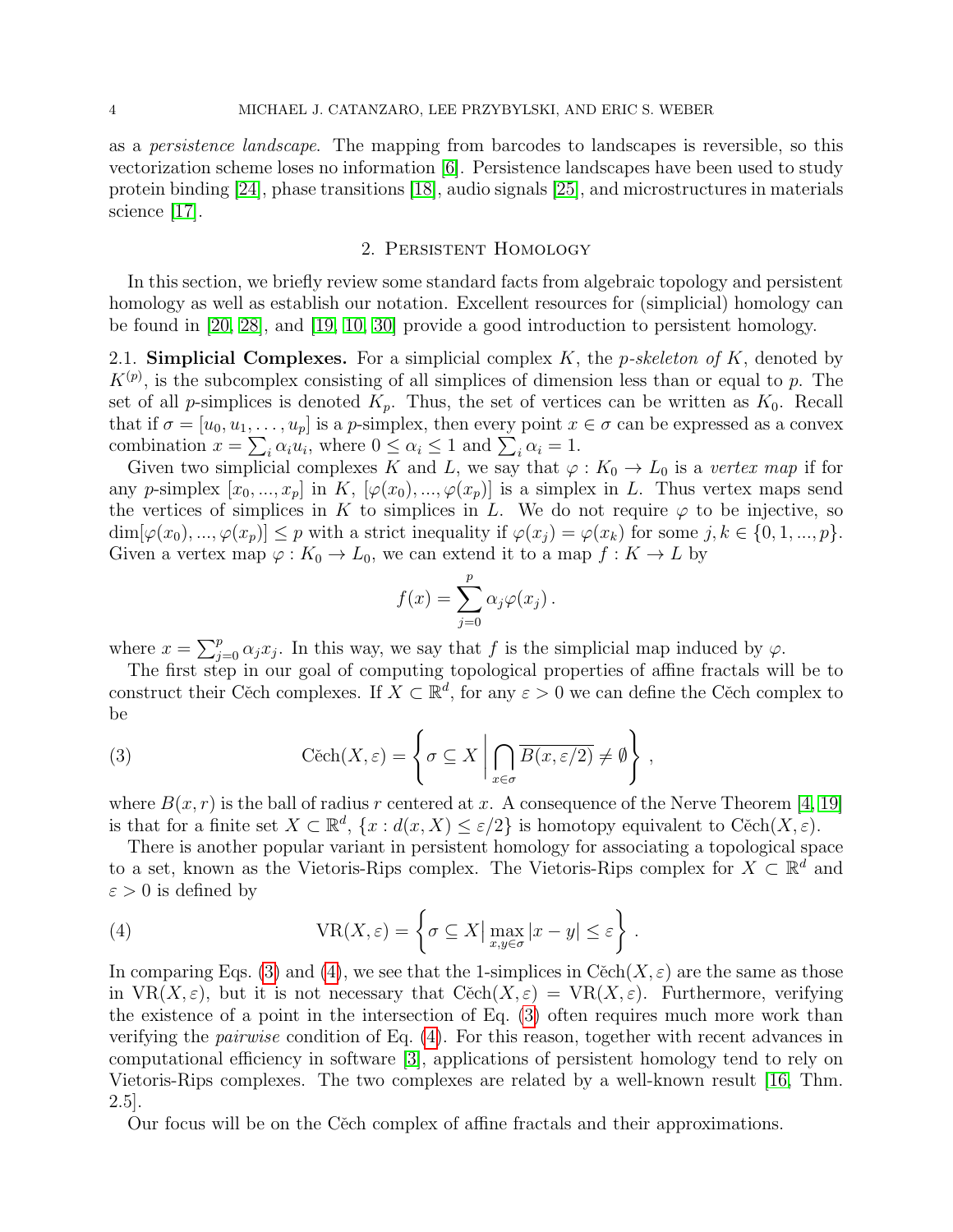2.2. A Review of Homology. Given a simplicial complex  $K$ , an abelian group  $G$ , and a non-negative integer  $p \geq 0$ , we define the group of p-chains with coefficients in G to be formal G-linear combinations of p-simplices of K and denote it  $C_p(K; G)$ . A typical element of  $C_p(K;G)$  is a finite formal sum of the form  $\sum_i g_i \sigma_i$ , where  $\sigma_i \in K_p$  and  $g_i \in G$ . The differential (or boundary) of a p-simplex  $\sigma = [u_0, u_1, \dots, u_p]$  is

<span id="page-4-0"></span>(5) 
$$
\partial_p(\sigma) = \sum_{j=0}^p (-1)^j [u_0, u_1, \dots, \hat{u}_j, \dots, u_p] \in C_{p-1}(K; G),
$$

where  $[u_0, \ldots, \hat{u}_j, \ldots, u_p]$  is the  $(p-1)$ -simplex obtained by omitting  $\hat{u}_j$  from  $\sigma$ . Extending  $\partial_p$  to a G-linear homomorphism to all of  $C_p(K;G)$  gives  $\partial_p : C_p(K;G) \to C_{p-1}(K;G)$ . This gives rise to the simplicial chain complex of  $K$  with coefficients in  $G$ 

(6) 
$$
\cdots \xrightarrow{\partial_{p+2}} C_{p+1}(K) \xrightarrow{\partial_{p+1}} C_p(K) \xrightarrow{\partial_p} C_{p-1}(K) \xrightarrow{\partial_{p-1}} \cdots \xrightarrow{\partial_1} C_0(K) \xrightarrow{\partial_0} 0,
$$

with the essential property that any two successive compositions equal the trivial map:  $\partial_j \partial_{j+1} = 0$  for all  $j \geq 0$ . Hence,  $\text{im}(\partial_{j+1}) \subset \text{ker}(\partial_j)$ . We denote the *p-cycles* by  $Z_p(K) =$  $\ker(\partial_p) \subset C_p(K)$ , and the *p-boundaries* by  $B_p(K) = \text{im}(\partial_{p+1}) \subset C_p(K)$ .

**Definition 2.** The **p-th simplicial homology group** of a simplicial complex  $K$  is

$$
H_p(K) = H_p(K; G) := \ker(\partial_p)/\mathrm{im}(\partial_{p+1}) = Z_p(K)/B_p(K).
$$

We let  $H_*(K) = \bigoplus_p H_p(K)$  denote the collection of homology groups for all dimensions p.

Moving forward, we assume  $G = \mathbb{Z}_2$ . This choice of coefficients is common in persistent homology and simplifies many of the computations, e.g., the factors of  $(-1)^j$  appearing in Eq. [\(5\)](#page-4-0) vanish.

For simplicial complexes K and L,  $f: K \to L$  is a simplicial map if f is continuous and f maps each simplex of K linearly onto a simplex of L. Define a homomorphism  $f_{\#}: C_p(K) \to$  $C_p(L)$  by first defining

(7) 
$$
f_{\#}([x_0, ..., x_p]) = \begin{cases} [f(x_0), ..., f(x_p)] & \text{if } f(x_0), ..., f(x_p) \text{ are distinct} \\ 0 & \text{otherwise,} \end{cases}
$$

and extend the homomorphism to the rest of  $C_p(K)$  linearly. A standard fact in algebraic topology is that  $f_{#}$  further induces a map on homology  $f_{*}: H_p(K) \to H_p(L)$  for every p. Furthermore, if f is a simplicial homeomorphism, then  $f_* : H_*(K) \to H_*(L)$  is an isomorphism [\[28\]](#page-30-16).

<span id="page-4-2"></span>**Lemma 1.** Let  $X \subset \mathbb{R}^d$  be a finite point cloud. Let  $\varphi : \mathbb{R}^d \to \mathbb{R}^d$  be a similitude with scaling constant  $c > 0$ . Let  $\varepsilon > 0$ ,  $L = \text{Cěch}(X, \varepsilon)$ , and let  $\tilde{L} = \text{Cěch}(\varphi(X), c\varepsilon)$ . Then  $\varphi|_{L_0} : L_0 \to \tilde{L_0}$ is a vertex map and induces a simplicial homeomorphism  $f$  between  $L$  and  $L$ . Thus,  $f$  induces an isomorphism  $f_* : H_*(L) \to H_*(L)$ .

A particularly nice feature of homology groups is that the homology group of a space is isomorphic to the direct sum of the homology groups of the path components [\[20,](#page-30-15) Prop. 2.6]. This directly leads to the following lemma.

<span id="page-4-1"></span>**Lemma 2.** Let  $X \subset \mathbb{R}^d$  be a finite subset and  $\{\varphi_j\}_{j=1}^n$  be a collection of similitudes on  $\mathbb{R}^d$ . Let  $c_i$  equal the scaling constant of the similitude  $\varphi_i$ . Define

$$
\delta := \min_{1 \le j \ne k \le n} d(\varphi(X_j), \varphi(X_k)).
$$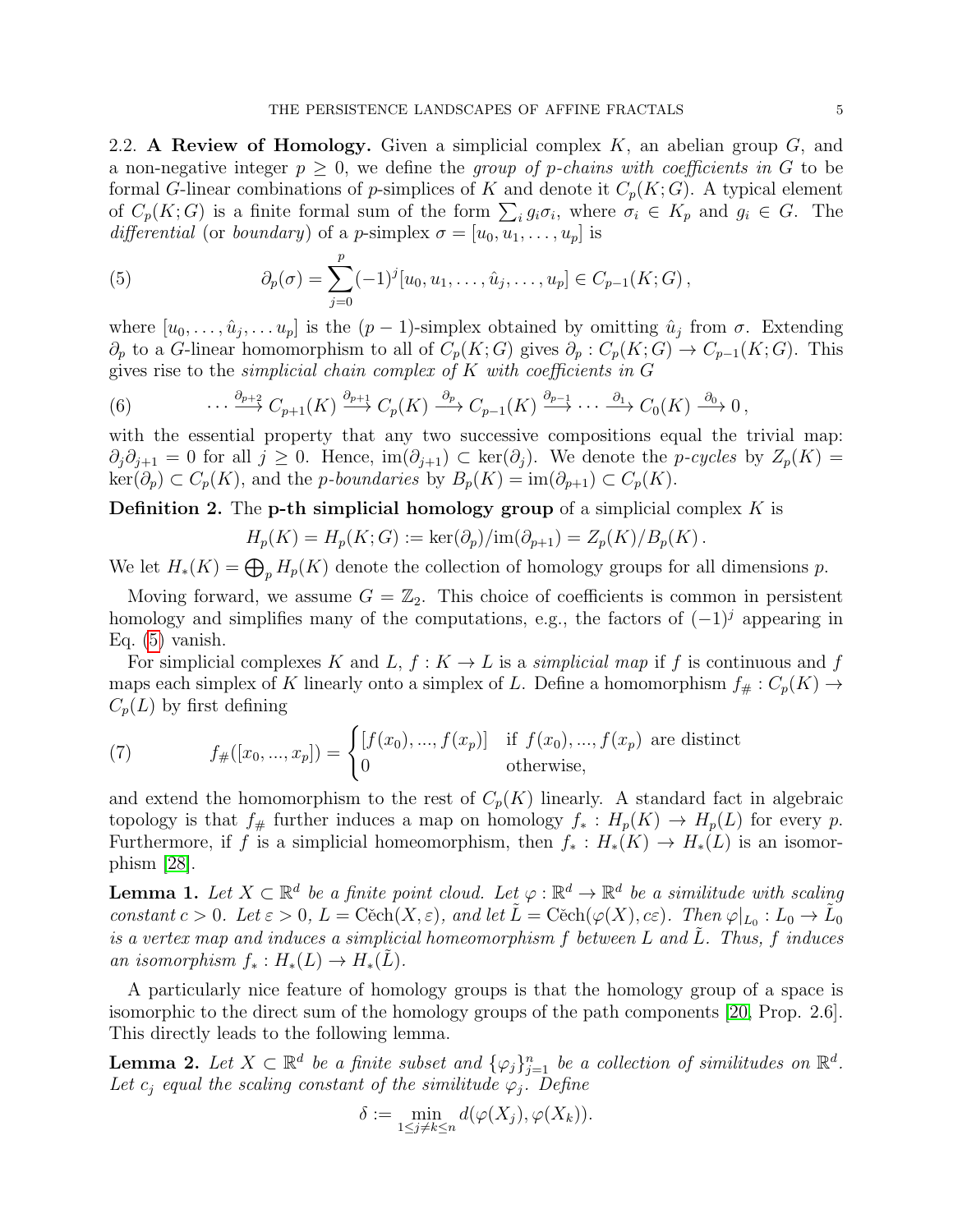Then for all dimensions  $p \geq 0$ , and all  $\varepsilon < \delta$ 

$$
H_p \text{Cěch}(\cup_j \varphi_j(X), \varepsilon) \cong \bigoplus_{j=1}^n H_p \text{Cěch}(X, c_j^{-1} \varepsilon).
$$

Lemma [2](#page-4-1) implies that given a finite point cloud and a collection of similitudes, so long as the images of the point cloud under those similitudes are sufficiently far apart, the homology group resulting from the union of those images is easily related to the homology groups resulting from the original point cloud.

Another tool we will use for the computation of homology groups is known as the *Mayer*-Vietoris sequence. Suppose K is a simplicial complex with subcomplexes  $K_1$  and  $K_2$  such that  $K = K_1 \cup K_2$ . The Mayer-Vietoris sequence is the long exact sequence

(8) 
$$
\cdots \longrightarrow H_p(K_1 \cap K_2) \longrightarrow H_p(K_1) \oplus H_p(K_2) \longrightarrow H_p(K) \longrightarrow H_{p-1}(K_1 \cap K_2) \longrightarrow \cdots
$$

$$
\cdots \longrightarrow H_0(K_1 \cap K_2) \longrightarrow H_0(K_1) \oplus H_0(K_2) \longrightarrow H_0(K) \longrightarrow 0.
$$

For a detailed explanation of the maps in the sequence and a proof of its exactness, see [\[28,](#page-30-16) Chapter 3].

2.3. Persistent Homology. A simplicial filtration  $K^{\bullet}$  of a simplicial complex K is a collection of subcomplexes  $\{K^i\}_{i\in I}$ , for an indexing set  $I\subset \mathbb{R}$  such that whenever  $s\leq t$ ,

$$
(9) \t Ks \subseteq Kt \subseteq K.
$$

The inclusion map  $K^s \to K^t$  induces a homomorphism  $H_*(K^s) \to H_*(K^t)$ . The collection of groups  ${H_p(K^s)}_{s \in I}$ , together with the collection of homomorphisms  ${H_p(K^s) \to H_p(K^t)}_{s \leq t}$ form the  $p^{\text{th}}$ -persistent homology of  $K^{\bullet}$ .

Understanding the structure of persistent homology is difficult as presented. Instead, we turn to a generalization of this structure known as a persistence module. A *persistence module* is a collection of  $\mathbb{Z}_2$ -vector spaces  $\mathbb{V} = \{V_t\}_{t \in I}$ , and a collection of linear transformations between these spaces  $\mathbb{M} = \{M^{s,t} : V_s \to V_t\}_{s \leq t}$  that satisfy

(10) 
$$
M^{s,t} \circ M^{r,s} = M^{r,t} \text{ for } r \leq s \leq t.
$$

We will often refer to the persistence module (V, M) as simply M. By setting  $V_s = H_p(K^s)$ and  $M^{s,t}: H_p(K^s) \to H_p(K^t)$  as the homomorphism induced by inclusion, we see that every simplicial filtration  $K^{\bullet}$  gives rise to a persistence module.

If  $X \subset \mathbb{R}^d$ , then the collection of simplicial complexes

$$
\mathbf{C\check{e}ch}(X) = \{\mathrm{C\check{e}ch}(X,s)\}_{s\in\overline{\mathbb{R}}}
$$

form a simplicial filtration of Cěch $(X, \infty)$ , the full simplicial complex on X. For  $0 \leq s \leq t$ , the inclusion mapping  $C\check{e}ch(X, s) \to C\check{e}ch(X, t)$  induces a homomorphism  $H_p C\check{e}ch(X, s) \to$  $H_p \text{Cěch}(X, t)$ . We let  $H_p \text{Cěch}(X)$  denote the persistence module resulting from the filtration of the Cěch complex of  $X$ . We adopt the convention that

$$
C\check{e}ch(X, s) = VR(X, s) = \emptyset
$$

for  $s < 0$ .

A persistence diagram is a multiset of birth and death times derived from a decomposition of a persistence module. Interval modules form the basic building blocks of persistence modules. Interval modules are indecomposable. In [\[5\]](#page-30-20), it was shown that the persistence module  $(V, M)$ can be decomposed into interval modules as long as each  $V_t$  is finite dimensional. Moreover,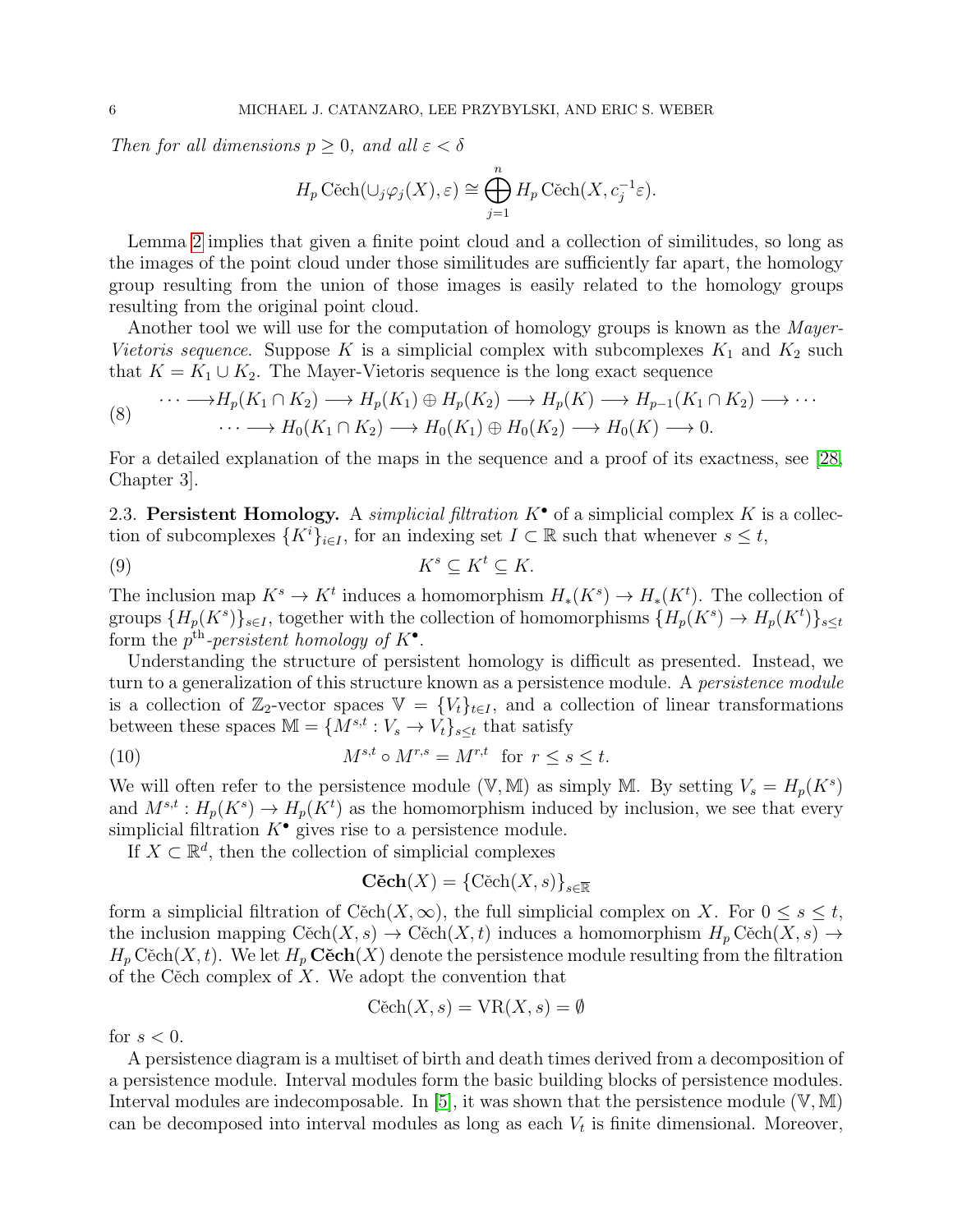an application of [\[2,](#page-29-1) Thm. 1], implies this decomposition is unique, up to reordering. Thus if we have a persistence module M with the interval module decomposition

$$
\mathbb{M}=\bigoplus_{\lambda}\mathbb{J}[b_{\lambda},d_{\lambda}),
$$

we define the persistence diagram of M to be the multiset

$$
\operatorname{dgm} \mathbb{M} = \{ (b_{\lambda}, d_{\lambda}) \}_{\lambda} \cup \Delta,
$$

where  $\Delta$  is the set of diagonal points  $\{(x, x)|x \in \mathbb{R}\}\$ each counted with infinite multiplicity.

We will denote a persistence diagram as  $\mathcal{D} = (D, \mu)$ , where  $D = \{(b_\lambda, d_\lambda)\}_\lambda$  is the collection of distinct birth and death times and  $\mu : D \to \mathbb{N}_0$  is defined  $\mu(b_\lambda, d_\lambda)$  as the multiplicity of the birth death time  $(b_{\lambda}, d_{\lambda})$ .

In order to ensure that the persistence modules we consider have a decomposition into interval modules, we require that M is q-tame [\[13\]](#page-30-21).

**Definition 3.** The persistence module (V, M) indexed over  $I \subset \mathbb{R}$  is said to be **q-tame** if

rank  $M^{s,t} < \infty$  whenever  $s < t$ .

Assuming a persistence module is q-tame not only guarantees us a well-defined persistence diagram, but also stability with respect to the bottleneck distance [\[12\]](#page-30-22). A prior stability result presented by Cohen-Steiner et al. in [\[15\]](#page-30-23) which required a more restrictive tameness condition.

Persistence modules resulting from a C $\check{e}$ ch filtration built on a finite point cloud X are q-tame. Moreover, when  $X \subset \mathbb{R}^d$  is compact,  $H_p \mathbf{C\check{e}ch}(X)$  is q-tame [\[14\]](#page-30-24) for all p. As a result, we obtain the following:

**Proposition 1.** For any affine iterated function system, the invariant set A, and any finite approximation of A, possess a well-defined persistence diagram.

While persistence diagrams are an effective representation of a persistence module, they are not conducive to statistical analysis. Persistence landscapes address this issue by embedding persistence diagrams into a Banach space. Given a persistence module M that is q-tame, its *persistence landscape* is a function  $f : \mathbb{N} \times \mathbb{R} \to \overline{\mathbb{R}}$  by

$$
\mathbf{f}(n,t) := f^{(n)}(t) = \sup\{m \ge 0 \mid \text{rank } M^{t-m,t+m} \ge n\},\,
$$

where R denotes the extended real numbers,  $[-\infty, \infty]$ . We have that all persistence landscapes are elements of

$$
L^{\infty}(\mathbb{N} \times \mathbb{R}) := \left\{ \mathbf{g} = \{g^{(n)}\}_{n=1}^{\infty} \subset L^{\infty}(\mathbb{R}) \, \middle| \, \sup_{n \in \mathbb{N}} \|g^{(n)}\|_{L^{\infty}(\mathbb{R})} < \infty \right\}.
$$

We compute the distance between two persistence landscapes using the standard norm on  $L^{\infty}(\mathbb{N} \times \mathbb{R})$  which is defined as

<span id="page-6-0"></span>
$$
\|\mathbf{g}\|_{L^{\infty}(\mathbb{N}\times\mathbb{R})}=\sup_{n\in\mathbb{N}}\|g^{(n)}\|_{L^{\infty}(\mathbb{R})}.
$$

There is an alternative definition given in [\[7\]](#page-30-25) that allows us to relate the persistence landscape of M to its persistence diagram. If the persistence module M is represented as a persistence diagram  $D = \{(a_i, b_i)\}_{i \in I}$ , then we can define the functions

(11) 
$$
\tau_{(a,b)}(t) = \max(0, \min(a+t, b-t)),
$$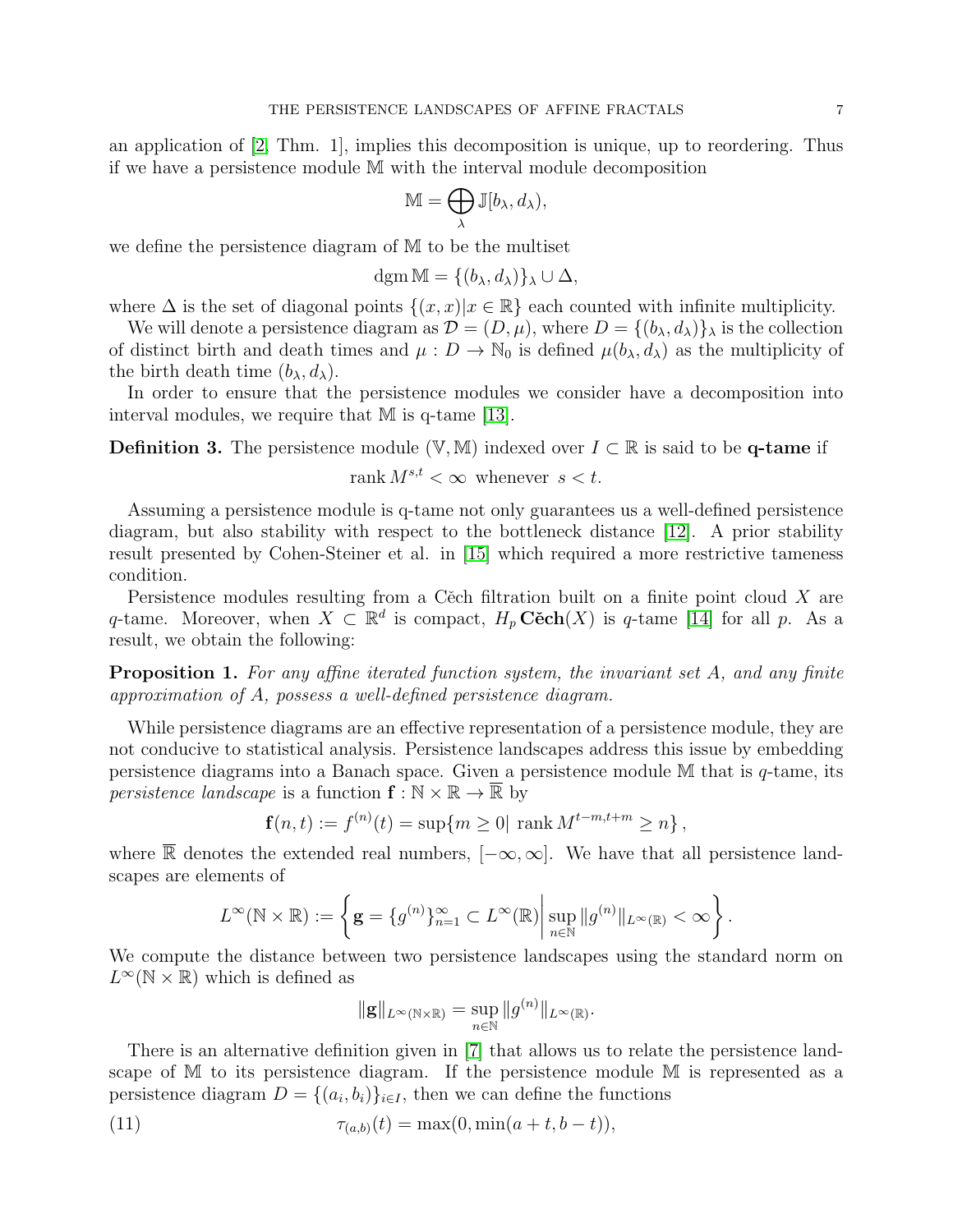and for all  $k \in \mathbb{N}, t \in \mathbb{R}$ ,

<span id="page-7-2"></span>(12) 
$$
f^{(k)}(t) = \text{kmax}\{\tau_{(a_i,b_i)}(t)\}_{i \in I}.
$$

We use kmax to denote the kth largest element of a set. Note that since  $D$  is a multiset, certain birth death pairs  $(a_i, b_i)$  can appear more than once.

It is common for many stability results to write the distance between two persistence landscapes in terms of their corresponding persistence modules. If  $\mathbf{f} = \{f^{(k)}\}_{k=1}^{\infty}$  is the persistence landscape obtained from M and  $\mathbf{g} = \{g^{(k)}\}_{k=1}^{\infty}$  is the persistence landscape obtained from M', we define the persistence landscape distance between  $M$  and  $M'$  to be

(13) 
$$
\Lambda_{\infty}(\mathbb{M}, \mathbb{M}') := \|\mathbf{f} - \mathbf{g}\|_{L^{\infty}(\mathbb{N} \times \mathbb{R})}.
$$

By combining the stability results from  $[6, 14, 12]$  $[6, 14, 12]$  $[6, 14, 12]$ , we obtain the following:

<span id="page-7-4"></span>**Theorem B.** Suppose X is a metric space, and  $Y, Z \subset X$  have well-defined persistence diagrams. Then for all  $p \geq 0$ ,

$$
\Lambda_{\infty}(H_p \ \textbf{C\check{e}ch}(Y), H_p \ \textbf{C\check{e}ch}(Z)) \leq d_H(Y, Z) .
$$

<span id="page-7-0"></span>**Corollary 1.** Let  $(X, d)$  be a metric space and suppose  $S, T \subset X$  such that their Cech complexes have well-defined persistence diagrams. Then

$$
\|\mathbf{f} - \mathbf{g}\|_{L^{\infty}(\mathbb{N} \times \mathbb{R})} \le d_H(S, T),
$$

where  $f$  and  $g$  are the persistence landscapes of S and T, respectively.

# 3. The Persistence Landscapes of Affine Fractals

<span id="page-7-3"></span>3.1. The Persistence Landscape of the Cantor Set. We begin with calculating the persistence landscape of the middle-third Cantor set  $\mathcal{C}$ . This calculation illustrates the main ideas of our construction, while also highlighting some of the technical requirements on the IFS. Recall that C is generated by the IFS given by the collection of contraction maps  $\Psi =$  $\{\psi_0, \psi_2\}$ , where

$$
\psi_0(x) = \frac{x}{3}, \ \psi_2(x) = \frac{x}{3} + \frac{2}{3}.
$$

For convenience, we suppose that  $\Psi$  acts on the metric space  $X = [0, 1]$  with the standard metric. We define the sequence of approximations to  $\mathcal C$  as follows:

<span id="page-7-1"></span>(14) 
$$
S_0 = \{0, 1\}, S_n = \Psi(S_{n-1}) = \psi_0(S_{n-1}) \cup \psi_2(S_{n-1}) \text{ for } n \in \mathbb{N}.
$$

We also define

$$
C_0 = [0, 1], \quad C_n = \Psi(C_{n-1}).
$$

The length of each closed interval in  $C_n$  is  $1/3^n$ . Note that since the points in  $S_n$  are equal to the end points in the disjoint closed intervals that make up  $C_n$ , and we have  $S_n \subset \mathcal{C} \subset C_n$ for all  $n \in \mathbb{N}$ , we find

$$
d_H(S_n, \mathcal{C}) \le d_H(S_n, C_n) \le \frac{1}{2 \cdot 3^n}.
$$

As a consequence of this and Lemma [2.3,](#page-7-0) we obtain the following convergence result.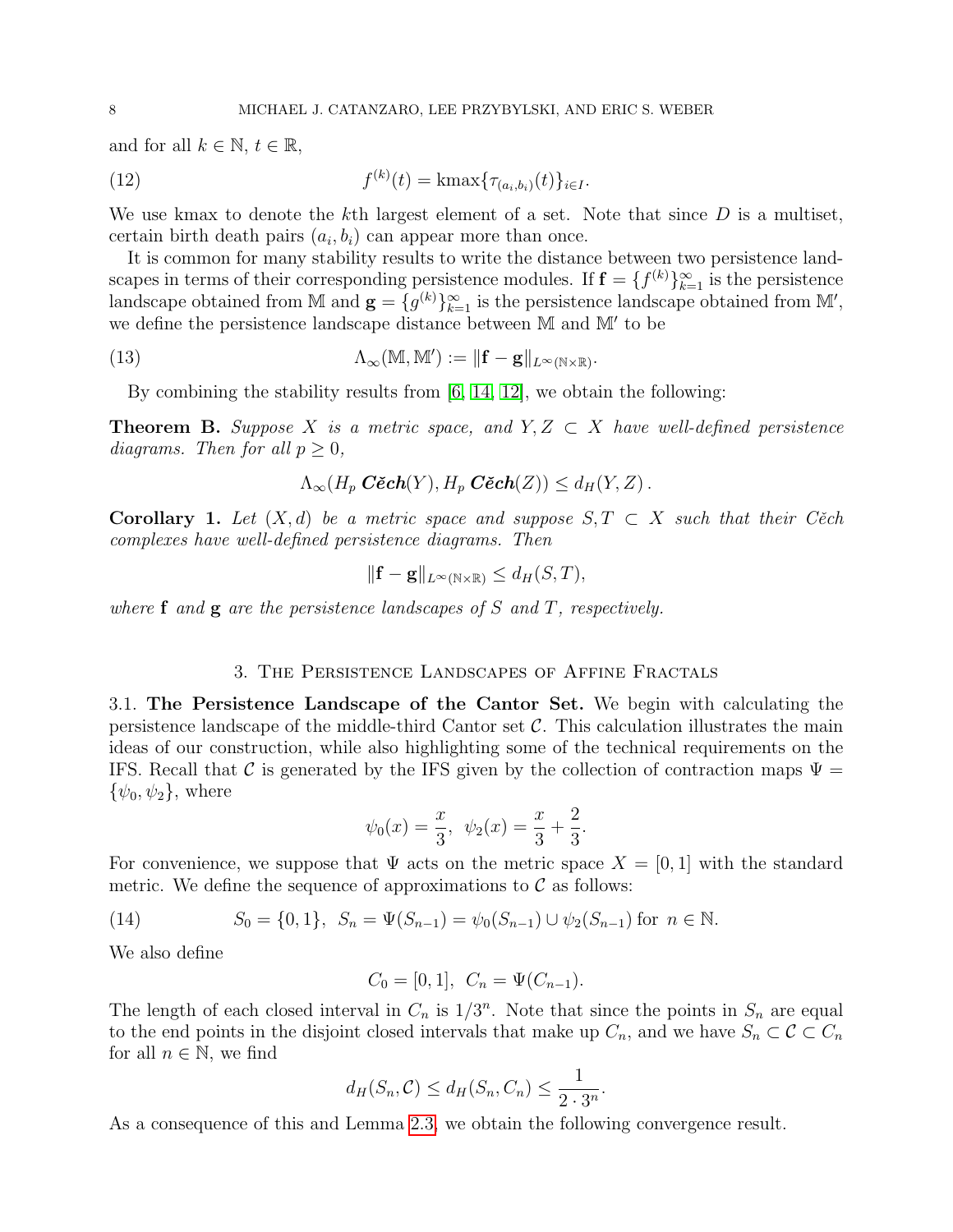**Theorem 1.** Let  $\{f_n\}_{n=1}^{\infty}$  be the sequence of persistence landscapes generated from the sequence of point clouds  $\{S_n\}_{n=1}^{\infty}$  as in Equation [\(14\)](#page-7-1), and let f be the persistence landscape of C. Then, we have that

$$
\lim_{n\to\infty}\|\mathbf{f}_n-\mathbf{f}\|_{L^{\infty}(\mathbb{N}\times\mathbb{R})}=0.
$$

Knowing that the limit exists, we would still like to have a formula for the persistence landscape of  $\mathcal C$ . To help us determine this formula, we will use a two step approach. First, we will find an affine operator  $\mathcal{L}: L^{\infty}(\mathbb{N} \times \mathbb{R}) \to L^{\infty}(\mathbb{N} \times \mathbb{R})$  such that for all *n* sufficiently large,  $\mathcal L$  maps the persistence landscape of  $S_n$  to the persistence landscape of  $S_{n+1}$ . We will then show that the persistence landscape of C is the fixed point of  $\mathcal L$  and use  $\mathcal L$  to compute the fixed point.

To describe persistence landscapes, we will use the hat functions defined in Equation [\(11\)](#page-6-0). Recall that persistence landscapes  $\mathbf{h} \in L^{\infty}(\mathbb{N} \times \mathbb{R})$  are defined by letting  $\mathbf{h} = \{h^{(j)}\}_{j=1}^{\infty}$ , where  $h^{(j)}$  equals the j<sup>th</sup> largest hat function supported on an interval whose end points equal one of the birth-death pairs from the persistence diagram. We also note that the hat functions scale nicely so that for  $t \in \mathbb{R}$ 

$$
\tau_{(a,b)}(t) = (b-a)\tau_{(0,1)}((b-a)^{-1}(t-a)).
$$

We define  $\mathcal L$  for each  $\mathbf g \in L^{\infty}(\mathbb N \times \mathbb R)$  by  $\mathcal L \mathbf g = \mathbf h = \{h^{(j)}\}_{j=1}^{\infty}$  where

<span id="page-8-0"></span>(15) 
$$
h^{(1)}(x) = \tau_{(0,1)}(x),
$$

$$
h^{(2)}(x) = \frac{1}{3}g^{(1)}(3x),
$$

$$
h^{(2k+1)}(x) = h^{(2k+2)}(x) = \frac{1}{3}g^{(k)}(3x), \quad k \in \mathbb{N}.
$$

We adopt the convention that the maximum death time will be equal to the diameter of the invariant set, which in the case of  $\mathcal C$  is 1. Thus when computing persistence landscape of  $\mathcal C$ , the first function in the sequence will be  $\tau_{(0,1)}$ . We can see that  $\mathcal L$  is an affine contraction. Indeed, if we define  $\mathcal{T}: L^{\infty}(\mathbb{N} \times \mathbb{R}) \to L^{\infty}(\mathbb{N} \times \mathbb{R})$  by  $\mathcal{T} \mathbf{g} = \mathbf{h}$ , where

$$
h^{(1)}(x) = 0,
$$
  
\n
$$
h^{(2)}(x) = \frac{1}{3}g^{(1)}(3x)
$$
  
\n
$$
h^{(2k+1)}(x) = h^{(2k+2)}(x) = \frac{1}{3}g^{(k)}(3x),
$$

then we see that  $\mathcal T$  is linear with  $\|\mathcal T\| = \frac{1}{3}$  $\frac{1}{3}$ . Further, for all  $f \in L^{\infty}(\mathbb{N} \times \mathbb{R})$ ,  $\mathcal{L}f = \mathbf{v} + \mathcal{T}f$ , where  $\mathbf{v} = {\tau_{(0,1)}, 0, 0, 0, ...}.$ 

<span id="page-8-1"></span>**Theorem 2.** Let  $\{\mathbf{f}_n\}_{n=1}^{\infty}$  be the sequence of persistence landscape generated from the sequence of point clouds  $\{S_n\}_{n=1}^{\infty}$  as in Equation [\(14\)](#page-7-1), and let f be the persistence landscape of C. Let  $\mathcal L$  be given by Equation [\(15\)](#page-8-0). Then, for all  $n \in \mathbb N$ ,  $\mathcal L$ **f**<sub>n</sub> = **f**<sub>n+1</sub>.

In other words, the commutative diagram in Equation [\(1\)](#page-2-0) holds.

*Proof.* For  $n \in \mathbb{N}$ , we denote  $\mathbf{f}_n = \{f_n^{(j)}\}_{j=1}^{\infty}$ . It easy to check for  $n = 1$  using direct computation. Since  $S_1 = \{0, 1\}$  and  $S_2 = \{0, 1/3, 2/3, 1\}$  we see that  $f_2^{(1)} = \tau_{(0,1)}$ ,  $f_2^{(j)} = \tau_{(0,3^{-1})}$  for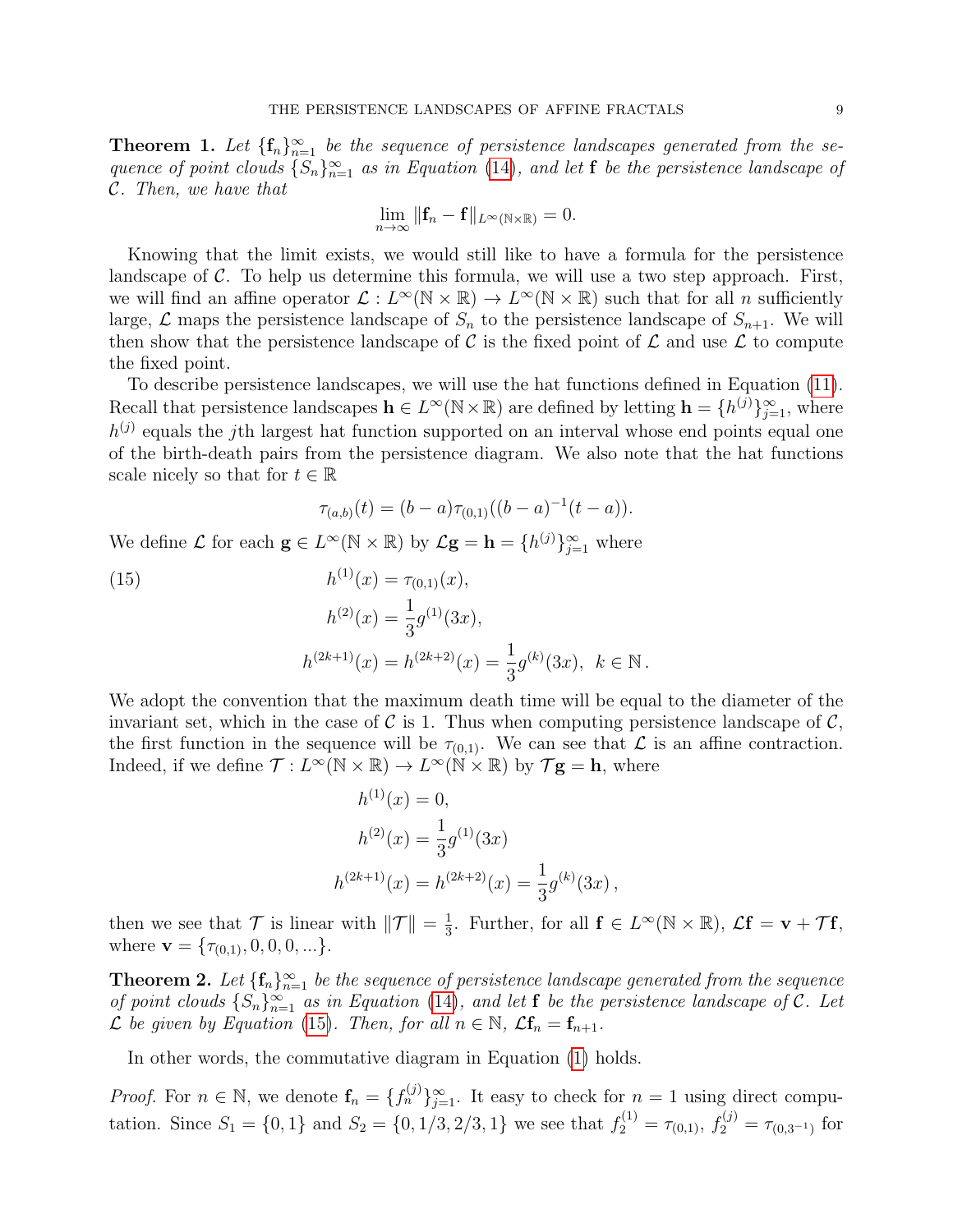$2 \leq j \leq 4$ , and  $f_2^{(j)} = 0$  for all  $j > 4$ . We can also see that  $f_1 = \{\tau_{(0,1)}, 0, 0, 0, 0, ...\}.$ 

By the definition of  $\mathcal{L}$ , we see that  $\mathcal{L}f_1 = f_2$ . In general, for  $n \in \mathbb{N}$ , let

$$
L_n = \phi_0(S_n), \ R_n = \phi_2(S_n).
$$

For all  $n \in \mathbb{N}$ , we see that

<span id="page-9-1"></span>
$$
S_{n+1} = L_n \cup R_n.
$$

Since  $S_n \subset [0,1]$ , we know that  $L_n \cap R_n = \emptyset$ . Moreover,

(16) 
$$
d(L_n, R_n) = \min_{x \in L_n, y \in R_n} |x - y| = \frac{1}{3}.
$$

Let  $\mathcal{D}_n = (D_n, \mu_n)$  denote the persistence diagram of  $H_0 \mathbf{Cech}(S_n)$ . Note that since  $S_n$  has  $2^n$  distinct points, if  $D_n = \{(0, d_j)\}_{j=1}^k$ , then  $\sum_{j=1}^k \mu_n(0, d_j) = 2^n$ . We assume without loss of generality that  $d_j < d_{j+1}$  for  $j \in \{1, ..., k\}$ . This means  $d_k = 1$ , and for  $j < k$ ,  $d_j < 1$ .

We claim that for  $j < k$ ,  $(0, d_j) \in D_n$  implies that  $(0, \frac{d_j}{3})$  $(\frac{i_j}{3}) \in D_{n+1}$  with  $\mu_{n+1}(0, d_j/3) =$  $2\mu_n(0, d_i)$ . To help us do this, we first prove that for  $0 < \varepsilon < 1$ , the diagram

(17)  
\n
$$
H_0 \text{ Cěch}(S_n, 0) \xrightarrow{M^{0,\varepsilon}} H_0 \text{ Cěch}(S_n, \varepsilon)
$$
\n
$$
\downarrow \phi_{0*}^0 \qquad \qquad \downarrow \phi_{0*}^{\varepsilon}
$$
\n
$$
H_0 \text{ Cěch}(L_n, 0) \xrightarrow{P^{0,\varepsilon}} H_0 \text{ Cěch}(L_n, \frac{\varepsilon}{3})
$$

commutes, where  $M^{0,\varepsilon}$  and  $P^{0,\varepsilon}$  are homomorphisms induced by the inclusions  $\mathrm{C\check{e}ch}(S_n,0) \to$  $C\check{e}ch(S_n, \varepsilon)$  and  $C\check{e}ch(L_n, 0) \to C\check{e}ch(L_n, \frac{\varepsilon}{3})$  $\frac{\varepsilon}{3}$ ) respectively, and  $\phi_{0*}^{\varepsilon}$  and  $\phi_{0*}^{\varepsilon}$  are isomporphisms induced by  $\phi_0$  as in Corollary [1.](#page-4-2) Indeed, for  $\gamma \in H_0$  Cěch $(S_n, 0)$ , we may use coset notation to write  $\gamma = [x]B_0(\text{Cěch}(S_n, 0))$  for some  $x \in S_n$ . Thus

<span id="page-9-0"></span>
$$
P^{0,\varepsilon}\phi_{0*}^0\gamma = P^{0,\varepsilon}[\tfrac{x}{3}]B_0 \operatorname{C\check{e}ch}(L_n,0) = [\tfrac{x}{3}]B_0 \operatorname{C\check{e}ch}(L_n,\tfrac{\varepsilon}{3}).
$$

On the other hand,

$$
\phi_{0*}^{\varepsilon}M^{0,\varepsilon}\gamma = \phi_{0*}[x]B_0 \widetilde{\mathrm{Cech}}(S_n,\varepsilon) = [\frac{x}{3}]B_0 \widetilde{\mathrm{Cech}}(L_n,\frac{\varepsilon}{3}).
$$

Therefore  $\phi_{0*}^{\varepsilon} M^{0,\varepsilon} = P^{0,\varepsilon} \phi_{0*}^0$ , which implies Diagram [\(17\)](#page-9-0) commutes.

To prove the first claim, suppose  $(0, d_j) \in D_n$  with  $j < k$ , then there are  $\mu_n(0, d_j)$  distinct classes  $\gamma \in H_0 \text{Cěch}(S_n, 0)$  that die at  $d_j$ . By assumption, there exists  $\gamma \in H_0 \text{Cěch}(S_n, 0)$  such that  $\gamma \in \ker M^{0,d_j}$ , but  $\gamma \notin \ker M^{0,t}$ , for  $t < d_j$ . Let  $\gamma^- = \phi_{0*}^0 \gamma$ . Since the diagram in [\(17\)](#page-9-0) commutes,  $\gamma^- \in \text{ker } P^{0,\varepsilon}$  if and only if  $\gamma \in \text{ker } M^{0,\varepsilon}$ . Thus  $\gamma^- \in \text{ker } P^{0,d_j}$ , but  $\gamma^- \notin \text{ker } P^{0,t}$ for  $t < d_j$ .

For  $s \leq t$ , let  $Q^{s,t}$ :  $H_0 \widetilde{\mathrm{Cech}}(R_n, \frac{s}{3})$  $(\frac{s}{3}) \rightarrow H_0 \widehat{\text{Cech}}(R_n, \frac{t}{3})$  $(\frac{t}{3})$  be the homomorphism induced by the natural inclusion. By replacing  $L_n$  with  $R_n$ , and  $\frac{x}{3}$  with  $\frac{x+2}{3}$  in the argument above, we



FIGURE 1.  $S_n$  divided into the components  $L_n$  and  $R_n$  for  $n=3$ .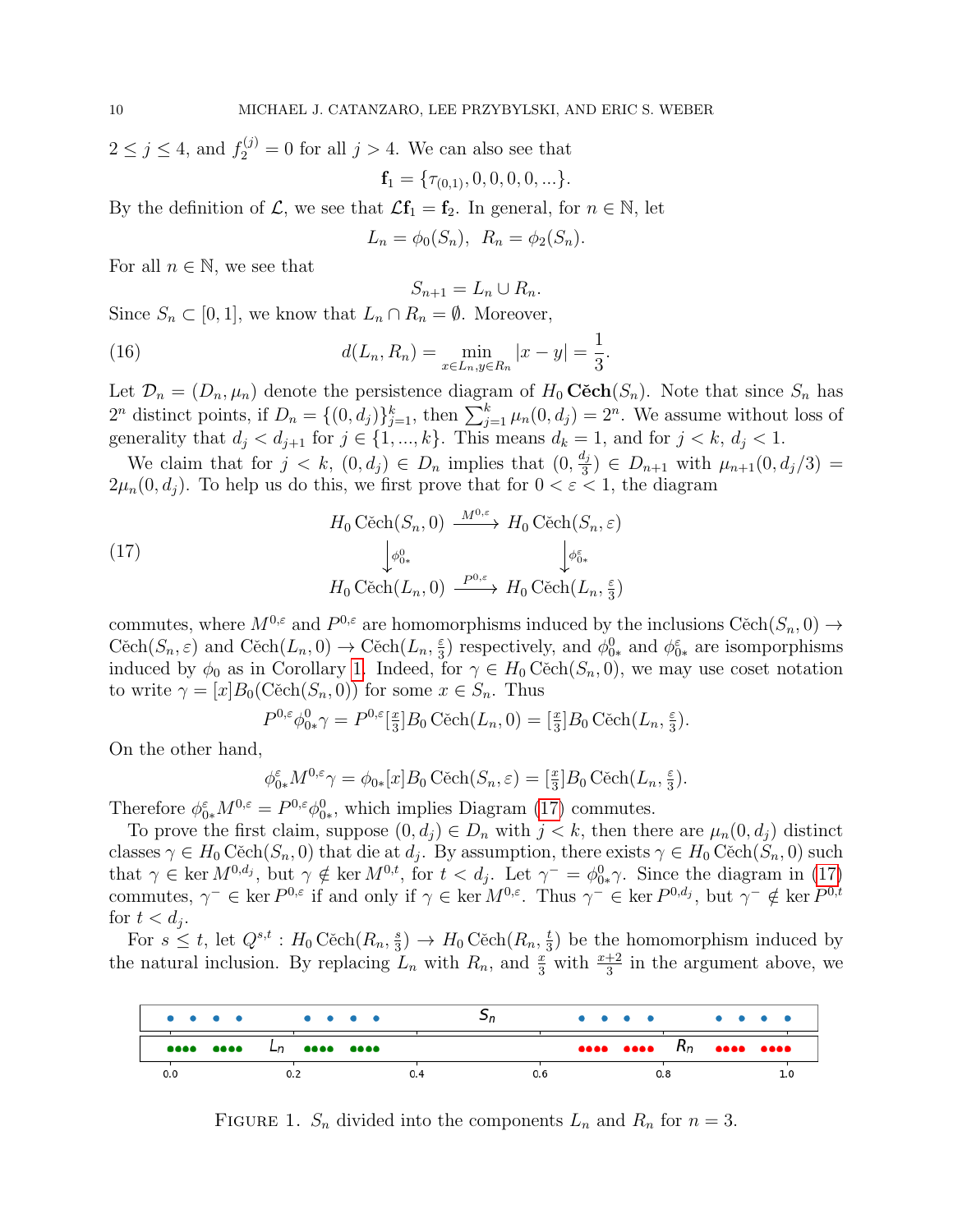can see that there also exists  $\gamma^+ \in H_0 \text{Cěch}(R_n, 0)$  such that  $\gamma^+ \in \text{ker }Q^{0,d_j}$ , but  $\gamma^+ \notin \text{ker }Q^{0,t}$ for  $t < d_j$ . Since Cěch $(L_n, \varepsilon)$  is not path-connected to Cěch $(R_n, \varepsilon)$  in Cěch $(S_{n+1}, \varepsilon)$  for  $\varepsilon < \frac{1}{3}$ , it follows that

$$
H_0 \text{Cěch}(S_{n+1}, \varepsilon) \cong H_0 \text{Cěch}(L_n, \varepsilon) \oplus H_0 \text{Cěch}(R_n, \varepsilon).
$$

For  $0 \leq s \leq t < \frac{1}{3}$ , the homomorphism  $F^{s,t} : H_0 \text{Cěch}(S_{n+1}, \frac{s}{3})$  $(\frac{s}{3}) \rightarrow H_0 \widetilde{\mathrm{Cech}}(S_{n+1}, \frac{t}{3})$  $(\frac{t}{3})$  induced by the obvious inclusion satisfies

$$
\ker F^{s,t} \cong \ker P^{s,t} \oplus \ker Q^{s,t}.
$$

Thus for every class  $\gamma \in H_0$  Cěch $(S_n, 0)$  with death time  $d_j < 1$ , there exist 2 distinct classes in  $H_0 \widetilde{\mathrm{Cech}}(S_{n+1})$  with death time  $\frac{d_j}{3}$ , which implies  $(0, \frac{d_j}{3})$  $(\frac{d_j}{3}) \in D_{n+1}$  with  $\mu_{n+1}(0, \frac{d_j}{3})$  $\frac{a_j}{3}$ ) = 2 $\mu_n(0, d_j)$ . This is equivalent to what we claimed.

It follows from our claim that

$$
\{(0, \frac{d_j}{3})\}_{j=1}^{k-1} \subset D_{n+1}
$$

and

$$
\sum_{j=1}^{k-1} \mu_{n+1}(0, \frac{d_j}{3}) = 2 \sum_{j=1}^{k-1} \mu_n(0, d_j) = 2(2^n - 1) = 2^{n+1} - 2.
$$

By [\(16\)](#page-9-1) we also see that  $(0, 1/3) \in D_{n+1}$ . Since we are working with the zero-dimensional homology of a Cěch complex, we also have  $(0, 1) \in D_{n+1}$ , since the space is non-empty. This accounts for all  $2^{n+1}$  elements of  $D_{n+1}$ . For convenience, we reindex  $D_n$  and  $D_{n+1}$  repeating elements according to their multiplicity and ordering them by decreasing death times so that

$$
D_n = \{(0,1), (0, d_{(2)}), (0, d_{(3)}), ..., (0, d_{(2^n)})\},\,
$$

and

$$
D_{n+1} = \{(0,1), (0,1/3), (0,d_{(2)}/3), (0,d_{(2)}/3), ..., (0,d_{(2^n)}/3), (0,d_{(2^n)}/3)\}.
$$

Applying the definition in [\(12\)](#page-7-2), we see that  $\mathbf{f}_n = \{f_n^{(j)}\}_{j=1}^{\infty}$ , is defined by

$$
f_n^{(j)} = \tau_{(0,d_{(j)})}
$$
, for  $j \in \{1, 2, ..., 2^n\}$ , and  $f_n^{(j)} = 0$  for  $j > 2^n$ .

Since  $d_{(1)} = 1$  and  $d_{(2)} = 1/3$ , we easily check that  $f_{n+1} = \{f_{n+1}^{(j)}\}_{j=1}^{\infty}$  satisfies

$$
f_{n+1}^{(1)} = \tau_{(0,1)},
$$
  
\n
$$
f_{n+1}^{(2)}(t) = \tau_{(0,1/3)}(t) = \frac{1}{3} f_n^{(1)}(3t)
$$
  
\n
$$
f_{n+1}^{(2j+1)}(t) = f_{n+1}^{(2j+2)}(t) = \tau_{(0,d_{(j)}/3)}(t) = \frac{1}{3} f_j^{(n)}(3t) \text{ for } j \in \mathbb{N}.
$$

Therefore  $\mathcal{L}\mathbf{f}_n = \mathbf{f}_{n+1}$ .

Since  $\mathcal L$  is Lipschitz with constant  $\|\mathcal T\| = \frac{1}{3} < 1$ , we see that  $\mathcal L$  has a unique fixed point, and that unique fixed point is  $f = \lim_{n\to\infty} f_n$ , which is the persistence landscape function of C. The explicit formula for f can be found using  $\mathcal L$  by repeatedly applying  $\mathcal L$  to any vector in  $L^{\infty}(\mathbb{N} \times \mathbb{R})$ . We find that the persistence landscape of C is  $\mathbf{f} = \{f^{(j)}\}_{j=0}^{\infty}$ , where

<span id="page-10-0"></span>(18) 
$$
f^{(j)} = \begin{cases} \tau_{(0,1)} & \text{if } j = 1 \\ \tau_{(0,3^{-k})} & \text{if } 2^{k-1} < j \le 2^k, \ k \in \mathbb{N}. \end{cases}
$$

We illustrate this landscape in Figure [2](#page-11-0) (produced by pyscapes [\[1\]](#page-29-2)).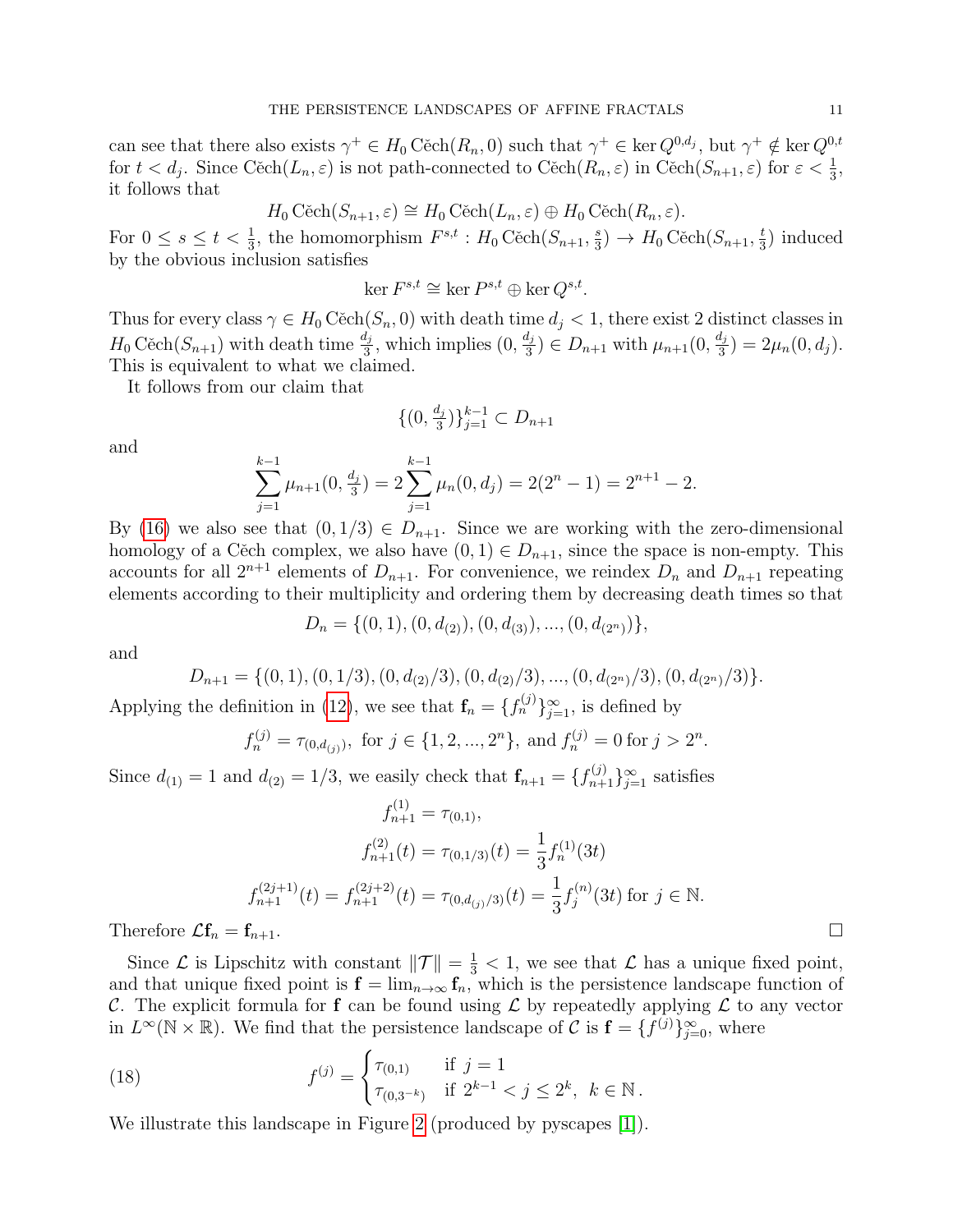

<span id="page-11-0"></span>FIGURE 2. Graph of the functions  $f_2, \ldots, f_{33}$  from the persistence landscape of the middle third Cantor set  $\mathcal{C}$ .

We see from the illustration that the persistence landscape exhibits its own version of selfsimilarity. This is a reflection of the fact that the fractal contains several scaled copies of itself. Indeed, since scaling a subset of Euclidean space results in a proportional scaling of its persistence landscape, we should expect the persistence landscape of a fractal to contain a subsequence which is a scaled copy of itself. The number of scaled copies, which corresponds to the number of generators of the IFS, is also reflected as a multiplicity in the persistence landscape.

3.2. Affine Fractals with Well-Separated Images and Extreme Points. The proof of Theorem [2](#page-8-1) suggests that a more general result exists for an IFS satisfying certain properties. The two main ingredients that enable our calculations in the proof include 1) a judicious choice for the initial approximation  $S_0$  and 2) a compatibility condition of the images of the maps in  $\Psi$ . We refer to this condition as *well-separated images*, and formalize this condition in Definition [4.](#page-13-0) We first consider the choice of  $S_0$ . Before proceeding, we will need to introduce some notation and definitions. Unless stated otherwise, we assume  $\Psi = {\psi_j}_{j=1}^N$  is an IFS consisting only of similitudes on  $\mathbb{R}^d$  with the form

<span id="page-11-1"></span>(19) 
$$
\psi_j(\vec{x}) = c(\vec{x} + \vec{b}_j), \qquad \vec{b}_j \in \mathbb{R}^d, c \in (0, 1).
$$

We let A denote the invariant set of  $\Psi$ . For a set  $B \subset \mathbb{R}^d$ , we let Conv $(B)$  denote the convex hull of B. We let  $E_B$  denote the set of extreme points of  $Conv(B)$ . As we shall see, for the affine fractal A, choosing  $S_0 = E_A$  is a good choice of initialization of our algorithm. This corresponds to the choice we made for the middle third Cantor set  $\mathcal{C}$ ; see also the example in Section [4.4](#page-23-0) for further evidence of this assertion.

Since the maps in  $\Psi$  are contractions, each map has a unique fixed element. Indeed, it is easy to calculate that for  $\psi_j$ , the fixed point is  $\vec{x}_j = \left(\frac{c}{1 - \epsilon}\right)$  $\frac{c}{1-c}$ )  $\overline{b}_j$ . We let  $F_A$  denote the set of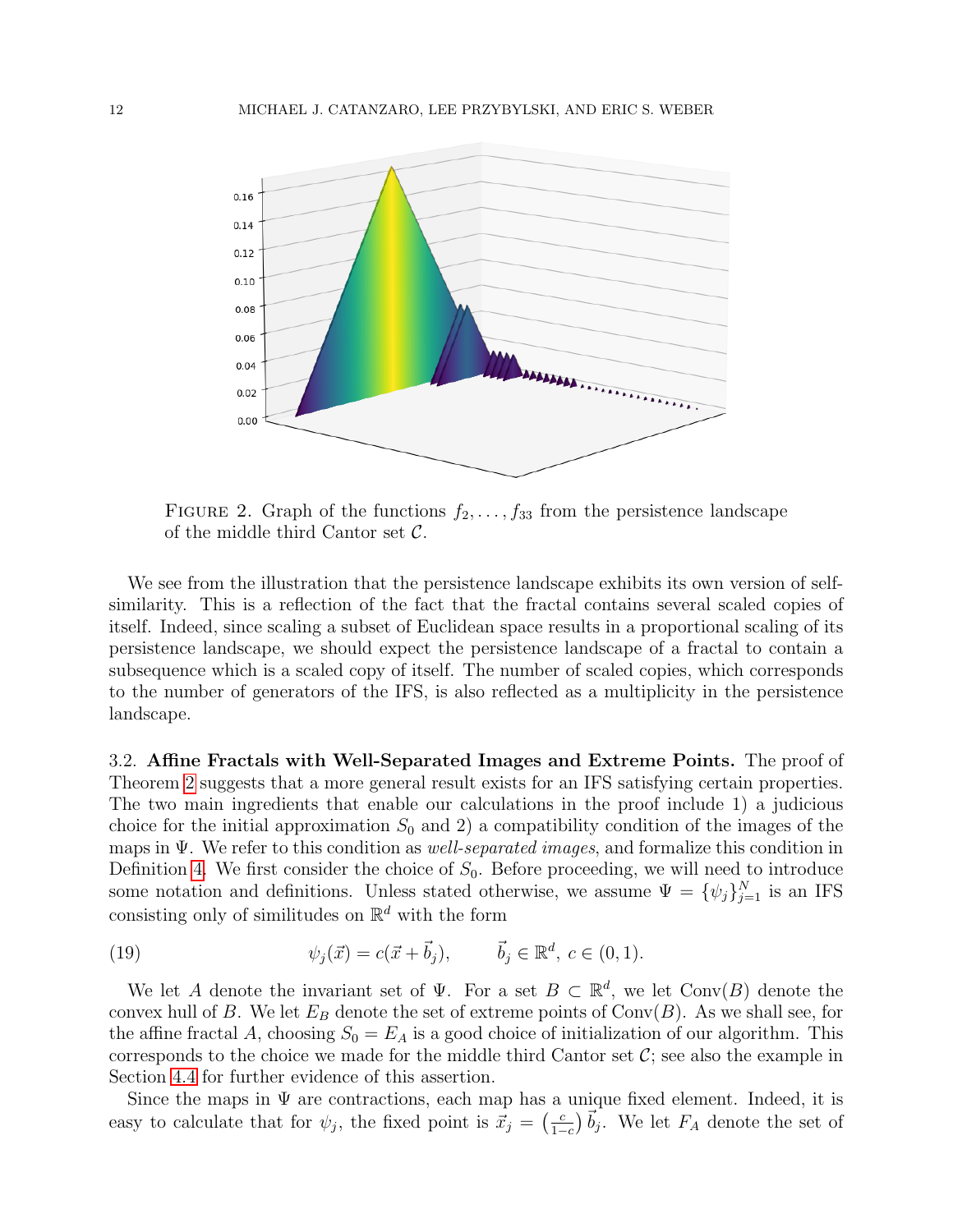these fixed points. Theorem [A](#page-1-0) guarantees that  $F_A \subset A$ . The following result tells us that we can easily find  $E_A$ .

<span id="page-12-1"></span>**Lemma 3.** Suppose  $A \subset \mathbb{R}^d$  is the invariant set for some IFS  $\Psi = {\{\psi_j\}}_{j=1}^N$  consisting of similitudes of the form in Equation [\(19\)](#page-11-1). Then  $E_A \subseteq F_A$ .

*Proof.* Let  $K = Conv(A)$ . Clearly,  $F_A \subset K$ . Assume  $F_A = {\{\vec{x}_j\}}_{j=1}^N$  with  $\vec{x}_j = \psi_j(\vec{x}_j)$ . We first observe that for  $j \in \{1, ..., N\}$ , since  $\vec{x}_j = c(\vec{x}_j + \vec{b}_j)$ , we know that  $c\vec{b}_j = (1 - c)\vec{x}_j$ . This implies that for  $j \neq k$ ,

$$
\psi_k(\vec{x}_j) = c\vec{x}_j + c\vec{b}_k = c\vec{x}_j + (1-c)\vec{x}_k \in \text{Conv}(F_A).
$$

If  $\vec{y} \in \text{Conv}(F_A)$ , then for some  $t_1, ..., t_N \geq 0, \sum_{j=1}^N t_j = 1$  we have

$$
y = \sum_{j=1}^{N} t_j \vec{x}_j,
$$

and for any  $\psi_k \in \Psi$ ,

$$
\psi_k(\vec{y}) = c \left( \sum_{j=1}^N t_j \vec{x}_j + \vec{b}_k \right) = \sum_{j=1}^N ct_j \vec{x}_j + c\vec{b}_k = \sum_{j=1}^N ct_j \vec{x}_j + \sum_{j=1}^N t_j c\vec{b}_k
$$

$$
= \sum_{j=1}^N t_j c(\vec{x}_j + \vec{b}_k) = \sum_{j=1}^N t_j \psi_k(\vec{x}_j).
$$

Since  $\psi_k(\vec{x}_j) \in \text{Conv}(F_A)$  for all  $j \in \{1, ..., N\}$ , this implies that  $\psi_k(\text{Conv}(F_A)) \subseteq \text{Conv}(F_A)$ . Since k was arbitrary, this implies that the union of these images,  $\Psi(\text{Conv}(F_A)) \subseteq \text{Conv}(F_A)$ . From Theorem [A,](#page-1-0) we have

(20) 
$$
A = \lim_{p \to \infty} \Psi^p(\text{Conv}(F_A))
$$

in the Hausdorff metric. We claim that  $A \subseteq Conv(F_A)$ . Indeed, choose  $\vec{x} \in A$ . For all  $n \in \mathbb{N}$ , it follows from Equation [\(20\)](#page-12-0) that there exists  $p(n)$  such that for some  $\vec{y}_n \in \Psi^{p(n)}(\text{Conv}(F_A)),$ 

<span id="page-12-0"></span>
$$
|\vec{y}_n - \vec{x}| \le \frac{1}{n}
$$

Since  $\Psi^{p(n)}(\text{Conv}(F_A)) \subset \text{Conv}(F_A)$  for all  $n \in \mathbb{N}$ , we have  $\{\vec{y}_n\}_{n=1}^{\infty} \subset \text{Conv}(F_A)$ . Since Conv( $F_A$ ) is a closed set and  $\lim_{n\to\infty} \vec{y}_n = \vec{x}$ , this implies  $\vec{x} \in Conv(F_A)$ , which proves the claim. Thus we have the sequence of containment:

$$
F_A \subseteq A \subseteq \text{Conv}(A) \subseteq \text{Conv}(F_A).
$$

By definition, this implies  $Conv(F_A) = Conv(A)$ . By the Krein-Milman Theorem, it follows that

$$
Conv(F_A) = Conv(A) = Conv(E_A).
$$

For any  $\vec{y} \in E_A$ ,  $\vec{y} \in Conv(F_A)$ , it follows that  $\vec{y} = \sum_{j=1}^N t_j \vec{x}_j$ , where  $\sum_{j=1}^N t_j = 1$ . Since  $\vec{y}$  is an extreme point, for some  $k \in \{1, ..., N\}$ ,  $\vec{y} = \vec{x}_k \in \vec{F_A}$ . Therefore  $E_A \subseteq \vec{F_A}$ .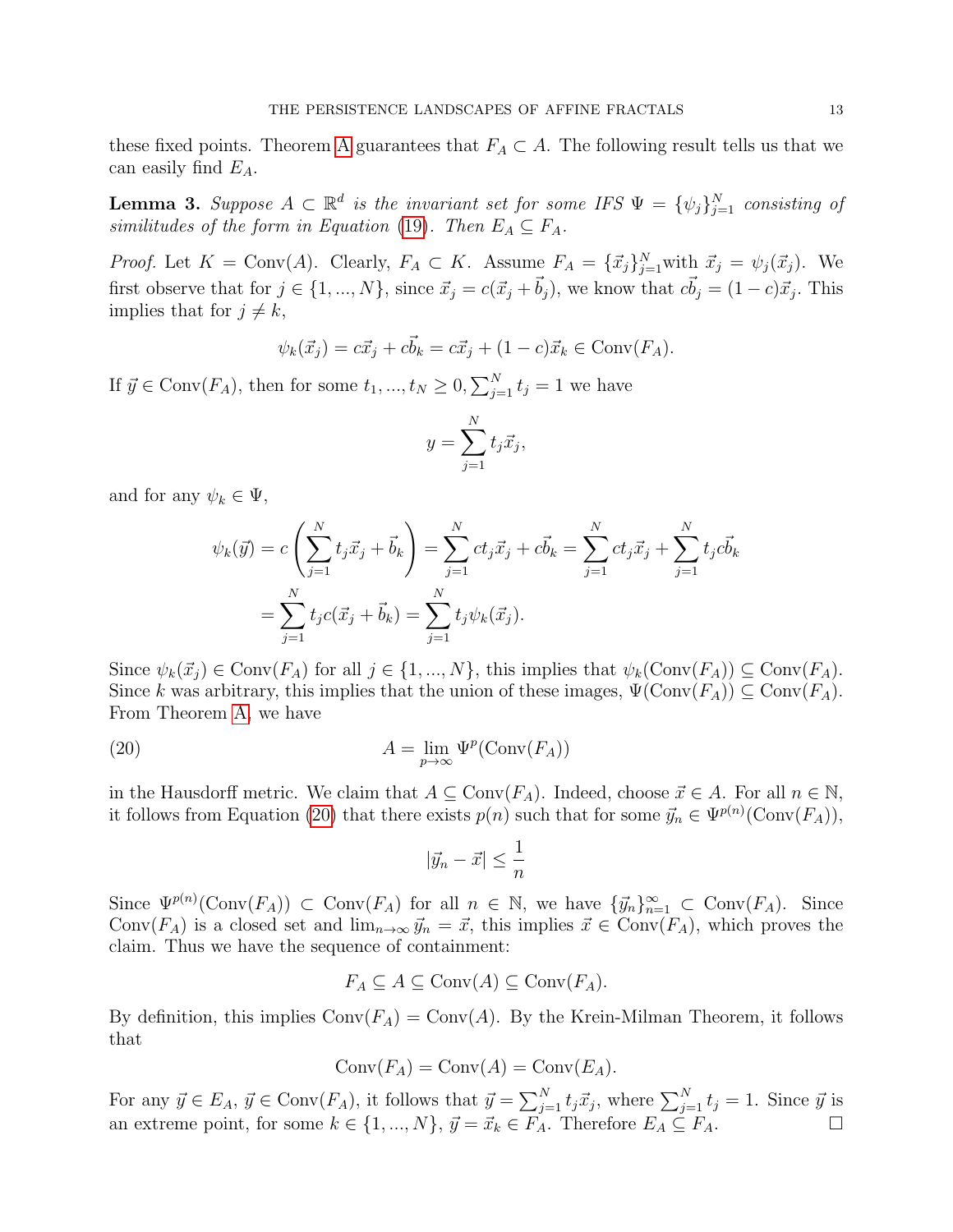One key property of  $\mathcal C$  that was used in the proof of Theorem [2](#page-8-1) was that at each scale, the set could be partitioned into a left and right set. The two halves were a significant distance away from each other, and each half was a scaled down version of the previous scale. This property can be described in terms of the IFS, and because of its usefulness, we will define it formally.

<span id="page-13-0"></span>**Definition 4.** Let  $\Psi = {\{\psi_j\}}_{j=1}^N$  be an IFS with invariant set A. We say that  $\Psi$  has wellseparated images (or satisfies the well-separated condition) if

(21) 
$$
\min_{1 \le j \ne k \le N} d(\psi_j(A), \psi_k(A)) \ge \max_{1 \le j \le N} \text{diam } \psi_j(A).
$$

This definition may apply to any IFS, not only those of the form given in Equation [\(19\)](#page-11-1). Note that on the left hand side of the inequality, we have the usual Euclidean distance, not the Hausdorff distance.

3.3. Main Results. Using the well-separated condition and the ideas in Subsection [3.1,](#page-7-3) we are now ready to elucidate the relationship between an IFS and the persistence landscape of its invariant set in more generality. Our main focus is on IFS with well-separated images having the form in Equation [\(19\)](#page-11-1), but many of the results below do not require these assumptions. We will use the same two step approach that we used with  $\mathcal{C}$ . We first identify a contraction on  $L^{\infty}(\mathbb{N} \times \mathbb{R})$  that has a fixed point equal to the persistence landscape of interest, then use the operator to find a formula for the persistence landscape.

Theorem [A](#page-1-0) implies that if  $\Psi$  is any IFS consisting of contractions then iteratively applying  $\Psi$  to any compact set  $K \subset \mathbb{R}^d$  creates a sequence of compact sets,  $\{S_n\}_{n=1}^{\infty}$ , that converges to the invariant set  $A$  in the Hausdorff metric. Therefore, as a consequence of Theorem [B:](#page-7-4)

<span id="page-13-1"></span>**Theorem 3.** Let  $\Psi$  be an IFS on  $\mathbb{R}^d$  consisting of contractions with invariant set A. Let  $K \subset \mathbb{R}^d$  be a compact set, and define the sequence of compact sets  $\{S_n\}_{n=1}^{\infty}$  by

 $S_1 = K$ ,  $S_n = \Psi(S_{n-1})$  for  $n > 1$ .

Then for any  $p \geq 0$ 

 $\lim_{n\to\infty}\Lambda_\infty(H_p\ \textit{C\check{e}ch}(S_n), H_p\ \textit{C\check{e}ch}(A))=0.$ 

We remark that the statement of Theorem [3](#page-13-1) only mentions the Cech filtration, which applies to any dimension of homology. Also note that the hypothesis makes no assumptions on  $\Psi$  except that it consists of contractions.

Having established that there is a sequence of persistence landscapes that converge to the persistence landscape of the invariant set, we now seek a contraction on  $L^{\infty}(\mathbb{N}\times\mathbb{R})$  whose fixed point is the landscape of interest. Just like we did above with  $\mathcal C$  above, we will approximate A by a finite set F and compare the persistence landscapes of F and  $\Psi(F)$  to determine the operator.

<span id="page-13-2"></span>**Proposition 2.** Let  $\Psi = {\{\psi_j\}}_{j=1}^N$  be an IFS consisting of similitudes all with scaling constants  $c_j \in (0,1)$ . Let  $A \subset \mathbb{R}^d$  be the invariant set of  $\Psi$ . For any  $\varepsilon > 0$  and any  $p \geq 0$ , there exists a finite set  $F \subseteq A$  such that the following hold

- (a)  $d_H(A, F) < \varepsilon$
- (b)  $d_H(A, \Psi(F)) \leq \varepsilon$
- (c)  $\Lambda_{\infty}(H_p \ \mathbf{C\check{e}ch}(A), H_p \ \mathbf{C\check{e}ch}(F)) \leq \varepsilon$
- (d)  $\Lambda_{\infty}(H_p \ \mathbf{C\check{e}ch}(A), H_p \ \mathbf{C\check{e}ch}(\Psi(F)) \leq \varepsilon.$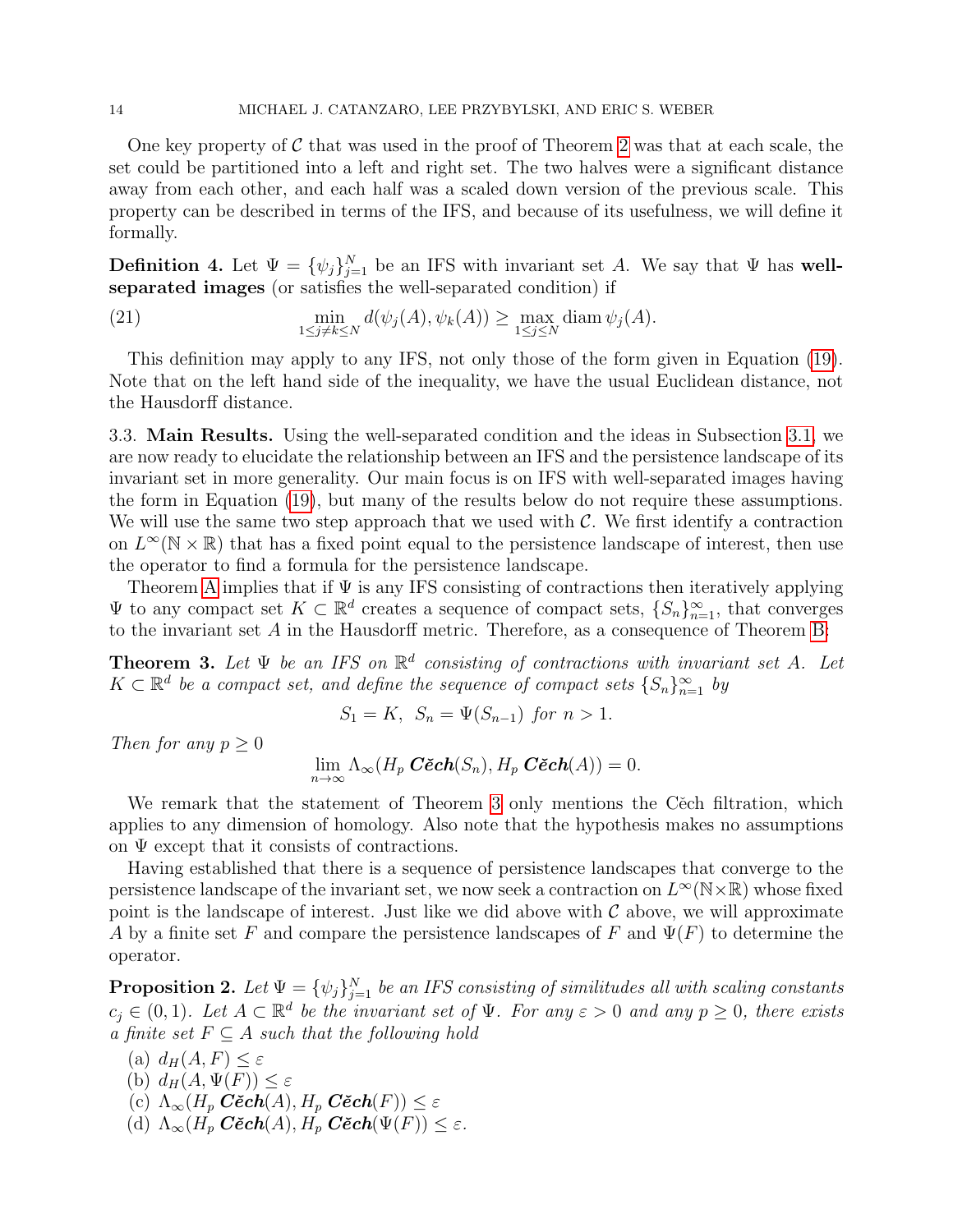*Proof.* Choose  $\varepsilon > 0$ . Since A is compact, there exists  $F := \{x_j\}_{j=1}^n \subseteq A$  such that  $A \subseteq$  $\bigcup_{j=1}^n B(x_j,\varepsilon)$ . Since  $A \subseteq F_{\varepsilon}$  and  $F \subset A_{\varepsilon}$ , (a) is satisfied. Since  $F \subseteq A$ , we have  $\Psi(F) \subseteq$  $A \subset A_{\varepsilon}$ . To show the other containment, choose  $z \in A$ . Since  $\Psi(A) = A$ , there exists  $k \in \{1, ..., N\}, w \in A$  such that  $\psi_k(w) = z$ . Thus for some  $x_i \in F$ ,  $|x_i - w| < \varepsilon$ , which implies

<span id="page-14-0"></span>
$$
|\psi_k(x_j) - z| = |\psi_k(x_j) - \psi_k(w)| = c|x_j - w| < c\varepsilon < \varepsilon.
$$

Thus  $A \subseteq (\Psi(F))_{\varepsilon}$ . Thus (b) is satisfied. Applying Theorem [B,](#page-7-4) we know for any compact set  $K \subset \mathbb{R}^d$ ,

(22) 
$$
\Lambda_{\infty}(H_p \mathbf{C\check{e}ch}(A), H_p \mathbf{C\check{e}ch}(K)) \leq d_H(A, K)
$$

In light of Equation [\(22\)](#page-14-0), (c) follows from (a). Similarly, (d) follows from (b).

**Definition 5.** For a disconnected set  $X \subset \mathbb{R}^d$ , we say that X is  $\varepsilon$ -connected if it cannot be expressed as a union of two non-empty sets  $Y, Z \subset X$  such that  $d(Y, Z) > \varepsilon$ . We say that  $Y \subset X$  is an  $\varepsilon$ -component of X if Y is  $\varepsilon$ -connected and

$$
d(Y, X \backslash Y) > \varepsilon.
$$

We let  $C(X, \varepsilon)$  denote the number of distinct  $\varepsilon$ -components of X.

Note that  $C(X, \varepsilon)$  equals the number of connected components of  $\cup_{x\in X} \overline{B(X, \varepsilon)}$ , which is precisely the rank of  $H_0$  Cěch $(X, \varepsilon)$ . Clearly this number is non-increasing with respect to  $\varepsilon$ .

If we assume  $\Psi$  is an IFS of similitudes with well-separated images and the scaling constant for each  $\psi_i \in \Psi$  equals  $c \in (0,1)$ , then we can define a sequence of distances

<span id="page-14-1"></span>
$$
\delta_1 \ge \delta_2 \ge \cdots \ge \delta_{N-1} \ge \delta_N
$$

by letting  $\delta_1 = \text{diam}(A)$ , and for  $k \in \{2, ..., N\}$ ,

(23) 
$$
\delta_k := \inf \{ \varepsilon > 0 | C(A, \varepsilon) \leq k - 1 \}.
$$

We will make use of the fact that when  $\Psi$  has well-separated images,

$$
\delta_N = \min_{1 \le j \ne k \le N} d(\psi_j(A), \psi_k(A)).
$$

This also means that

(24)  $\delta_N > c\delta_1 = \text{diam } \psi_i(A), \ \ i \in \{1, ..., N\}.$ 

<span id="page-14-2"></span>**Proposition 3.** Suppose  $A \subset \mathbb{R}^d$  is compact, and  $F \subseteq A$  is finite with  $d_H(F, A) \leq \alpha$ . Then for all  $\varepsilon > 2\alpha$ , we have

$$
C(A,\varepsilon) \le C(F,\varepsilon) \le C(A,\varepsilon - 2\alpha).
$$

*Proof.* Suppose first that  $S \subseteq A$  is an  $\varepsilon$ -component of A. This means  $S_{\varepsilon/2}$  is connected and  $d(S, A \setminus S) > \varepsilon$ . Let  $S_0 = F \cap S$ . Since  $\alpha < \varepsilon$ , we know that  $S_0 \neq \emptyset$ . We have  $S_0 \subseteq S$ and  $F\setminus S_0 \subseteq A\setminus S$ . Indeed, if  $x \in F\setminus S_0$ , then  $x \in F$  and  $x \notin F \cap S$ , which implies  $x \notin S$ . Therefore  $x \in A \backslash S$ . With this claim, we have established that

$$
d(S_0, F \backslash S_0) \ge d(S, A \backslash S) > \varepsilon.
$$

Since  $S_0$  is nonempty and compact, it contains at least one distinct  $\varepsilon$ -component of F. Since S was an arbitrary  $\varepsilon$ -component of A, this implies

$$
C(F, \varepsilon) \ge C(A, \varepsilon).
$$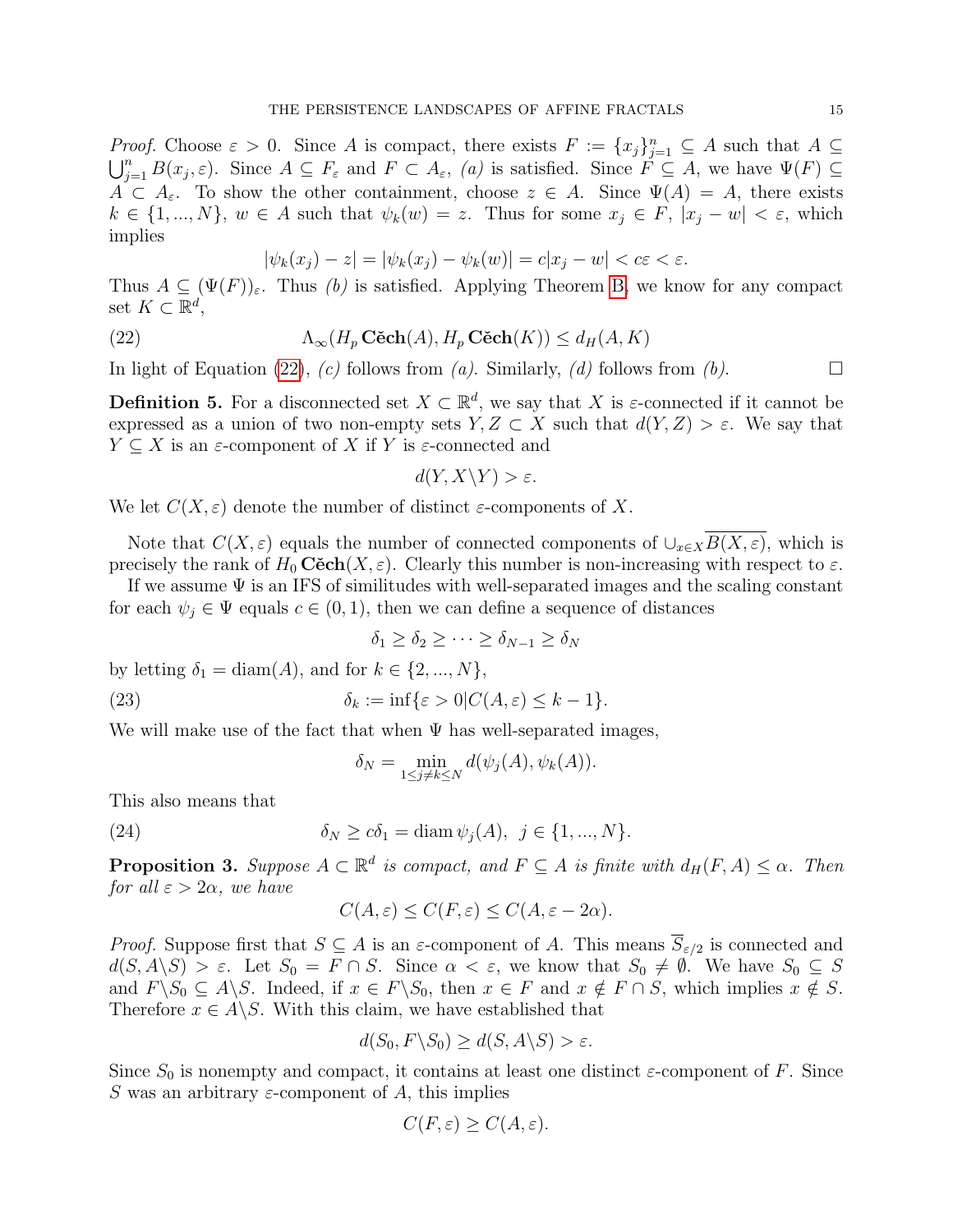For the other inequality, suppose now that  $S_0 \subseteq F$  is an  $\varepsilon$ -component of F. Let  $S = A \cap (S_0)_{\alpha}$ . Choose  $x \in S$  and  $y \in A \backslash S$ . By assumption, there exists  $w \in S_0$  with  $|x - w| < \alpha$ . Since  $y \notin S$ , we have for all  $v \in S_0$ ,  $|y - v| \ge \alpha$ . Since  $A \subset F_\alpha$ , there exists  $z \in F$ , with  $|y - z| < \alpha$ , which implies  $z \notin S_0$ . Therefore  $|z - w| \geq \varepsilon$ . Hence

$$
\varepsilon \le |w - z| \le |w - x| + |x - y| + |y - w|.
$$

Therefore

$$
\varepsilon - 2\alpha < \varepsilon - |w - x| - |y - w| \le |x - y|.
$$

This implies that  $d(S, A \backslash S) > \varepsilon - 2\alpha$ . From this bound, we see that if we partition F into its n distinct  $\varepsilon$ -components  $S_0, S_1, ..., S_n$ , then by letting  $S'_j = A \cap (S_j)_{\alpha}$ , we see that  $A = \bigcup_{j=0}^n S'_j$ . We also have that each  $S_j'$  contains at least one distinct  $(\varepsilon - 2\alpha)$ -component of A. Thus

$$
C(F,\varepsilon) \le C(A,\varepsilon - 2\alpha).
$$

Using the distances as defined in Equation [\(23\)](#page-14-1), we define  $\mathcal{L}: L^{\infty}(\mathbb{N} \times \mathbb{R}) \to L^{\infty}(\mathbb{N} \times \mathbb{R})$ by  $\mathcal{L}\mathbf{g} = \mathbf{h}$ , where

<span id="page-15-1"></span>(25) 
$$
h^{(1)} = \tau_{(0,\delta_1)}, \ h^{(2)} = \tau_{(0,\delta_2)}, \dots, \ h^{(N-1)} = \tau_{(0,\delta_{N-1})}, h^{(N)} = \tau_{(0,\delta_N)},
$$

$$
h^{(kN+1)} = h^{(kN+2)} = \dots = h^{(kN+N-1)} = h^{(kN+N)} = cg^{(k+1)}(c^{-1}x), \text{ for } k \in \mathbb{N}.
$$

<span id="page-15-0"></span>**Theorem 4.** Let  $\Psi$  be a IFS on  $\mathbb{R}^d$  consisting of N similitudes each with scaling constant  $c \in (0,1)$ . Let A be the invariant set of  $\Psi$  and let  $f \in L^{\infty}(\mathbb{N} \times \mathbb{R})$  denote the persistence landscape of resulting from  $H_0$   $C\check{e}ch(A)$ . If  $\Psi$  has well-separated images, then  $\mathcal{L}: L^{\infty}(\mathbb{N} \times$  $\mathbb{R} \to L^{\infty}(\mathbb{N} \times \mathbb{R})$  as defined in Equation [\(25\)](#page-15-1), satisfies  $\mathcal{L}f = f$ .

*Proof.* Let  $f \in L^{\infty}(\mathbb{N} \times \mathbb{R})$  denote the persistence landscape resulting from  $H_0$  Cěch $(A)$ . By Proposition [2,](#page-13-2) for all  $n \in \mathbb{N}$ , there exists a finite subset  $F_n \subseteq A$  such that  $d_H(A, \Psi(F_n)) \leq \frac{1}{n}$ n with

$$
\Lambda_{\infty}(H_0 \mathbf{C\check{e}ch}(A), H_0 \mathbf{C\check{e}ch}(F_n)) \leq \frac{1}{n} \text{ and } \Lambda_{\infty}(H \mathbf{C\check{e}ch}(A), H_0 \mathbf{C\check{e}ch}(\Psi(F_n)) \leq \frac{1}{n}.
$$

Choose  $\varepsilon > 0$ . Let  $\mathbf{g}_n \in L^{\infty}(\mathbb{N} \times \mathbb{R})$  denote the persistence landscape from  $H_0 \mathbf{C} \check{\mathbf{c}} \mathbf{ch}(F_n)$  and  $h_n \in L^{\infty}(\mathbb{N} \times \mathbb{R})$  denote the persistence landscape from  $H_0 \widetilde{C}ech(\Psi(F_n))$ . Using the triangle inequality, for all  $n \in \mathbb{N}$ , we have

<span id="page-15-2"></span>
$$
(26) \qquad \|\mathcal{L}\mathbf{f}-\mathbf{f}\|_{L^{\infty}(\mathbb{N}\times\mathbb{R})}\leq\|\mathcal{L}\mathbf{f}-\mathcal{L}\mathbf{g}_{n}\|_{L^{\infty}(\mathbb{N}\times\mathbb{R})}+\|\mathcal{L}\mathbf{g}_{n}-\mathbf{h}_{n}\|_{L^{\infty}(\mathbb{N}\times\mathbb{R})}+\|\mathbf{h}_{n}-\mathbf{f}\|_{L^{\infty}(\mathbb{N}\times\mathbb{R})}.
$$

Looking at the definition of  $\mathcal L$  in Equation [\(25\)](#page-15-1), we see that  $\mathcal L$  is a contraction with Lipschitz constant c. Thus

$$
\|\mathcal{L}\mathbf{f}-\mathcal{L}\mathbf{g}_n\|_{L^{\infty}(\mathbb{N}\times\mathbb{R})}\leq c\|\mathbf{f}-\mathbf{g}_n\|_{L^{\infty}(\mathbb{N}\times\mathbb{R})}\leq c\Lambda_{\infty}(H_0\operatorname{C\check{e}ch}(A),H_0\operatorname{C\check{e}ch}(F_n))\leq \frac{c}{n}.
$$

Similarly,

$$
\|\mathbf{h}_n - \mathbf{f}\|_{L^{\infty}(\mathbb{N}\times\mathbb{R})} = \Lambda_{\infty}(H_0 \operatorname{C\check{e}ch}(A), H_0 \operatorname{C\check{e}ch}(\Psi(F_n)) \leq \frac{1}{n}.
$$

Now our goal is to bound  $\|\mathcal{L}\mathbf{g}_n - \mathbf{h}_n\|_{L^{\infty}(\mathbb{N}\times\mathbb{R})}$ . For  $s \leq t$ , let  $M_n^{s,t}$  denote the homomorphism induced by the inclusion mapping  $\text{Cěch}(F_n, s) \to \text{Cěch}(F_n, t)$ . For  $s \leq t$ , let  $P_n^{s,t}$  denote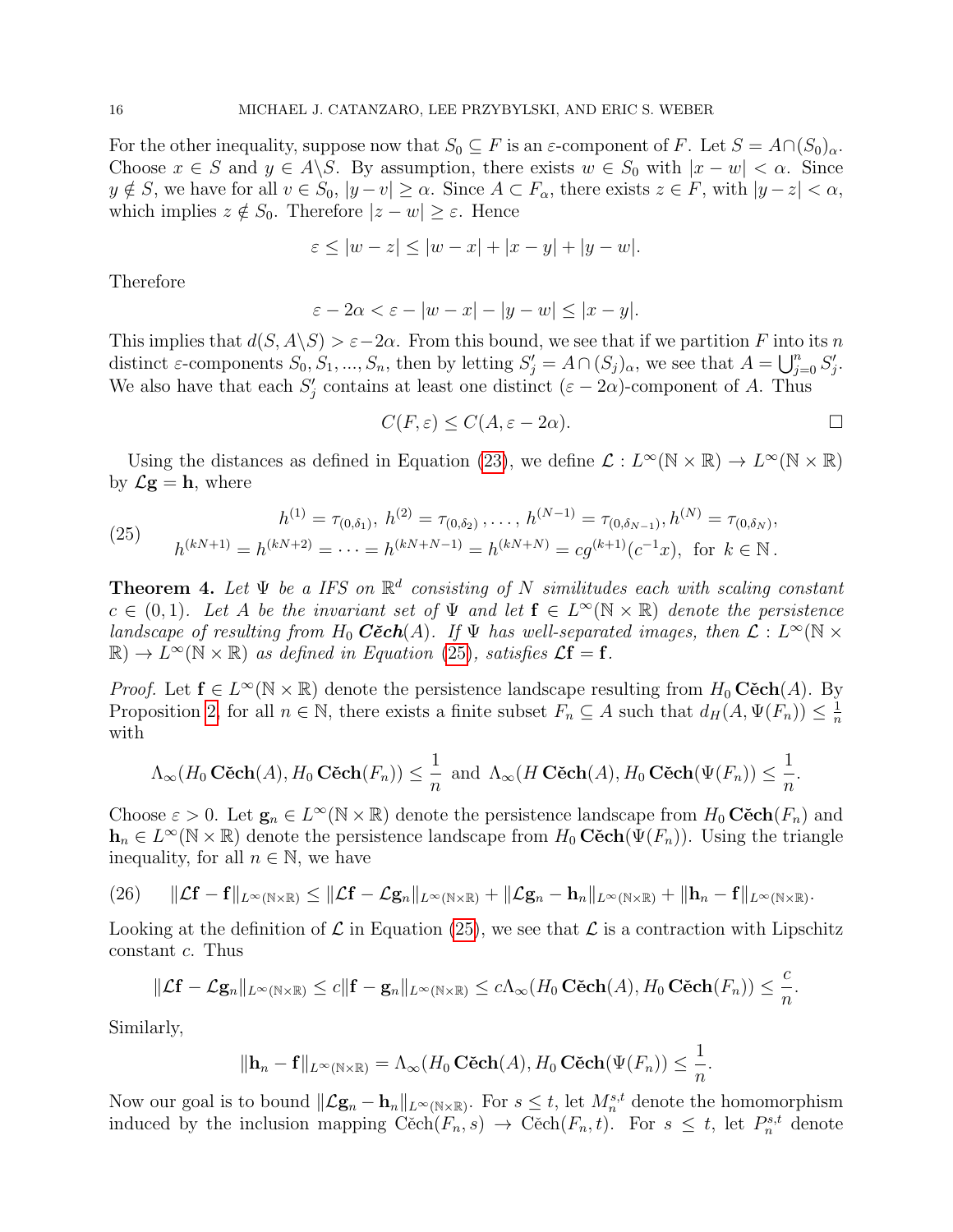the homomorphism induced by the inclusion mapping  $\text{Cěch}(\Psi(F_n), s) \to \text{Cěch}(\Psi(F_n), t)$ . We have  $\mathbf{g}_n = \left\{ g_n^{(j)} \right\}^{\infty}$  $j=1$ , which implies  $\hat{\mathbf{g}}_n = \mathcal{L} \mathbf{g}_n$ , where  $\hat g_n^{(1)}$  $, \hat{g}^{(2)}_{n}$  $\land$ (N−1)  $,\hat g_n^{(N)}$ 

(27) 
$$
\hat{g}_n^{(1)} = \tau_{(0,\delta_1)}, \ \hat{g}_n^{(2)} = \tau_{(0,\delta_2)}, \dots, \hat{g}_n^{(N-1)} = \tau_{(0,\delta_{N-1})}, \hat{g}_n^{(N)} = \tau_{(0,\delta_N)}
$$
\n
$$
\hat{g}_n^{(kN+1)} = \hat{g}_n^{(kN+2)} = \dots = \hat{g}_n^{(kN+N-1)} = \hat{g}_n^{(kN+N)} = cg_n^{(k+1)}(c^{-1}x), \text{ for } k \in \mathbb{N}
$$

Note that we use the convention  $\text{Cěch}(X,r) = \emptyset$  for any  $X \subseteq \mathbb{R}^d$  and  $r < 0$ , which implies that rank  $i^{r,t}_* = 0$  for  $r < 0$ , where  $i_* : H_0 \text{Cěch}(X, r) \to H_0 \text{Cěch}(X, t)$  is the homomorphism induced by inclusion. This is why all landscape functions from Cěch filtrations have nonnegative support.

Let  $\eta_1 = \text{diam}(F)$  and define  $\eta_2, ..., \eta_N$  by

$$
\eta_k := \inf \{ \varepsilon > 0 | C(\Psi(F_n), \varepsilon) \le k - 1 \}
$$

Since  $d_H(A, \Psi(F_n)) < \frac{1}{n}$  $\frac{1}{n}$ , if we assume  $n \geq \frac{4}{\delta_N}$  $\frac{4}{\delta_N}$ , then we have

$$
\frac{2}{n} \le \frac{\delta_N}{2} < \delta_N.
$$

We know that for all  $\varepsilon < \delta_N$ , we have  $C(A, \varepsilon) > k - 1$ . It follows from Proposition [3](#page-14-2) that

(28)  $\eta_k = \inf\{\varepsilon > 0 | C(\Psi(F_n), \varepsilon) \leq k - 1\} \geq \inf\{\varepsilon > 0 | C(A, \varepsilon) \leq k - 1\} = \delta_k.$ 

On the other hand, we have

(29)  
\n
$$
\eta_k = \inf \{ \varepsilon > 0 | C(\Psi(F_n), \varepsilon) \le k - 1 \} \le \inf \{ \varepsilon > 0 | C(A, \varepsilon - \frac{2}{n}) \le k - 1 \}
$$
\n
$$
= \inf \{ \varepsilon + \frac{2}{n} > 0 | C(A, \varepsilon) \le k - 1 \} = \frac{2}{n} + \inf \{ \varepsilon > 0 | C(A, \varepsilon) \le k - 1 \}
$$
\n
$$
= \delta_k + \frac{2}{n}.
$$

Thus we have  $|\eta_k - \delta_k| \leq \frac{2}{n}$ . We also know that  $c \operatorname{diam} \Psi(F_n) \leq \eta_N$  since  $\Psi$  has well separated images. By Lemma [2,](#page-4-1) we have for  $t < c\eta_N$ ,

$$
H_0 \text{ Cěch}(\Psi(F_n), t) \cong \bigoplus_{j=1}^N H_0 \text{ Cěch}(F_n, c^{-1}t).
$$

From this isomorphism, we can see that for  $s \le t \le \eta_N$ , the homomorphism  $P_n^{s,t}: H_0 \check{C}ech(\Psi(F_n), s) \to$  $H_0 \text{Cěch}(\Psi(F_n), t)$  has the same rank as

$$
M_+^{c^{-1}s,c^{-1}t} : \bigoplus_{j=1}^N H_0 \mathbf{C} \text{\'ech}(F_n, c^{-1}s) \to \bigoplus_{j=1}^N H_0 \mathbf{C} \text{\'ech}(F_n, c^{-1}t),
$$

where  $M^{s,t}_+ = \bigoplus_{j=1}^N M^{s,t}$ . Thus for  $s \le t \le \eta_1$ ,

$$
rank P^{s,t} = N rank M^{c^{-1}s,c^{-1}t}.
$$

By definition, we have for all  $j \in \mathbb{N}$ ,  $t \geq 0$ ,

$$
h_n^{(j)}(t) = \sup\{m \ge 0 | \text{ rank } P_n^{t-m, t+m} \ge j\}.
$$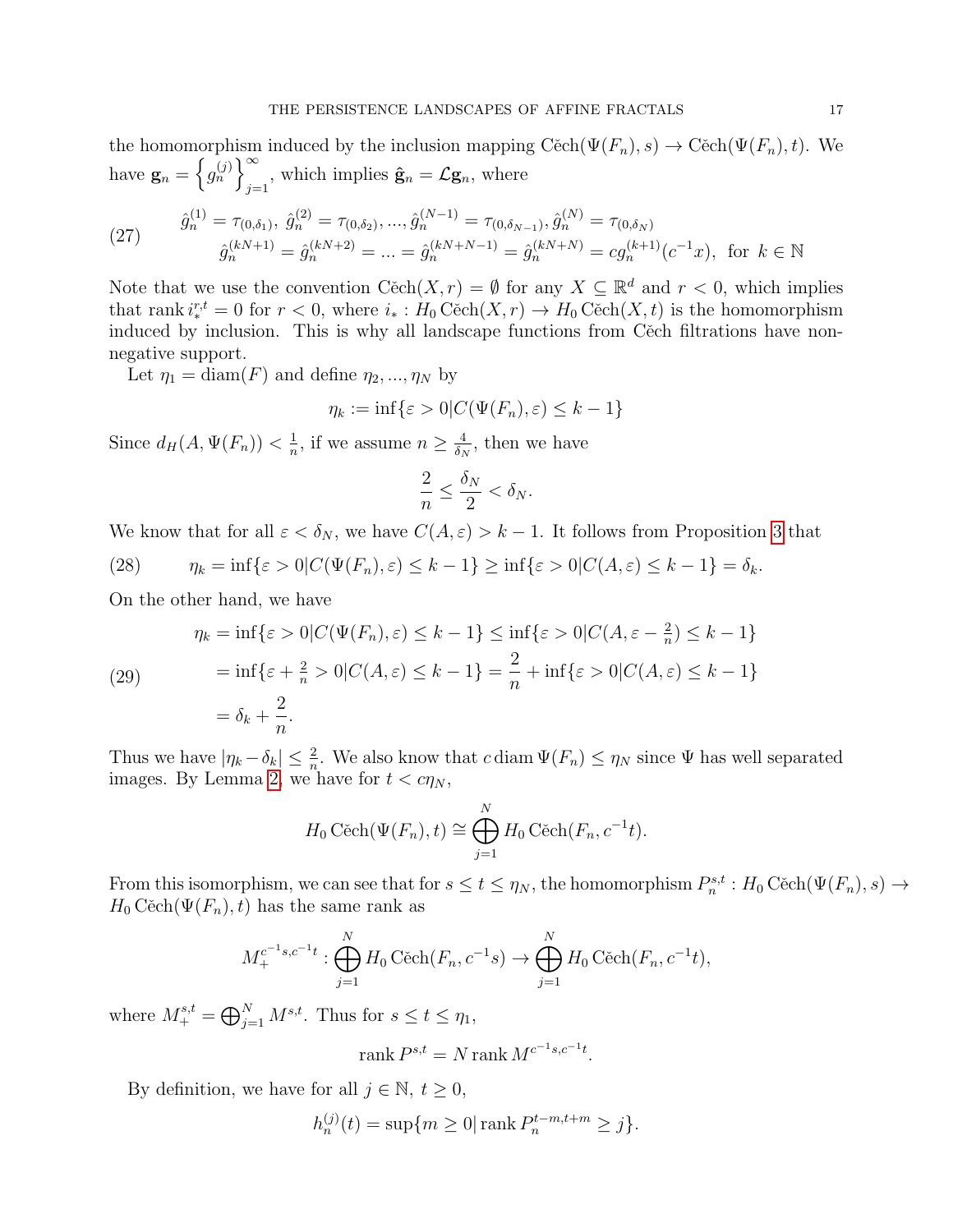If  $t + m \geq \eta_N$ , then Cěch $(\Psi(F_n), t + m)$  has at most,  $N - 1$  connected components, which implies rank  $P_n^{t-m,t+m} < N$ , so for  $j = kN + l$  for  $k \in \mathbb{N}, l \in \{1, 2, ..., N\}$ , we have

<span id="page-17-0"></span>(30)  
\n
$$
h_n^{(j)}(t) = \sup\{m \ge 0 | \operatorname{rank} P_n^{t-m, t+m} \ge j\}
$$
\n
$$
= \sup\{m \ge 0 | \operatorname{rank} M_n^{c^{-1}(t-m), c^{-1}(t+m)} \ge j/N\}
$$
\n
$$
= \sup\{m \ge 0 | \operatorname{rank} M_n^{c^{-1}(t-m), c^{-1}(t+m)} \ge k + \frac{l}{N}\}
$$
\n
$$
= \sup\{m \ge 0 | \operatorname{rank} M_n^{c^{-1}(t-m), c^{-1}(t+m)} \ge k + 1\}
$$

On the other hand, for any  $k \in \mathbb{N}$ ,

<span id="page-17-1"></span>(31)  
\n
$$
cg_n^{(k)}(c^{-1}t) = c \sup\{m \ge 0 | \operatorname{rank} M_n^{c^{-1}t - m, c^{-1}t + m} \ge k\}
$$
\n
$$
= \sup\{cm \ge 0 | \operatorname{rank} M_n^{c^{-1}t - m, c^{-1}t + m} \ge k\}
$$
\n
$$
= \sup\{m \ge 0 | \operatorname{rank} M_n^{c^{-1}(t - m), c^{-1}(t + m)} \ge k\}
$$

Combining Equation [\(30\)](#page-17-0) and Equation [\(31\)](#page-17-1), we see that for  $j = kN + l, k \in \mathbb{N}, l \in$  $\{1, 2, ..., N\}$ , we have

$$
h_n^{(j)}(t) = c g_n^{(k+1)}(c^{-1}t).
$$

If  $j \in \{2, ..., N\}$ , we know by choice of  $\eta_1, ..., \eta_N$  that rank  $P^{t-m,t+m} \geq j-1$  if and only if  $t - m \geq 0$  and  $t + m < \eta_j$ . This is true if and only if  $m \leq t$  and  $m < \eta_j - t$ . Thus, by definition of the landscape functions, for  $j \in \{2, ..., N\},\$ 

$$
h_n^{(j)}(t) = \max\{t, \eta_j - t\} = \tau_{(0, \eta_j)}.
$$

By convention,  $h_n^{(1)} = \tau_{(0,\eta_1)}$ .

Putting everything together, we have established that

(32) 
$$
h_n^{(1)} = \tau_{(0,\eta_1)}, \ h_n^{(2)} = \tau_{(0,\eta_2)}, \dots, h_n^{(N-1)} = \tau_{(0,\eta_{N-1})}, h_n^{(N)} = \tau_{(0,\eta_N)}
$$

$$
h_n^{(kN+1)} = h_n^{(kN+2)} = \dots = h_n^{(kN+N-1)} = h_n^{(kN+N)} = cg_n^{(k+1)}(c^{-1}x), \text{ for } k \in \mathbb{N}.
$$

This means we can compute

$$
\|\mathcal{L}\mathbf{g}_n - \mathbf{h}_n\|_{L^{\infty}(\mathbb{N}\times\mathbb{R})} = \max_{1 \leq j \leq N} \|\tau_{(0,\delta_j)} - \tau_{(0,\eta_j)}\|_{\infty} = \max_{1 \leq j \leq N} |\delta_j - \eta_j| \leq \frac{2}{n}.
$$

Putting our three bounds together with Equation [\(26\)](#page-15-2), we have

$$
\|\mathcal{L}\mathbf{f} - \mathbf{f}\|_{L^{\infty}(\mathbb{N}\times\mathbb{R})} \leq \frac{c}{n} + \frac{2}{n} + \frac{1}{n}.
$$

Taking the limit as  $n \to \infty$ , we conclude that  $\mathcal{L}f = f$ .

Now that we have identified a contraction on  $L^{\infty}(\mathbb{N}\times\mathbb{R})$  whose fixed point is f, the landscape of A, we can compute f itself by finding  $\lim_{n\to\infty} L^n \mathbf{0}$ , were  $\mathbf{0}$  denotes the zero sequence in  $L^{\infty}(\mathbb{N} \times \mathbb{R})$ . When we do this, we find the formula for  $\mathbf{f} = \{f^{(j)}\}_{n=1}^{\infty}$  is given by

<span id="page-17-2"></span>(33) 
$$
f^{(j)} = \begin{cases} \tau_{(0,\delta_j)} & \text{if } 1 \le n \le N \\ \tau_{(0,c^k\delta_l)} & \text{if } (l-1)N^k < j \le lN^k, \ k, l \in \mathbb{N}, 2 \le l \le N \end{cases}.
$$

Looking back at Equation [\(18\)](#page-10-0), since we had  $\delta_1 = 1$ , and  $\delta_2 = \frac{1}{3}$  $\frac{1}{3}$ , we see that this is consistent with what we found for C. For good measure, we can check our work. Choose  $j \in \mathbb{N}$ . Let

 $\Box$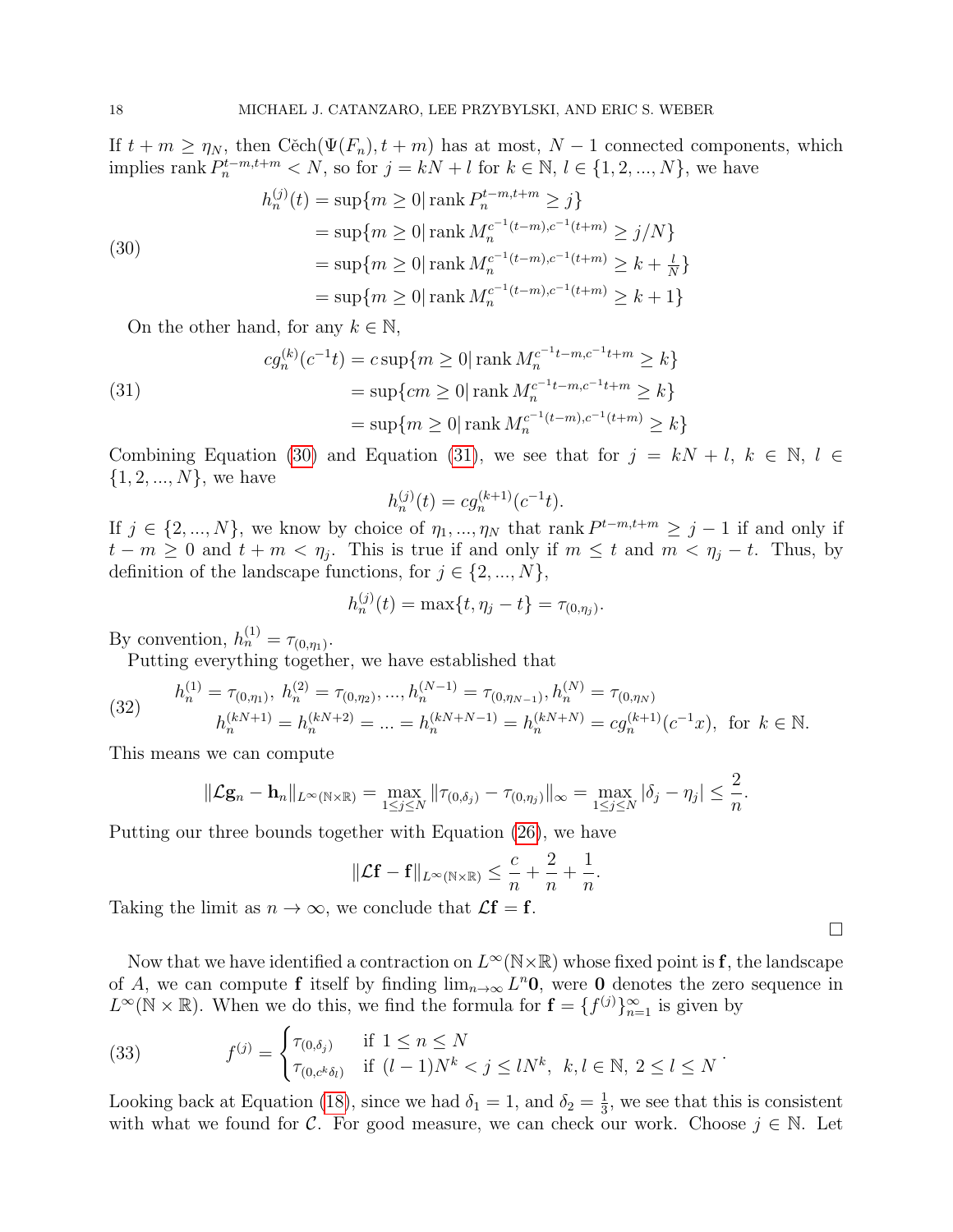$\hat{f}^{(j)}$  denote the j<sup>th</sup> term in  $\mathcal{L}$ f. Looking at Equation [\(25\)](#page-15-1) and Equation [\(33\)](#page-17-2), it is clear that for  $j \leq N$ ,  $\hat{f}^{(j)} = f^{(j)}$ . Assuming that  $j > N$ , define

$$
k := \min\{k_0 \in \mathbb{N} | j \le N^{k_0}\} \ge 2.
$$

Using division, we find  $j = N^{k-1}q + r$ , for  $0 \le r < N^{k-1}$ . By assumption, we have  $1 \le q \le N$ . Indeed, if  $q > N$ , then  $j > N^k$ , a contradiction. If  $q = 0$ , then  $j = r < N^{k-1}$ , another contradiction.

We consider 2 cases. First, if  $r = 0$ , then  $q \ge 2$ , because otherwise if  $q = 1$ , then  $j = N^{k-1}$ , but  $k - 1 < k$ . Hence,

$$
j = qN^{k-1} = N(qN^{k-2} - 1) + N.
$$

According to Equation [\(33\)](#page-17-2), this means  $f^{(j)} = \tau_{(0, c^{k-1}\delta_q)}$ . On the other hand, for all  $t \in \mathbb{R}$ , according to Equation [\(25\)](#page-15-1),

$$
\hat{f}^{(j)}(t) = cf^{(qN^{k-2})}(c^{-1}t) = c\tau_{(0,c^{k-2}\delta_q)}(c^{-1}t) = \tau_{(0,c^{k-1}\delta_q)}(t).
$$

Thus  $f^{(j)} = \hat{f}^{(j)}$ .

In the case of  $r > 0$ , we apply division to r, so that  $r = Na+b$ ,  $a, b \in \mathbb{N}$ , with  $0 \le a < N^{k-2}$ , and  $0 \leq b \leq N$ . This means that

$$
j = qN^{k-1} + Na + b = N(qN^{k-2} + a - 1) + N + b.
$$

Since  $r > 0$ , if  $q = N$ , then  $j = N^k + r > N^k$ , a contradiction. Thus  $1 \le q \le N - 1$ . Since  $qN^{k-1} < j < (q+1)N^{k-1}$ , by Equation [\(33\)](#page-17-2), we have

$$
f^{(j)} = \tau_{(0, c^{k-1}\delta_{q+1})}.
$$

To make things easier, we consider 2 subcases. If  $b = 0$ , then  $a > 0$ , and  $j = N(qN^{k-2} + a -$ 1) + N. By Equation [\(25\)](#page-15-1) we have for all  $t \in \mathbb{R}$ 

$$
\hat{f}^{(j)}(t) = cf^{(qN^{k-2}+a)}(c^{-1}t) = c\tau_{(0,c^{k-2}\delta_{q+1})}(c^{-1}t) = \tau_{(0,c^{k-1}\delta_{q+1})}(t).
$$

Hence  $f^{(j)} = \hat{f}^{(j)}$ . If  $b > 0$ , then we have  $j = N(qN^{k-2}+a)+b$ . Since  $qN^{k-2} < qN^{k-2}+a+1 \leq$  $(q+1)N^{k-2}$ , we have for all  $t \in \mathbb{R}$ 

$$
\hat{f}^{(j)}(t) = cf^{(qN^{k-2}+a+1)}(c^{-1}t) = c\tau_{(0,c^{k-2}\delta_{q+1})}(c^{-1}t) = \tau_{(0,c^{k-1}\delta_{q+1})}(t).
$$

Thus  $\hat{f}^{(j)} = f^{(j)}$  in this final case.

Knowing that Equation [\(33\)](#page-17-2) is the correct formula for the persistence landscape for  $H_0$  Cěch $(A)$ , when  $\Psi$  has well-separated images gives us a head start for finding the persistence landscape related to many IFS. In practice, it can be difficult to compute the resolutions  $\delta_1, ..., \delta_N$  using only the functions in  $\Psi$ . As we saw with C, this can be straightforward in one-dimension. We will apply Equation [\(33\)](#page-17-2) to more precisely describe the persistence landscape of  $H_0$  Cěch(A) when  $\Psi$  is an IFS on  $\mathbb R$  before looking at some more interesting examples.

Theorem [4](#page-15-0) applies to all IFS which satisfy the well-separated condition, but it is not as strong of a result as Theorem [2.](#page-8-1) For that, we need an additional assumption on the IFS.

<span id="page-18-0"></span>**Theorem 5.** Let  $\Psi$  be a IFS on  $\mathbb{R}^d$  consisting of N similitudes each with scaling constant  $c \in (0,1)$ . Let A be the invariant set of  $\Psi$  and let  $f_n \in L^{\infty}(\mathbb{N} \times \mathbb{R})$  denote the persistence landscape resulting from  $H_0$   $C\check{e}ch(S_n)$ , where  $S_0 = E_A$ . Suppose that  $\Psi$  has well-separated images and also satisfies the property that for all  $j, k = 1, ..., N$  and for all  $n \in \mathbb{N}$ ,

<span id="page-18-1"></span>(34) 
$$
d(\psi_j(S_{n+1}), \psi_k(S_{n+1})) = d(\psi_j(S_n), \psi_k(S_n)).
$$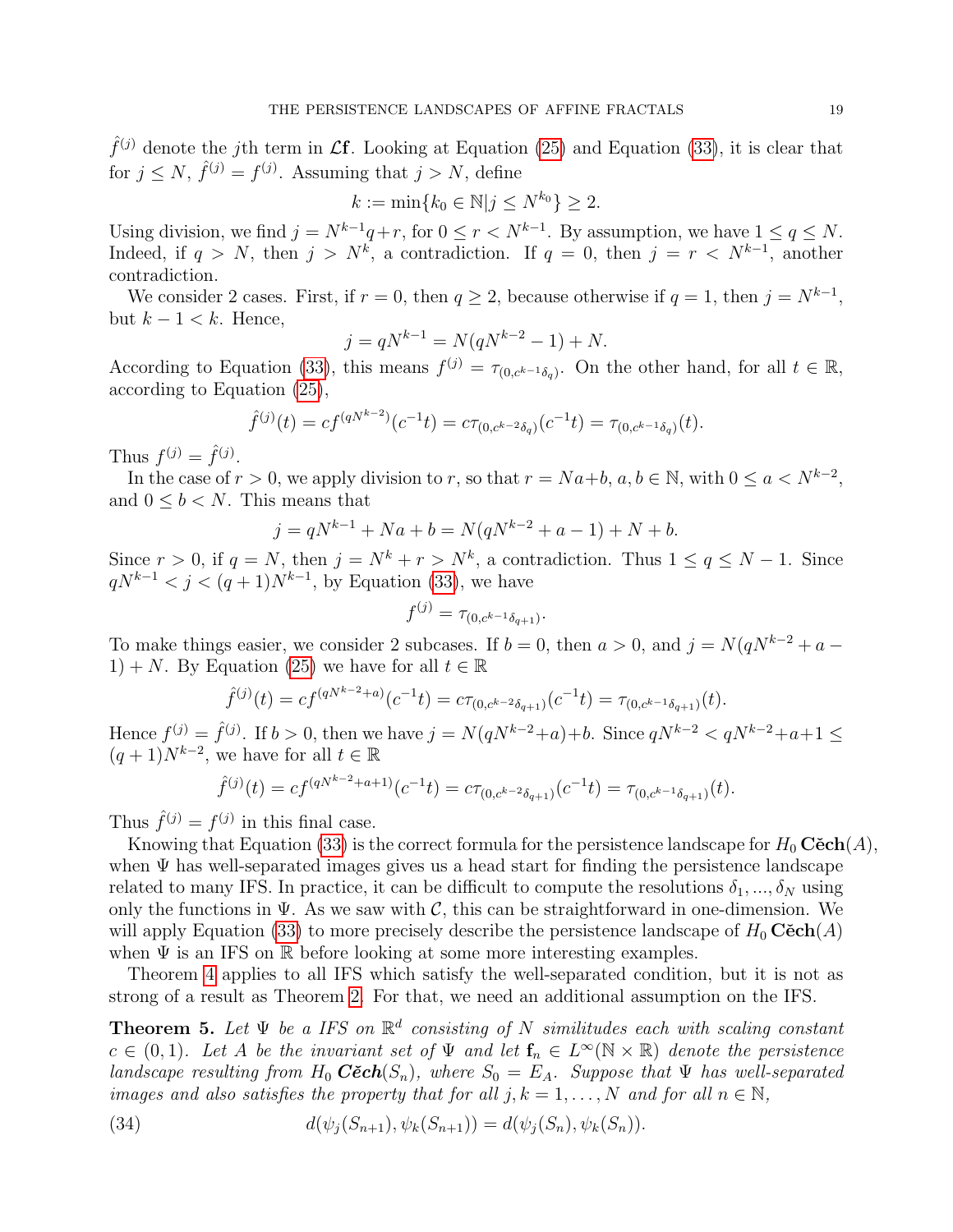Let  $\mathcal{L}: L^{\infty}(\mathbb{N} \times \mathbb{R}) \to L^{\infty}(\mathbb{N} \times \mathbb{R})$  as defined in Equation [\(25\)](#page-15-1). Then for all  $n \in \mathbb{N}$ ,  $\mathcal{L} \mathbf{f}_n = \mathbf{f}_{n+1}$ .

In other words, the commutative diagram in Equation [\(1\)](#page-2-0) holds.

*Proof.* Let  $\mathcal{L}\mathbf{f}_n = \left\{ \hat{f}_n^{(j)} \right\}^{\infty}$ We must show that for all  $j \in \mathbb{N}$ 

(35) 
$$
\hat{f}_n^{(j)} = f_{n+1}^{(j)}.
$$

For the case  $j = 1$ , this is true because  $\text{diam}(S_{n+1}) = \text{diam}(A)$  implies

<span id="page-19-1"></span><span id="page-19-0"></span>
$$
f_{n+1}^{(1)} = \tau_{(0,\delta_1)}.
$$

For the other  $j \in \{2, ..., N\}$ , Equation [\(35\)](#page-19-0) is equivalent to showing that for  $\varepsilon \geq \delta_N$ 

(36) 
$$
C(S_{n+1}, \varepsilon) = C(A, \varepsilon).
$$

Indeed, if  $\varepsilon \geq \delta_N$ , then by the well-separated assumption, each image  $\psi_i(A)$  is contained in an  $\varepsilon$ -component of A. To prove Equation [\(36\)](#page-19-1), define an equivalence relation,  $\sim_A$ , on the images  $\{\psi_j(A)\}_{j=1}^N$  by saying  $\psi_j(A) \sim_A \psi_k(A)$  if and only if  $\psi_j(A)$  and  $\psi_k(A)$  belong to the same  $\varepsilon$ -component. The number of distinct classes in  $\{\psi_j(A)\}/\sim_A$  is equal to  $C(A,\varepsilon)$  since  $A = \bigcup_{j=1}^{N} \psi_j(A)$ . Similarly, we can define an equivalence relation,  $\sim_{n+1}$ , on  $\{\psi_j(S_n)\}_{j=1}^N$  based on the  $\varepsilon$ -components of  $S_{n+1}$  so that the number of distinct classes of  $\sim_{n+1}$  equals  $\check{C}(S_{n+1}, \varepsilon)$ . We claim that for  $j, k \in \{1, ..., N\},\$ 

$$
\psi_j(A) \sim_A \psi_k(A)
$$
 if and only if  $\psi_j(S_n) \sim_{n+1} \psi_k(S_n)$ .

Equation [\(34\)](#page-18-1) implies that for all  $n \in \mathbb{N}$ 

(37) 
$$
d(\psi_j(S_n), \psi_k(S_n)) = d(\psi_j(A), \psi_k(A)).
$$

In addition,  $\psi_j(A) \sim_A \psi_k(A)$  implies that there is a finite sequence of images  $\psi_j(A)$  $\psi_{j_0}(A), \psi_{j_1}(A), \ldots, \psi_{j_m}(A) = \psi_k(A)$  with

$$
d(\psi_{j_l}(A), \psi_{j_{l+1}}(A)) \le \varepsilon.
$$

It now follows that  $\psi_i(A) \sim_A \psi_k(A)$  implies  $\psi_i(S_n) \sim_{n+1} \psi_k(S_n)$ . The reverse implication follows similarly. We have established that Equation [\(35\)](#page-19-0) holds for  $j \leq N$ .

Now let  $j > N$ . We write  $j = kN + l$  for  $k \in \mathbb{N}$  and  $l \in \{1, ..., N\}$ . For  $0 \leq s \leq t$ , let  $M^{s,t}$  and  $P^{s,t}$  denote the homomorphisms induced by the inclusion mappings Cěch $(S_n, s) \to$  $C\check{e}ch(S_n, t)$  and  $C\check{e}ch(S_{n+1}, s) \to C\check{e}ch(S_{n+1}, t)$  respectively. By Lemma [2](#page-4-1) along with the fact that both induced homomorphisms are surjective, for  $t \leq \delta_N$ ,

$$
rank P^{s,t} = N rank M^{c^{-1}s,c^{-1}t}.
$$

By the same reasoning as in the proof of Theorem [4](#page-15-0)

(38)  
\n
$$
f_{n+1}^{(j)}(x) = \sup\{m \ge 0 | \operatorname{rank} P^{x-m,x+m} \ge kN + l \}
$$
\n
$$
= \sup\{m \ge 0 | \operatorname{rank} M^{c^{-1}x-m,c^{-1}x+m} \ge k + lN^{-1} \}
$$
\n
$$
= c \sup\{m \ge 0 | \operatorname{rank} M^{c^{-1}x-m,c^{-1}x+m} \ge k+1 \}
$$

and by the definition of  $\mathcal{L}$ , we have

$$
\hat{f}_n^{(j)}(x) = cf_n^{(k+1)}(c^{-1}x) = c \sup\{m \ge 0 | \operatorname{rank} M^{c^{-1}x - m, c^{-1}x + m} \ge k + 1\} = f_{n+1}^{(j)}(x). \qquad \Box
$$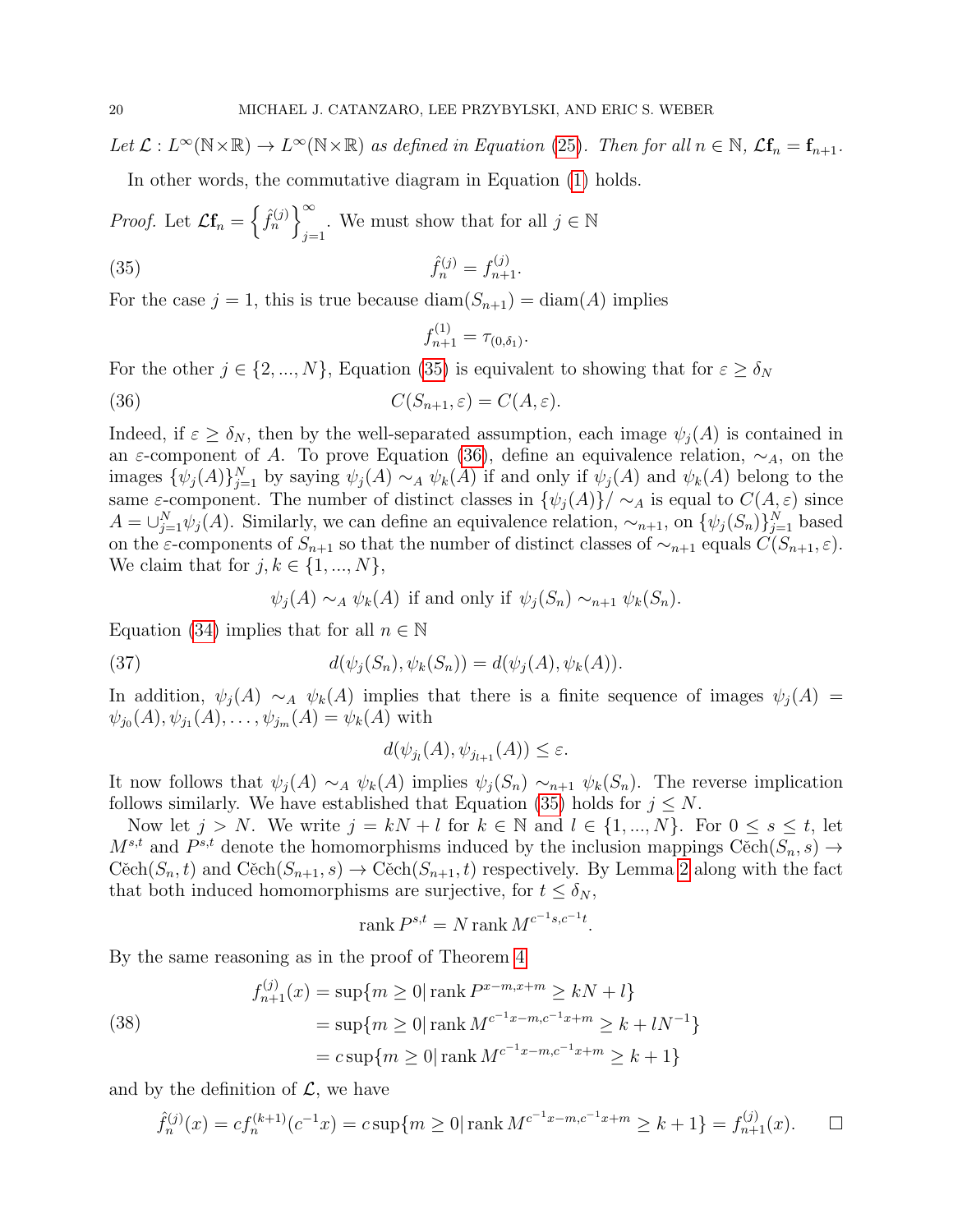3.4. Special Case: Dimension One. Here we assume  $\Psi = {\{\psi_j\}}_{j=1}^N$  is an IFS where each  $\psi_j : \mathbb{R} \to \mathbb{R}$  is defined by  $\psi_j(x) = c(x - b_j)$ , for some  $c \in (0, 1)$ ,  $b_1, ..., b_N \in \mathbb{R}$ . We assume without loss of generality that  $b_j \leq b_{j+1}$ . For  $j \in \{1, ..., N-1\}$ , we also define  $a_j := b_{j+1} - b_j$ . We know that for each j, the fixed point of  $\psi_j$  is

$$
x_j = \frac{cb_j}{1 - c}.
$$

From Lemma [3](#page-12-1) we know that the extreme points of the Conv A will be  $x_1$  and  $x_N$ . This means,

$$
\delta_1 = \text{diam } A = \frac{c}{1 - c}(b_N - b_1).
$$

Also, for  $j \neq k$ , we know that  $\psi_j(A)$  is just a translation of  $\psi_k(A)$  by  $c(b_j - b_k)$ . Hence,

$$
d(\psi_j(A), \psi_k(A)) = c(b_j - b_k) - c\delta_1 = c(b_j - b_k) - \frac{c^2}{1 - c}(b_N - b_1).
$$

For each j, the closest other image to  $\psi_j(A)$  is either  $\psi_{j+1}(A)$  or  $\psi_{j-1}(A)$ . Thus we know that  $\Psi$  has well separated images if

(39) 
$$
\frac{c^2}{1-c}(b_N - b_1) = \text{diam}(\psi_j(A)) \le \min_{1 \le j \le N-1} d(\psi_j(A), \psi_{j+1}(A))
$$

$$
= \min_{1 \le j \le N-1} ca_j - \frac{c^2}{1-c}(b_N - b_1).
$$

This is equivalent to

 $\overline{2}$ 

(40) 
$$
2\delta_1 = \frac{2c}{1-c}(b_N - b_1) \le \min_{1 \le j \le N-1} a_j.
$$

It is also straightforward to compute  $\delta_2, ..., \delta_N$  in the one-dimensional case.

<span id="page-20-0"></span>**Proposition 4.** Let  $\Psi = {\{\psi_j\}}_{j=1}^N$  be an IFS consisting of similitudes on  $\mathbb R$  with well-separated images and invariant set A. Then  $\delta_2, ..., \delta_N$  as defined in Equation [\(23\)](#page-14-1), are also given by

$$
\delta_{k+1} = \text{kmax}\{c(a_j - \delta_1) | 1 \le j \le N - 1\}.
$$

*Proof.* For convenience, let  $\rho_k = \text{kmax}\{c(a_j - \delta_1) | 1 \leq j \leq N-1\}$  for  $k \in \{2, ..., N\}$ . First we claim that for  $\varepsilon > 0$  and  $N - 1 \ge k \ge 1$ ,  $\varepsilon \ge \rho_k$  if and only if  $C(A, \varepsilon) \le k$ . Indeed, first if we assume  $\varepsilon \geq \rho_k$ , then

$$
|\{c(a_j - \delta_1) > \varepsilon | 1 \le j \le N - 1\}| < k.
$$

Our assumption also implies that  $\varepsilon \geq c\delta_1$ , since otherwise, because  $\Psi$  has well-separated images,

$$
\varepsilon < c\delta_1 = \max_{1 \le j \le N} \operatorname{diam} \psi_j(A) \le \min_{1 \le j \ne k \le N} d(\psi_j(A), \psi_k(A))
$$
\n
$$
= \operatorname{Nmax} \{ c(a_j - \delta_1) | 1 \le j \le N - 1 \} \le \rho_k,
$$

a contradiction. Since  $\varepsilon \geq \text{diam } \psi_j(A)$  for all  $j \in \{1, ..., N\}$ , each image  $\psi_j(A)$  is contained in exactly 1  $\varepsilon$ -component of A. We can count the  $\varepsilon$ -components in the following way. Start the count at  $q = 1$ . For each  $j \in \{1, ..., N-1\}$ , we check the distance between  $\psi_j(A)$  and  $\psi_{i+1}(A)$ . If  $d(\psi_i(A), \psi_{i+1}(A)) \leq \varepsilon$ , then  $\psi_{i+1}(A)$  belongs to the same  $\varepsilon$ -component, so the count q remains at the current value. If  $d(\psi_i(A), \psi_{i+1}(A)) > \varepsilon$ , then  $\psi_{i+1}(A)$  belongs to a different  $\varepsilon$ -component from that containing  $\psi_l(A)$  for  $1 \leq l \leq j$ . In this case we update q to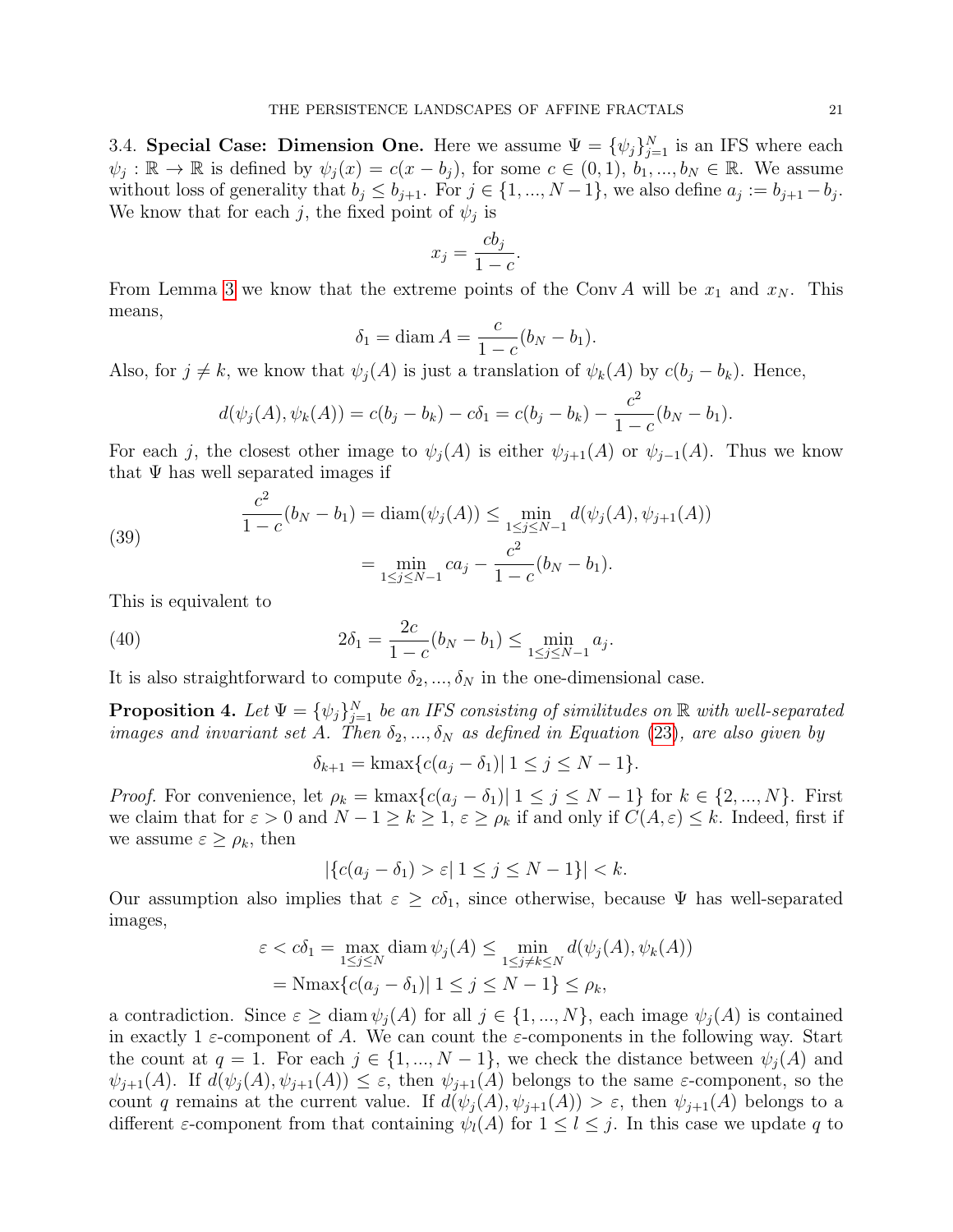equal  $q + 1$ . Since  $d(\psi_j(A), \psi_{j+1}(A)) = c(a_j - \delta_1)$ , we will update q at most  $k - 1$  times. Thus  $C(A, \varepsilon) \leq k$ .

Conversely, if  $\varepsilon < \rho_k$ , then

(41) 
$$
|\{c(a_j - \delta_1) > \varepsilon | 1 \le j \le N - 1\}| \ge k.
$$

We consider two cases, first if  $\varepsilon < c\delta_1$ , then again since  $\Psi$  has well-separated images we have

<span id="page-21-0"></span>
$$
\varepsilon < \min_{1 \le j \ne k \le N} d(\psi_j(A), \psi_k(A)).
$$

This implies that each image  $\psi_i(A)$  contains at least 1  $\varepsilon$ -component of A. Hence  $C(A, \varepsilon) \geq$  $N > k$  as desired. In the second case, we may have  $\varepsilon \in [c\delta_1, \rho_k)$ , then since

$$
\varepsilon \ge \max_{1 \le j \le N} \operatorname{diam} \psi_j(A),
$$

we may repeat the counting of connected components as described in the previous paragraph. We start with the count at  $q = 1$ . Equation [\(41\)](#page-21-0) implies that we must update q at least k times. Therefore  $C(A, \varepsilon) \geq k + 1 > k$  as desired. This proves the claim.

It follows from the claim that  $\rho_k \in \{\varepsilon > 0 | C(A, \varepsilon) \leq k\}$ . Thus  $\delta_{k+1} \leq \rho_k$ . Conversely, since  $\rho_k$  is a lower bound, we have that

<span id="page-21-1"></span>
$$
\rho_k \le \inf \{ \varepsilon > 0 | C(A, \varepsilon) \le k \} = \delta_{k+1}.
$$

Now we are ready to state the main consequence of Theorem [4](#page-15-0) for IFS on R.

<span id="page-21-3"></span>**Corollary 2.** Let  $\Psi = {\psi_j}_{j=1}^N$  be an IFS of similitudes on  $\mathbb R$  of the form  $\psi_j(x) = c(x + b_j)$ , for  $c \in (0,1)$  and  $b_j \in \mathbb{R}$ . Assume  $b_j \leq b_{j+1}$  and let  $a_j = b_{j+1} - b_j$ .  $\Psi$  has well-separated images if and only if

(42) 
$$
\frac{2c}{1-c}(b_N - b_1) \le \min_{1 \le j \le N-1} a_j.
$$

Moreover, if Equation [\(42\)](#page-21-1) holds and A is the invariant set of  $\Psi$ , then  $\mathbf{f} = \{f^{(j)}\}_{j=1}^{\infty} \in$  $L^{\infty}(\mathbb{N} \times \mathbb{R})$ , the persistence landscape of  $H_0$  **Cěch** $(A)$ , is given by

<span id="page-21-2"></span>(43) 
$$
f^{(j)} = \begin{cases} \tau_{(0,\delta_j)} & \text{if } 1 \le j \le N \\ \tau_{(0,c^k\delta_l)} & \text{if } (l-1)N^k < j \le lN^k, \ k, l \in \mathbb{N}, \ 2 \le l \le N \end{cases}
$$

where  $\delta_1 = \frac{c}{1-c}$  $\frac{c}{1-c}(b_N - b_1)$ , and for  $k \in \{1, ..., N-1\}$ ,

$$
\delta_{k+1} = \text{kmax}\{c(a_l - \delta_1) | 1 \le l \le N - 1\}.
$$

*Proof.* As reasoned above,  $\Psi$  having well-separated images is equivalent to Equation [\(42\)](#page-21-1). It is also explained above that  $\delta_1 = \text{diam}(A) = \frac{c}{1-c}(b_N - b_1)$ , and the formula for the other  $\delta_k$ 's is a consequence of Proposition [4.](#page-15-0) The formula in Equation [\(43\)](#page-21-2) follows from Theorem 4.  $\Box$ 

### 4. Examples

We are now ready to present a series of examples of iterated function systems and the corresponding persistence landscapes resulting from the invariant set. Our goal is to illustrate the relationship between the persistence landscape and the IFS. Some of our examples will have well-separated images, meaning that we can readily apply the results above to compute the persistence landscape of  $H_0 \mathbf{C\check{e}ch}(A)$ . Other examples will require some additional work, but the reasoning should be similar to that used to prove Theorem [4.](#page-15-0) We are also able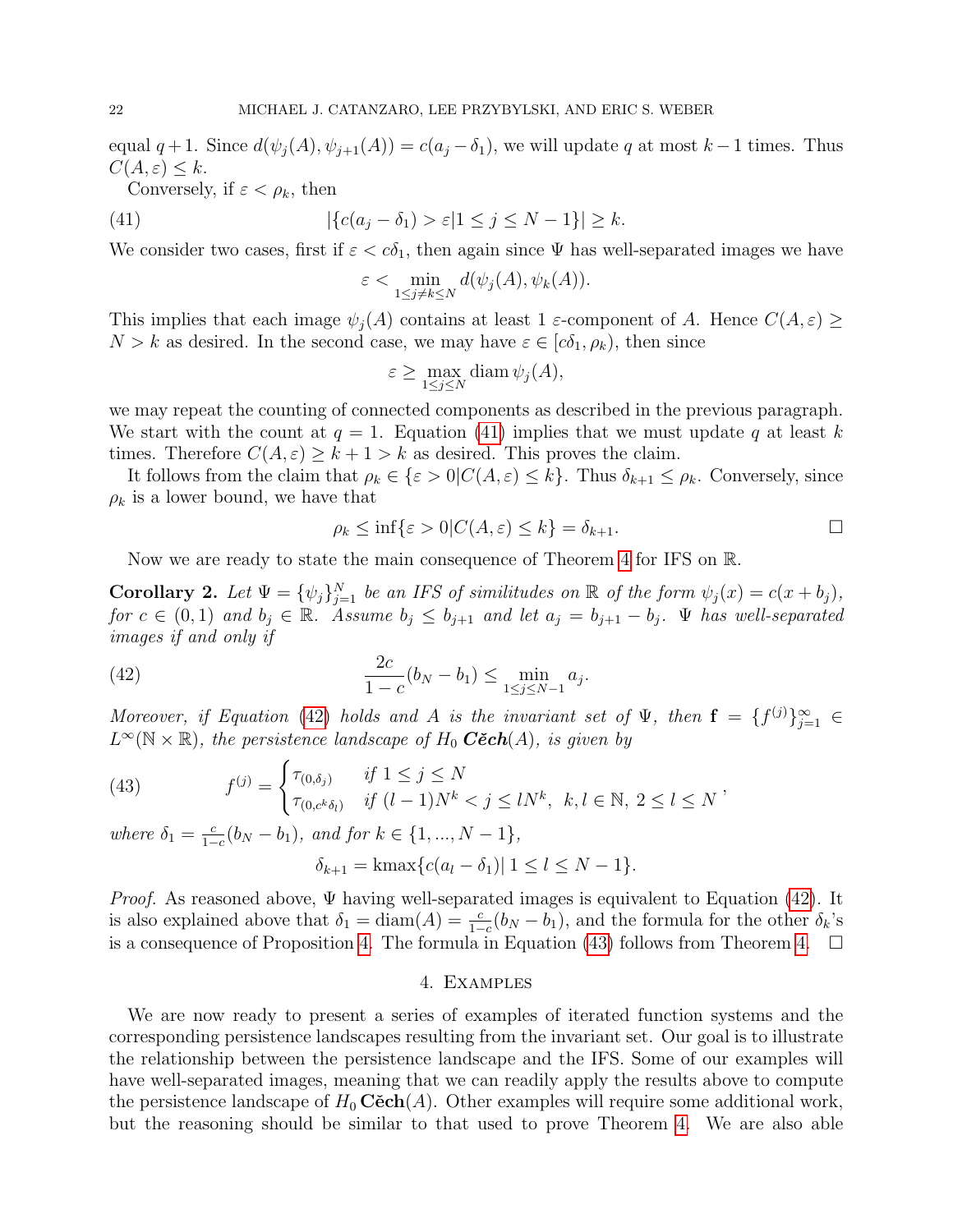to check our work by approximating A and computing the persistence landscape using the Scikit-TDA library in Python.

4.1. Right 1/3 Cantor Set. Consider the IFS  $\Psi = {\psi_1, \psi_2}$  where

$$
\psi_1(x) = \frac{1}{3}x, \quad \psi_2(x) = \frac{1}{3}x + \frac{1}{3}.
$$

In this case, we have  $c = \frac{1}{3}$  $\frac{1}{3}$ ,  $b_1 = 0$ , and  $b_2 = 1$ . This means  $\Psi$  has well-separated images since

$$
\frac{2c}{1-c}(b_2 - b_1) = 1 = \min_{1 \le j \le N-1} a_j.
$$

Clearly,  $\delta_1 = \frac{1}{2}$  $\frac{1}{2}$ , and

$$
\delta_2 = \frac{1}{3}(1 - \delta_1) = \frac{1}{6}
$$

By Corollary [2,](#page-21-3) this means the persistence landscape of  $H_0 C\text{ech}(A)$  is  $\mathbf{f} = \{f^{(j)}\}_{j=1}^{\infty}$ , where

$$
f^{(j)} = \begin{cases} \tau_{(0,\frac{1}{2})} & \text{if } j = 1 \\ \tau_{(0,\frac{1}{6})} & \text{if } j = 2 \\ \tau_{(0,3^{-k}\frac{1}{6})} & \text{if } 2^{k} < j \leq 2^{k+1}, \ k \in \mathbb{N}, \end{cases}
$$

4.2. 1/5 Cantor Set. Consider the IFS  $\Psi = {\psi_1, \psi_2, \psi_3}$  where

$$
\psi_1(x) = \frac{1}{5}x, \quad \psi_2(x) = \frac{1}{5}x + \frac{2}{5}, \quad \psi_3(x) = \frac{1}{5}x + \frac{4}{5}.
$$

In this case, we have  $c = \frac{1}{5}$  $\frac{1}{5}$ ,  $b_1 = 0$ ,  $b_2 = 2$ , and  $b_3 = 4$ . Again, we know that  $\Psi$  has well-separated images since

$$
\frac{2c}{1-c}(b_3-b_1) = 2 = \min_{1 \le j \le N-1} a_j.
$$

Clearly,  $\delta_1 = 1$  and

$$
\delta_2 = \delta_3 = \frac{1}{5}(2 - \delta_1) = \frac{1}{5}.
$$

By Corollary [2,](#page-21-3) this means that the persistence landscape of  $H_0 C\text{ech}(A)$  is  $\mathbf{f} = \{f^{(j)}\}_{j=1}^{\infty}$ , where

$$
f^{(j)} = \begin{cases} \tau_{(0,1)} & \text{if } j = 1\\ \tau_{(0,\frac{1}{5})} & \text{if } j = 2, 3\\ \tau_{(0,5^{-k-1})} & \text{if } 3^k < j \le 3^{k+1}, \ k \in \mathbb{N} \end{cases}
$$

4.3. 1/6 Cantor Set. Consider the IFS  $\Psi = {\psi_1, \psi_2, \psi_3}$  where

$$
\psi_1(x) = \frac{1}{6}x, \quad \psi_2(x) = \frac{1}{6}x + \frac{2}{6}, \quad \psi_3(x) = \frac{1}{6}x + \frac{5}{6}.
$$

In this case, we have  $c = \frac{1}{6}$  $\frac{1}{6}$ ,  $b_1 = 0$ ,  $b_2 = 2$ , and  $b_3 = 5$ . We know that  $\Psi$  has well-separated images since

$$
\frac{2c}{1-c}(b_3-b_1) = 2 = \min_{1 \le j \le N-1} a_j.
$$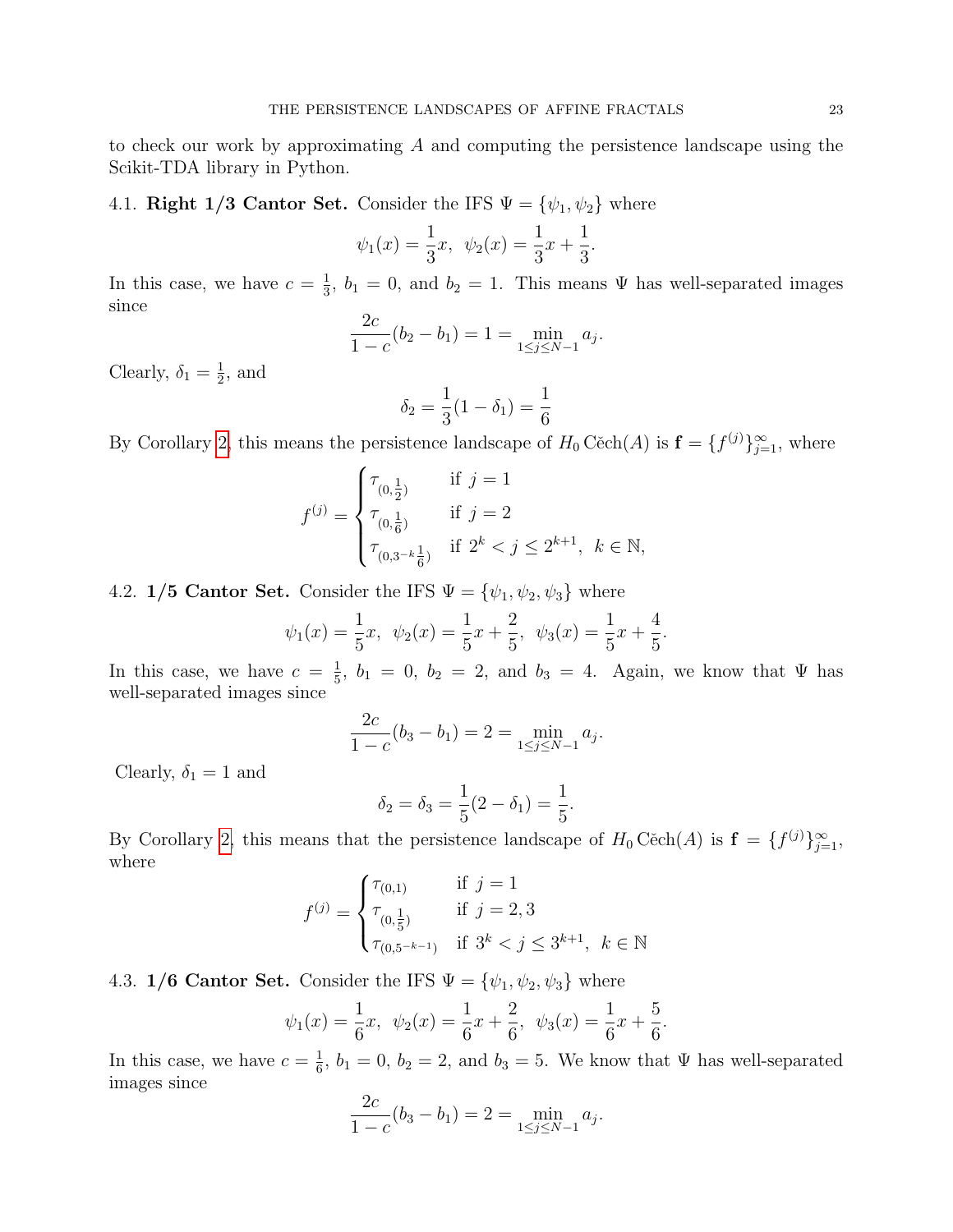We compute  $\delta_1 = 1$ ,

$$
\delta_2 = \frac{1}{6}(3 - \delta_1) = \frac{1}{3}
$$
, and  $\delta_3 = \frac{1}{6}(2 - \delta_1) = \frac{1}{6}$ .

By Corollary [2,](#page-21-3) this means that the persistence landscape of  $H_0 C$  $\check{e}ch(A)$  is  $\mathbf{f} = \{f^{(j)}\}_{n=1}^{\infty}$ , where

$$
f^{(j)} = \begin{cases} \tau_{(0,1)} & \text{if } j = 1 \\ \tau_{(0,\frac{1}{3})} & \text{if } j = 2 \\ \tau_{(0,\frac{1}{6})} & \text{if } j = 3 \\ \tau_{(0,6^{-k}\frac{1}{3})} & \text{if } 3^k < j \le 2 \cdot 3^k, \ k \in \mathbb{N}, \\ \tau_{(0,6^{-k-1})} & \text{if } 2 \cdot 3^k < j \le 3^{k+1}, \ k \in \mathbb{N} \end{cases}
$$

### <span id="page-23-0"></span>4.4. Modified 1/5 Cantor Set. Let

$$
\Psi = {\psi_1, \psi_2, \psi_3}, \ \psi_1(x) = \frac{1}{5}x, \ \psi_2(x) = \frac{1}{5}(x+1), \ \psi_3(x) = \frac{1}{5}(x+4).
$$

In this case,  $b_1 = 0$ ,  $b_2 = 1$ , and  $b_3 = 4$ . This means  $\delta_1 = 1$ .  $\Psi$  does not have well separated images since  $d(\psi_1(A), \psi_2(A)) = 0$  because  $\frac{1}{5} \in \psi_1(A) \cap \psi_2(A)$ . Although Theorem [4](#page-15-0) does not apply, we still claim that the map  $\mathcal{L}: L^{\infty}(\mathbb{N} \times \mathbb{R}) \to L^{\infty}(\mathbb{N} \times \mathbb{R})$  defined by  $\mathcal{L}g = h$ , where

$$
h^{(1)} = \tau_{(0,1)}, \ h^{(2)} = \tau_{(0,2/5)}
$$

$$
h^{(3k)}(x) = h^{(3k+1)}(x) = h^{(3k+2)}(x) = \frac{1}{5}g^{(k+1)}(5x) \text{ for } k \in \mathbb{N}.
$$

satisfies  $\mathcal{L}f = f$  where f is the persistence landscape resulting from  $H_0 C\text{ech}(A)$ . To see why, we construct an increasing sequence of sets as follows

$$
S_1 = \left\{0, \frac{1}{5}, \frac{2}{5}, \frac{4}{5}, 1\right\}, S_{n+1} = \Psi(S_n) \text{ for } n \in \mathbb{N}.
$$

It follows from Lemma [3](#page-12-1) that  $S_n \subset S_{n+1} \subset A$  for all  $n \in \mathbb{N}$ . The first containment follows from the fact that  $S_1 = \Psi(E_A)$ . Let  $\mathbf{f}_n \in L^{\infty}(\mathbb{N} \times \mathbb{R})$  be the persistence landscape of  $H_0$  Cěch $(S_n)$ .

We claim that for all  $n \in \mathbb{N}$ ,  $\mathcal{L}\mathbf{f}_n = \mathbf{f}_{n+1}$ . Indeed, fix  $n \in \mathbb{N}$ . First observe that

$$
diam(S_n) = diam(A) = 1.
$$

Thus  $f_{n+1}^{(1)} = \tau_{(0,1)}$ . As before for  $s \leq t$ , let  $M^{s,t}$ :  $H_0 \text{Cěch}(S_n, s) \rightarrow H_0 \text{Cěch}(S_n, t)$ and  $P^{s,t}$ :  $H_0 \text{Cěch}(S_{n+1}, s) \rightarrow H_0 \text{Cěch}(S_{n+1}, t)$  denote the homomorphisms induced by the obvious inclusion mappings. Since Cěch $(S_{n+1}, \varepsilon)$  is path connected for  $\varepsilon \geq \frac{2}{5}$  $\frac{2}{5}$ , this implies that rank  $H_0 \text{Cěch}(S_{n+1}, \varepsilon) = 1$ . On the other hand, for  $\varepsilon < \frac{2}{5}$ , we know that rank  $H_0 \text{Cěch}(S_{n+1}, \varepsilon) \geq 2$  since  $\text{Cěch}(S_{n+1}, \varepsilon)$  is not path connected. In the final case, we know that rank  $H_0 C\check{e}ch(S_{n+1}, \varepsilon) = 0$  for  $\varepsilon < 0$ . Thus it follows by definition and the same reasoning used in the proof of Theorem [4](#page-15-0) that

(44) 
$$
f_{n+1}^{(2)}(t) = \sup\{m \ge 0 | \operatorname{rank} P^{t-m,t+m} \ge 2\} = \max\{t, \frac{2}{5} - t\} = \tau_{(0,\frac{2}{5})}.
$$

To compute  $f_{n+1}^{(j)}$  for  $j \geq 3$ , the key observation is that for  $0 \leq s \leq t < \frac{2}{5}$ ,

<span id="page-23-1"></span>(45) 
$$
\operatorname{rank} P^{s,t} = 3 \operatorname{rank} M^{5s,5t} - 1.
$$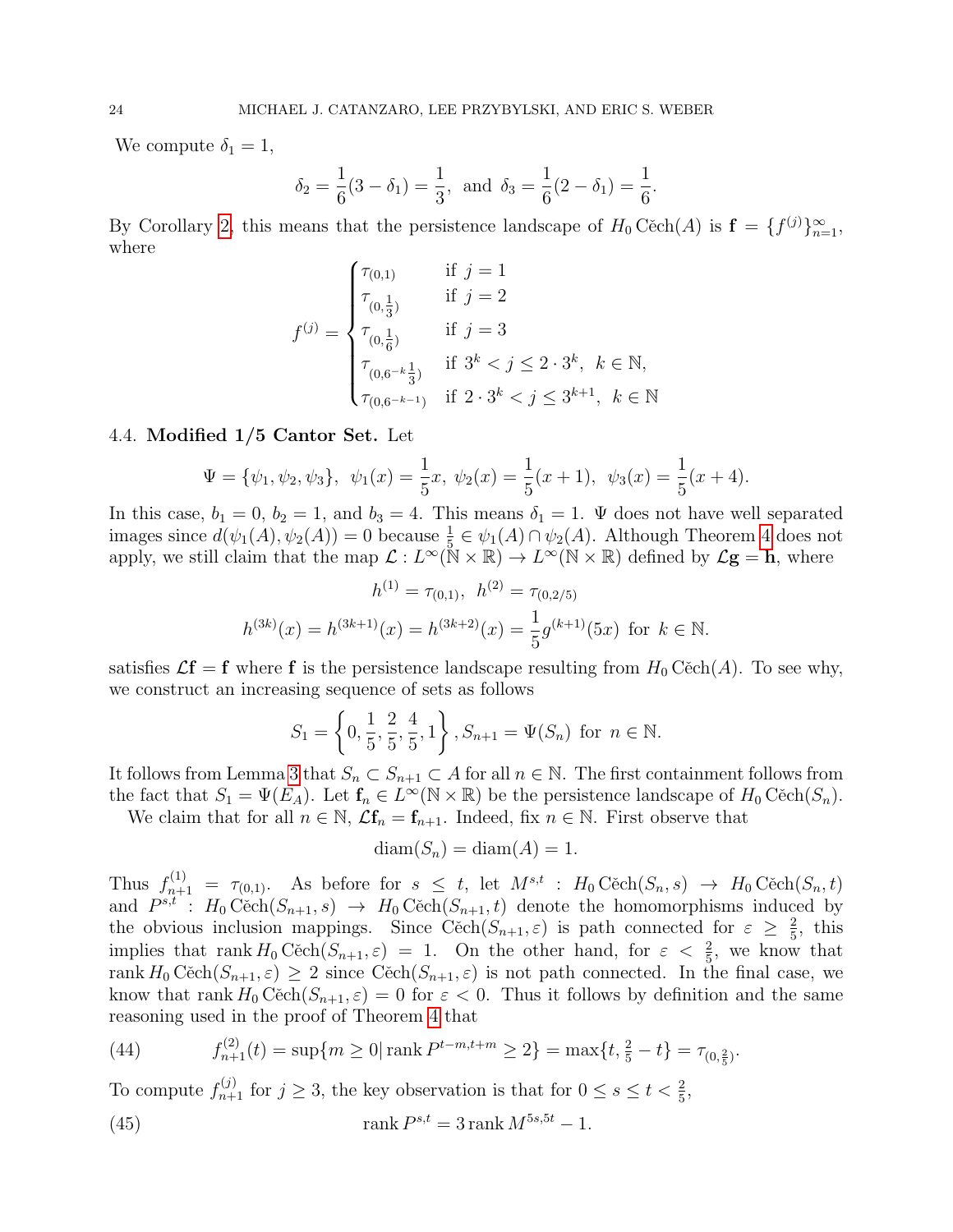

<span id="page-24-0"></span>FIGURE 3. The three sub-complexes in the modified  $1/5$  Cantor set for  $n=3$ .

Also, it is clear that for  $s < 0$  or  $t \geq \frac{2}{5}$  $\frac{2}{5}$ , rank  $P^{s,t} \leq 1$ . To justify Equation [\(45\)](#page-23-1), we look at Cěch $(S_{n+1}, \varepsilon)$  for  $\varepsilon \in (0, \frac{2}{5})$  $\frac{2}{5}$ ). For  $m \in \{1, 2, 3\}$  let  $K_m$  denote  $C^{\infty}_{\infty}(\psi_m(S_n), \varepsilon) \subset$ Cěch $(S_{n+1}, \varepsilon)$ . A simple illustration of this is given in Figure [3.](#page-24-0) Since  $\varepsilon < \frac{2}{5}$ ,  $K_3$  is not path connected to  $K_1 \cup K_2$ . By Lemma [2](#page-4-1) and Corollary [1,](#page-4-2) we see that

(46) 
$$
H_0 \text{ Cěch}(S_{n+1}, \varepsilon) \cong H_0(K_1 \cup K_2) \oplus H_0(K_3) \cong H_0(K_1 \cup K_2) \oplus H_0 \text{ Cěch}(S_n, 5\varepsilon).
$$

From the Mayer-Vietoris sequence, we have the following exact sequence

<span id="page-24-1"></span>
$$
H_1(K_1 \cup K_2) \longrightarrow H_0(K_1 \cap K_2) \longrightarrow H_0(K_1) \oplus H_0(K_2) \longrightarrow H_0(K_1 \cup K_2) \longrightarrow 0.
$$

Since  $S_{n+1} \subset \mathbb{R}$ , and  $K_1 \cap K_2 = \{\frac{1}{5}\}$  $\frac{1}{5}$ , this sequence is equivalent to

(47) 
$$
0 \longrightarrow \mathbb{Z}_2 \stackrel{\varphi_1}{\longrightarrow} H_0(K_1) \oplus H_0(K_2) \stackrel{\varphi_2}{\longrightarrow} H_0(K_1 \cup K_2) \longrightarrow 0.
$$

Exactness implies that  $\varphi_2$  is surjective and ker  $\varphi_2 \cong \mathbb{Z}_2$ . Thus

$$
\dim H_0(K_1 \cup K_2) = \dim H_0(K_1) + \dim H_0(K_2) - 1.
$$

Since  $H_0(K_m) \cong H_0 \check{C}ech(S_n, 5\varepsilon)$  for  $m \in \{1, 2, 3\}$ , Equation [\(46\)](#page-24-1) implies that

$$
\dim[H_0 \operatorname{C\check{e}ch}(S_{n+1}, \varepsilon)] = 3 \dim[H_0 \operatorname{C\check{e}ch}(S_n, 5\varepsilon)] - 1.
$$

Since  $M^{s,t}$  and  $P^{s,t}$  are always surjective when  $s > 0$ , Equation [\(45\)](#page-23-1) follows.

Now we may argue as we did for Theorem [4.](#page-15-0) For  $j = 3k + m$  with  $k \in \mathbb{N}$ ,  $m \in \{0, 1, 2\}$ , by definition

(48)  
\n
$$
f_{n+1}^{(j)}(t) = \sup\{m \ge 0 | \operatorname{rank} P^{t-m,t+m} \ge j\}
$$
\n
$$
= \sup\{m \ge 0 | 3 \operatorname{rank} M^{5(t-m),5(t+m)} - 1 \ge j\}
$$
\n
$$
= \sup\{m \ge 0 | \operatorname{rank} M^{5(t-m),5(t+m)} \ge k+1\}
$$

On the other hand, for  $k \in \mathbb{N}$ , we have

$$
\frac{1}{5}f_n^{(k+1)}(5t) = \frac{1}{5}\sup\{m \ge 0|\operatorname{rank} M^{5t-m,5t+m} \ge k+1\}
$$
  
=  $\sup\{\frac{m}{5} \ge 0|\operatorname{rank} M^{5t-m,5t+m} \ge k+1\}$   
=  $\sup\{m \ge 0|\operatorname{rank} M^{5(t-m),5(t+m)} \ge k+1\}$   
=  $f_{n+1}^{(j)}(t)$ .

This proves the claim that  $\mathcal{L}\mathbf{f}_n = \mathbf{f}_{n+1}$ .

From Theorem [A,](#page-1-0) we know that  $\lim_{n\to\infty} d_H(S_n, A) = 0$ . Thus  $\lim_{n\to\infty} f_n = f$ . Since  $\mathcal L$  is Lipschitz on  $L^{\infty}(\mathbb{N} \times \mathbb{R})$ , it is continuous. Thus

$$
\mathcal{L}\mathbf{f}=\lim_{n\to\infty}\mathcal{L}\mathbf{f}_n=\lim_{n\to\infty}\mathbf{f}_{n+1}=\mathbf{f}.
$$

as claimed.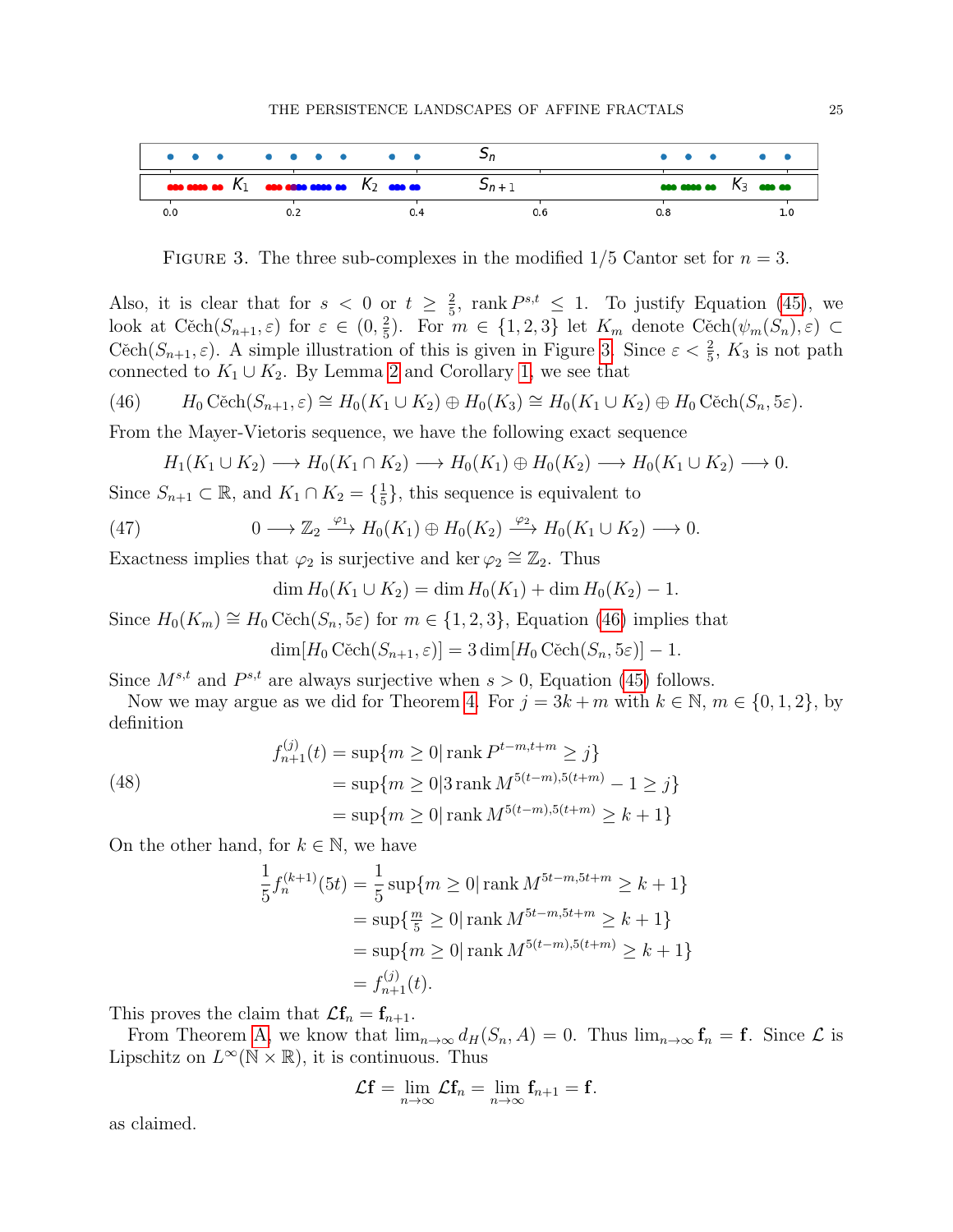To obtain the formula for  $\mathbf{f} = \{f^{(j)}\}_{j=1}^{\infty}$ , we compute  $\lim_{n\to\infty} \mathcal{L}^n\mathbf{0}$  in  $L^{\infty}(\mathbb{N} \times \mathbb{R})$ . We find that

$$
f^{(j)} = \begin{cases} \tau_{(0,1)} & \text{if } j = 1 \\ \tau_{(0,\tfrac{2}{5})} & \text{if } j = 2 \\ \tau_{(0,\tfrac{2}{5^{k+2}})} & \text{if } 2 + \tfrac{3}{2}(3^k - 1) < j \leq 2 + \tfrac{3}{2}(3^{k+1} - 1), \text{ where } k+1 \in \mathbb{N} \end{cases}
$$

.

We illustrate this landscape in Figure [4](#page-25-0) (produced by pyscapes [\[1\]](#page-29-2)).



<span id="page-25-0"></span>FIGURE 4. Graph of the functions  $f_2, \ldots, f_{16}$  from the persistence landscape of the modified  $1/5$  Cantor set  $\mathcal{C}$ .

4.5. Cantor Triangle. Let us consider a 2-dimensional example. Consider the IFS on  $[0, 1]^2$ ,  $\Psi = {\psi_1, \psi_2, \psi_3}$ , where

$$
\psi_1(x,y) = \frac{1}{3}I_2(x,y)^T, \quad \psi_2(x,y) = \frac{1}{3}I_2[(x,y) + (0,2)]^T, \quad \psi_3(x,y) = \frac{1}{3}I_2[(x,y) + (2,0)]^T,
$$

with  $I_2$  denoting the  $2\times 2$  identity matrix. The set of extreme points is  $S_0 = \{(0,0), (0,1), (1,0)\}.$ However Ψ does not have well-separated images since

$$
\min_{1 \le j \ne k \le N} d(\psi_j(A), \psi_k(A)) = \frac{1}{3} < \frac{\sqrt{2}}{3} = \max_{1 \le j \le N} \text{diam } \psi_j(A).
$$

Despite this, the formula in Equation [\(33\)](#page-17-2) still applies. To see why, define  $\mathcal{L}: L^{\infty}(\mathbb{N} \times \mathbb{R}) \to$  $L^{\infty}(\mathbb{N} \times \mathbb{R})$  by  $\mathcal{L}$ **g** = **h**, where

$$
h^{(1)} = \tau_{(0,\sqrt{2})}, \quad h^{(2)} = h^{(3)} = \tau_{(0,1/3)},
$$
  
\n
$$
h^{(3k)}(x) = h^{(3k+1)}(x) = h^{(3k+2)}(x) = \frac{1}{3}g^{(k+1)}(3x) \text{ for } k \in \mathbb{N}.
$$

Note that as in Equation [\(33\)](#page-17-2), we have  $\delta_1 =$  $\overline{2}$  and  $\delta_2 = \delta_3 = \frac{1}{3}$  $\frac{1}{3}$ .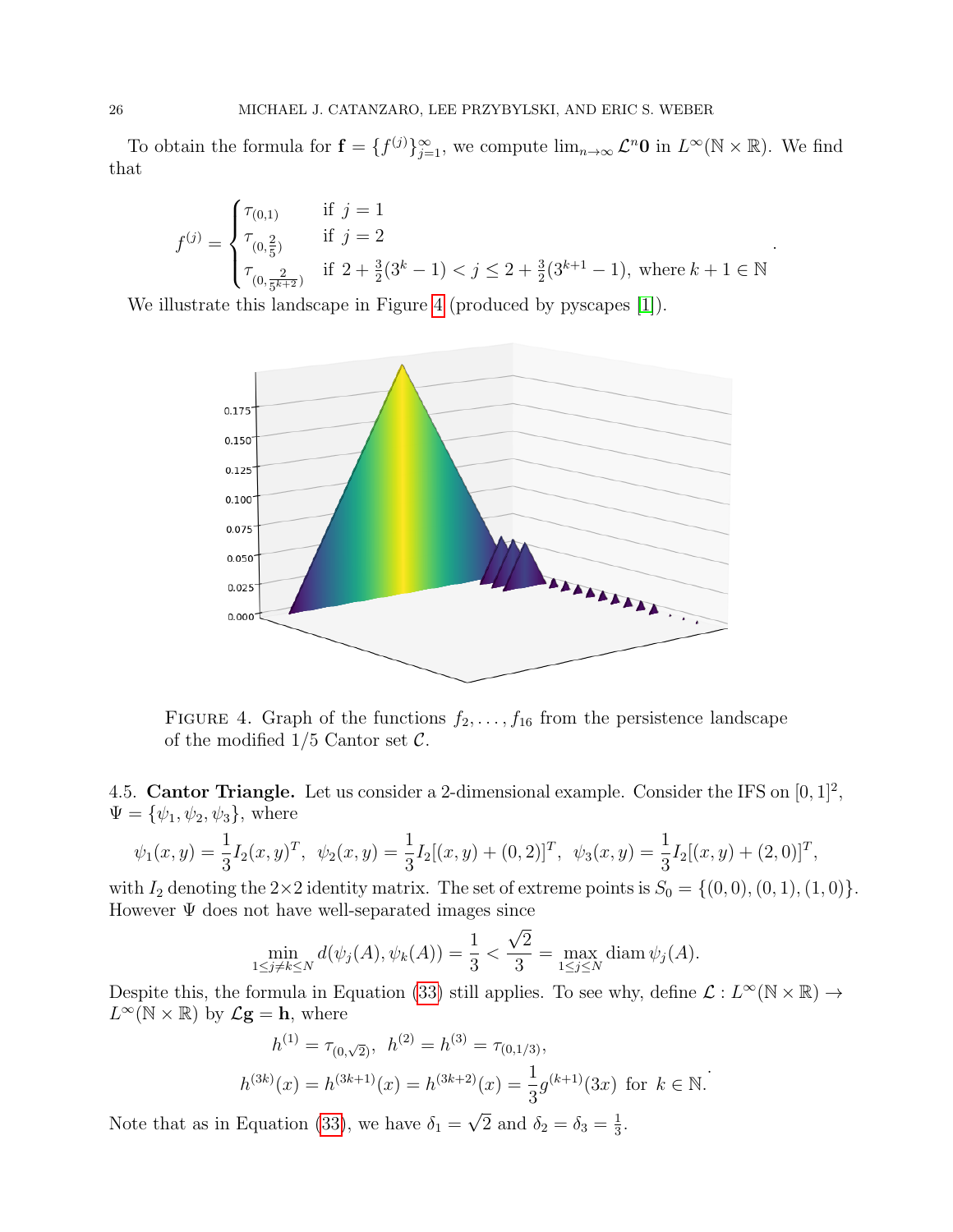

FIGURE 5. An illustration of  $S_3$  for the Cantor triangle.

Define a sequence of sets  $\{S_n\}_{n=1}^{\infty}$  by  $S_1 = \Psi(S_0)$ , and  $S_{n+1} = \Psi(S_n)$  for  $n \in \mathbb{N}$ . Note that  $S_n \subset S_{n+1} \subset A$  for all  $n \in \mathbb{N}$  and  $\lim_{n\to\infty} d_H(S_n, A) = 0$ . Let  $f_n \in L^{\infty}(\mathbb{N} \times \mathbb{R})$  be the persistence landscape of  $H_0 C\check{e}ch(S_n)$ . As before,  $\lim_{n\to\infty} f_n = f$  where f is the persistence landscape of  $H_0 \text{Cěch}(A)$ . Thus, we claim  $\mathcal{L}f_n = f_{n+1}$ .

idscape of  $H_0$  Cecn(A). Thus, we claim  $\mathcal{L}I_n = I_{n+1}$ .<br>Indeed, choose  $n \in \mathbb{N}$ . Since diam(A) =  $\sqrt{2}$ , it is clear that  $f_{n+1}^1 = \tau_{(0,\sqrt{2})}$ . For  $s \le t$ , let  $M^{s,t}: H_0 \text{Cěch}(S_n, s) \to H_0 \text{Cěch}(S_n, t)$  and  $P^{s,t}: H_0 \text{Cěch}(S_{n+1}, s) \to H_0 \text{Cěch}(S_{n+1}, t)$ denote the homomorphisms induced by the obvious inclusion mappings. Since  $C\text{ech}(S_{n+1}, \varepsilon)$ is path connected for  $\varepsilon \geq \frac{1}{3}$  $\frac{1}{3}$ , this implies that rank  $H_0 \text{Cěch}(S_{n+1}, \varepsilon) = 1$ . On the other hand, for  $\varepsilon < \frac{1}{3}$ , we know that rank  $H_0 \text{Cěch}(S_{n+1}, \varepsilon) \geq 3$  since  $\text{Cěch}(S_{n+1}, \varepsilon)$  is not path connected, with  $\psi_1(S_n), \psi_2(S_n), \psi_3(S_n) \subset S_{n+1}$  each containing at least one distinct  $\varepsilon$ -component of  $S_{n+1}$ . Therefore, for  $t \in \mathbb{R}$ ,  $j = 2$  or  $j = 3$ 

<span id="page-26-0"></span>
$$
f_{n+1}^{(j)}(t) = \sup\{m \ge 0 \mid \text{rank } P^{t-m, t+m} \ge 3\} = \max\{t, \frac{1}{3}\} = \tau_{(0, \frac{1}{3})}(t).
$$

To compute  $f_{n+1}^{(j)}$  for  $j \geq 4$ , the key observation is that for  $0 \leq s \leq t < \frac{1}{3}$ ,

(49) 
$$
\operatorname{rank} P^{s,t} = 3 \operatorname{rank} M^{3s,3t},
$$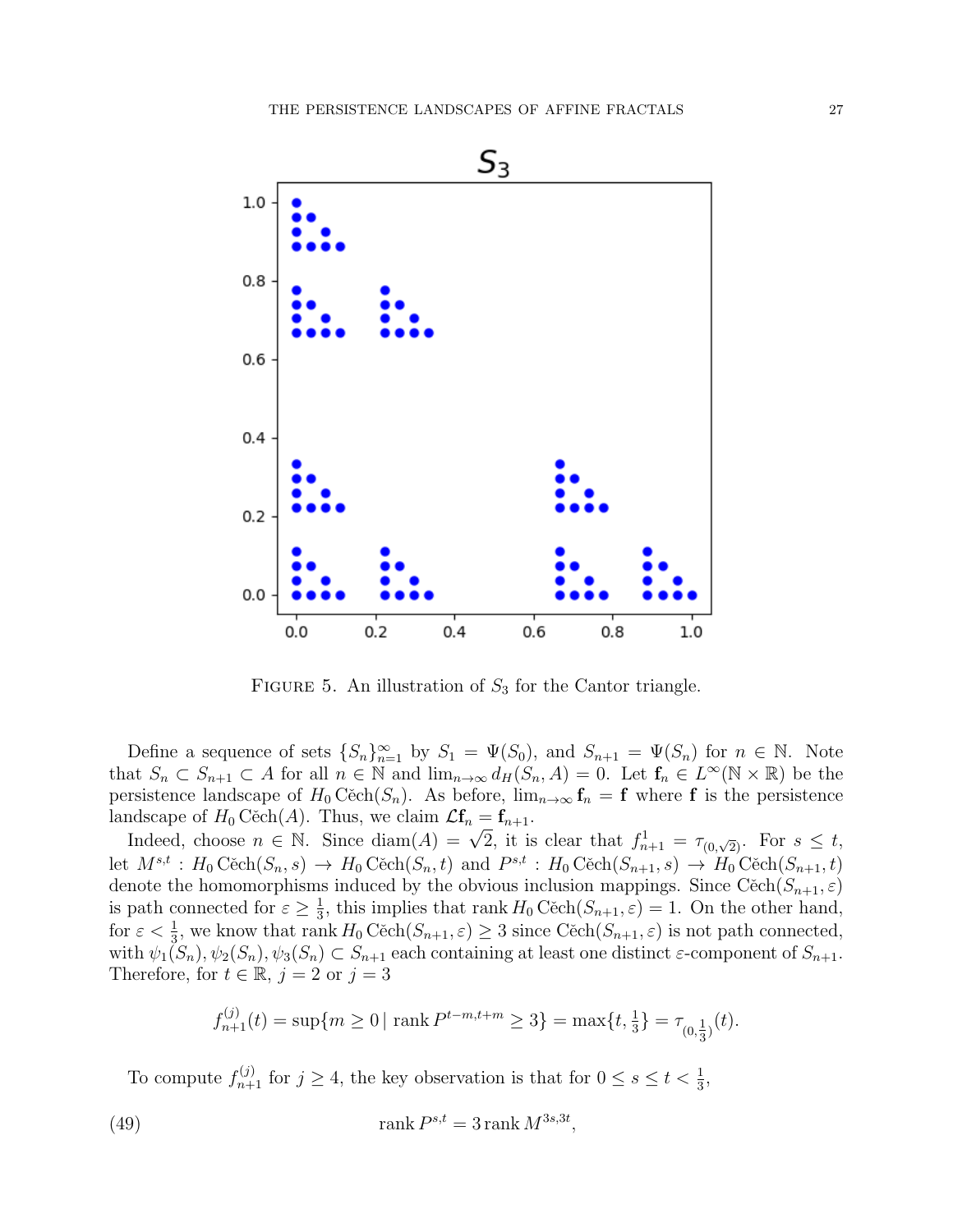and for  $s < 0$  or  $t \geq \frac{1}{3}$  $\frac{1}{3}$ , we get rank  $P^{s,t} \leq 1$ . The second part is clear. To justify Equation [\(49\)](#page-26-0), note that for  $\varepsilon < \frac{1}{3}$ , since

$$
\min_{1 \le j \ne k \le 3} d(\psi_j(S_n), \psi_k(S_n)) = \frac{1}{3},
$$

it follows from Lemma [2](#page-4-1) that

$$
H_0 \text{ Cěch}(S_{n+1}, \varepsilon) \cong \bigoplus_{j=1}^3 H_0 \text{ Cěch}(S_n, 3\varepsilon).
$$

Since every nontrivial transformation in  $H_0 \mathbf{C} \check{\mathbf{c}} ch(S_n)$  and  $H_0 \mathbf{C} \check{\mathbf{c}} ch(S_{n+1})$  is a surjection, the previous isomorphism implies Equation [\(49\)](#page-26-0). If we assume  $j = 3k + l$  for  $k \in \mathbb{N}$ , and  $l \in \{1, 2, 3\}$ , then by definition,

(50)  
\n
$$
f_{n+1}^{(j)}(t) = \sup\{m \ge 0 | \operatorname{rank} P^{t-m, t+m} \ge j\}
$$
\n
$$
= \sup\{m \ge 0 | 3 \operatorname{rank} M^{3(t-m), 3(t+m)} \ge j\}
$$
\n
$$
= \sup\{m \ge 0 | \operatorname{rank} M^{3(t-m), 3(t+m)} \ge k+1\}
$$

On the other hand, for  $k \in \mathbb{N}$ , we have

$$
\frac{1}{3}f_n^{(k+1)}(3t) = \frac{1}{3}\sup\{m \ge 0|\operatorname{rank} M^{3t-m,3t+m} \ge k+1\}
$$
  
=  $\sup\{\frac{m}{3} \ge 0|\operatorname{rank} M^{3t-m,3t+m} \ge k+1\}$   
=  $\sup\{m \ge 0|\operatorname{rank} M^{3(t-m),3(t+m)} \ge k+1\}$   
=  $f_{n+1}^{(j)}(t)$ .

This proves the claim that  $\mathcal{L}\mathbf{f}_n = \mathbf{f}_{n+1}$ , meaning  $\mathcal{L}\mathbf{f} = \mathbf{f}$ .

When we compute the fixed point of  $\mathcal L$  by taking the limit  $\lim_{n\to\infty}\mathcal L^n\mathbf{0}$ , we find that  $\mathbf{f} = \{f^{(j)}\}_{j=1}^{\infty}$ , where

$$
f^{(j)} = \begin{cases} \tau_{(0,\sqrt{2})}, & \text{if } j = 1\\ \tau_{(0,3^{-1})}, & \text{if } 1 < j \le 3\\ \tau_{(0,3^{-k-1})}, & \text{if } 3^k < j \le 3^{k+1} \text{ for } k \in \mathbb{N} \end{cases}
$$

.

4.6. Distorted Sierpinksi Carpet. Consider another IFS on  $\mathbb{R}^2$ ,  $\Psi = {\psi_1, \psi_2, \psi_3, \psi_4}$ , where

$$
\psi_1(x, y) = \frac{1}{3} I_2(x, y)^T, \n\psi_2(x, y) = \frac{1}{3} I_2[(x, y) + (0, 1)]^T, \n\psi_3(x, y) = \frac{1}{3} I_2[(x, y) + (0, 1)]^T, \n\psi_4(x, y) = \frac{1}{3} I_2[(x, y) + (2, 1)]^T.
$$

A, the invariant set of  $\Psi$ , turns out to be  $C \times \frac{1}{2}C$ . Clearly,  $\Psi$  does not have well-separated images since

$$
\min_{1 \le j \ne k \le 4} d(\psi_j(A), \psi_k(A)) = \frac{1}{6} < \frac{\sqrt{10}}{6} = \text{diam } \psi_j(A).
$$

Even though we cannot apply Theorem [4](#page-15-0) directly, we can derive the formula for f, the persistence landscape of  $H_0 C\check{e}ch(A)$ , using a similar argument to what we had in the previous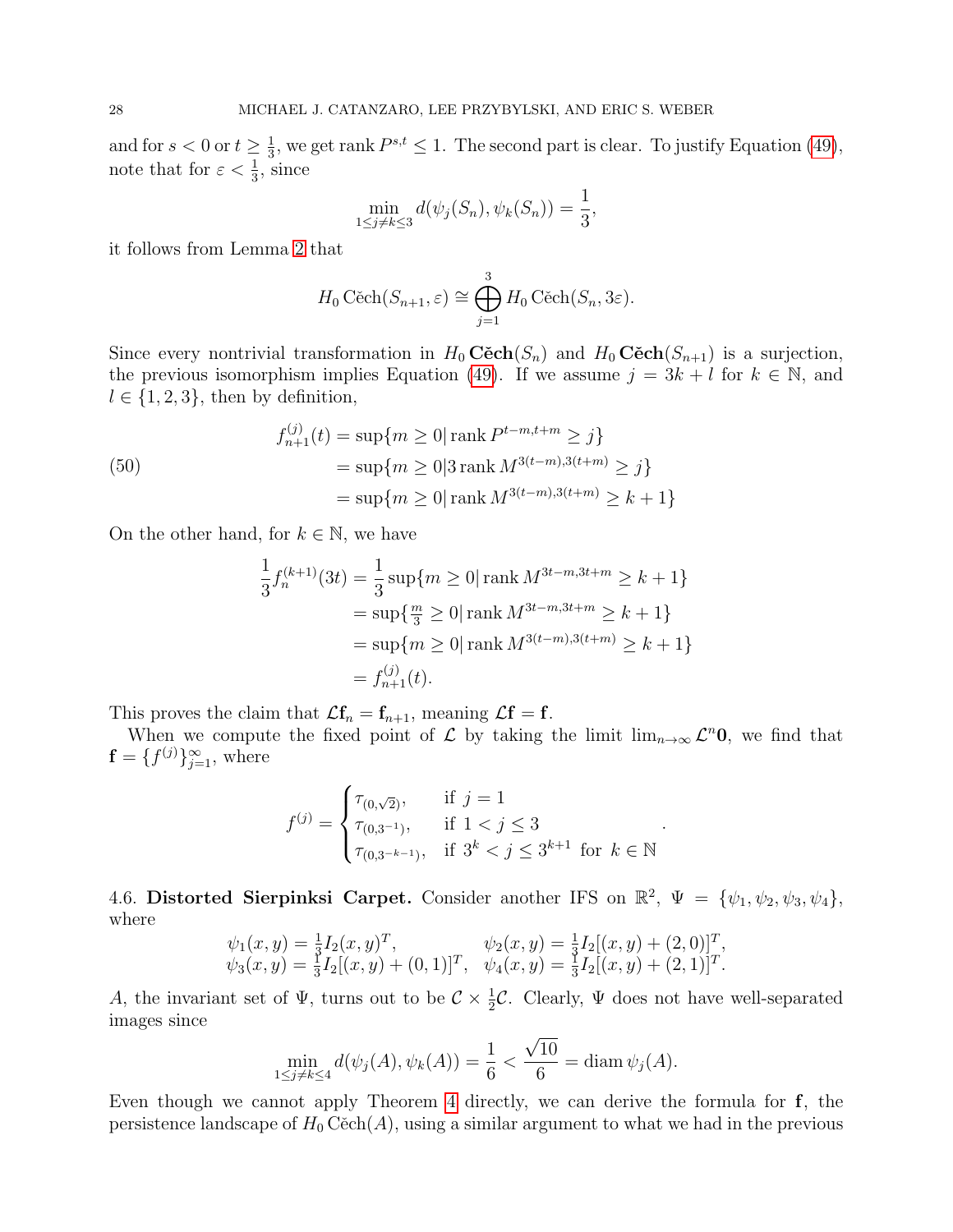section. We claim that  $\mathcal{L}: L^{\infty}(\mathbb{N} \times \mathbb{R}) \to L^{\infty}(\mathbb{N} \times \mathbb{R})$ , defined by  $\mathcal{L}$ **g** = **h**, where

$$
h^{(1)} = \tau_{\left(0, \frac{\sqrt{5}}{2}\right)}, \quad h^{(2)} = \tau_{(0, \frac{1}{3})}
$$
\n
$$
h^{(3)} = h^{(4)} = \tau_{(0, \frac{1}{6})}
$$
\n
$$
h^{(4k+1)}(t) = h^{(4k+2)}(t) = h^{(4k+3)}(t) = h^{(4k+4)}(t) = \frac{1}{3}g^{(k+1)}(3t) \text{ for } k \in \mathbb{N}.
$$

satisfies  $\mathcal{L}f = f$ .

In order to prove this, we take  $S_0 = \{(0,0), (1,0), (0, \frac{1}{2})\}$  $(\frac{1}{2}), (\frac{1}{2}, \frac{1}{2})$  $(\frac{1}{2})\},\$  and define a sequence of sets  $\{S_n\}_{n=1}^{\infty}$ , where

$$
S_1 = \Psi(S_0), \ S_{n+1} = \Psi(S_n) \text{ for } n \in \mathbb{N}.
$$

Let  $f_n$  denote the persistence landscape function for  $S_n$ , then we claim that  $\mathcal L$  satisfies  $\mathcal L f_n =$  $f_{n+1}$  for all  $n \in \mathbb{N}$ . Because  $\lim_{n\to\infty} d_H(S_n, A) = 0$ , it follows that  $\lim_{n\to\infty} f_n = f$ , and as we have reasoned in previous examples, this implies that  $\mathcal{L}f = f$ .

To prove that  $\mathcal{L} \mathbf{f}_n = \mathbf{f}_{n+1}$ , fix  $n \in \mathbb{N}$ . Since  $\text{diam}(A) = \frac{\sqrt{5}}{2}$ , it is clear that  $f_{n+1}^1 =$  $\tau_{(0, \frac{\sqrt{5}}{2})}$ . For  $s \le t$ , let  $M^{s,t} : H_0 \widetilde{Cech}(S_n, s) \to H_0 \widetilde{Cech}(S_n, t)$  and  $P^{s,t} : H_0 \widetilde{Cech}(S_{n+1}, s) \to H_0$  $H_0$  Cěch $(S_{n+1}, t)$  denote the homomorphisms induced by the obvious inclusion mappings. Since Cěch $(S_{n+1}, \varepsilon)$  is path connected for  $\varepsilon \geq \frac{1}{3}$  $\frac{1}{3}$ , this implies that rank  $H_0 \widetilde{C}$ ech $(S_{n+1}, \varepsilon) = 1$ . On the other hand, for  $\varepsilon \in \left[\frac{1}{6}\right]$  $\frac{1}{6}, \frac{1}{3}$  $\frac{1}{3}$ , we know that rank  $H_0 \widetilde{C}$ ech $(S_{n+1}, \varepsilon) = 2$  since  $\widetilde{C}$ ech $(S_{n+1}, \varepsilon)$ is not path connected, with  $\psi_1(S_n) \cup \psi_3(S_n)$ ,  $\psi_2(S_n) \cup \psi_4(S_n) \subset S_{n+1}$  each forming an  $\varepsilon$ component of  $S_{n+1}$ . For  $\varepsilon < \frac{1}{6}$ , we know that rank  $H_0 \widetilde{C}(\overline{S}_{n+1}, \varepsilon) \geq 4$  since

$$
\min_{1 \le j \le 4} d(\psi_j(S_n), S_{n+1} \backslash \psi_j(S_n)) = \frac{1}{6}.
$$

Therefore, for  $t \in \mathbb{R}$ ,

$$
f_{n+1}^{(2)}(t) = \sup\{m \ge 0 \text{ rank } P^{t-m, t+m} \ge 2\} = \max\{t, \frac{1}{3} - t\} = \tau_{(0, \frac{1}{3})}(t).
$$

and for  $j = 3, 4$ 

$$
f_{n+1}^{(j)}(t) = \sup\{m \ge 0 \text{ rank } P^{t-m, t+m} \ge 4\} = \max\{t, \frac{1}{6} - t\} = \tau_{(0, \frac{1}{6})}(t).
$$

To compute  $f_{n+1}^{(j)}$  for  $j \ge 5$ , the key observation is that for  $0 \le s \le t < \frac{1}{6}$ ,

(51) 
$$
\operatorname{rank} P^{s,t} = 4 \operatorname{rank} M^{3s,3t},
$$

and for  $s < 0$  or  $t \ge 16$ , we get rank  $P^{s,t} \le 2$ . We have already established the second part. To justify Equation [\(51\)](#page-28-0), since  $\varepsilon < \frac{1}{6}$  implies that

<span id="page-28-0"></span>
$$
\min_{1 \le j \ne k \le 4} d(\psi_j(S_n), \psi_k(S_n)) > \varepsilon,
$$

it follows from Lemma [2](#page-4-1) that

$$
H_0 \text{ Cěch}(S_{n+1}, \varepsilon) \cong \bigoplus_{j=1}^4 H_0 \text{ Cěch}(S_n, 3\varepsilon).
$$

,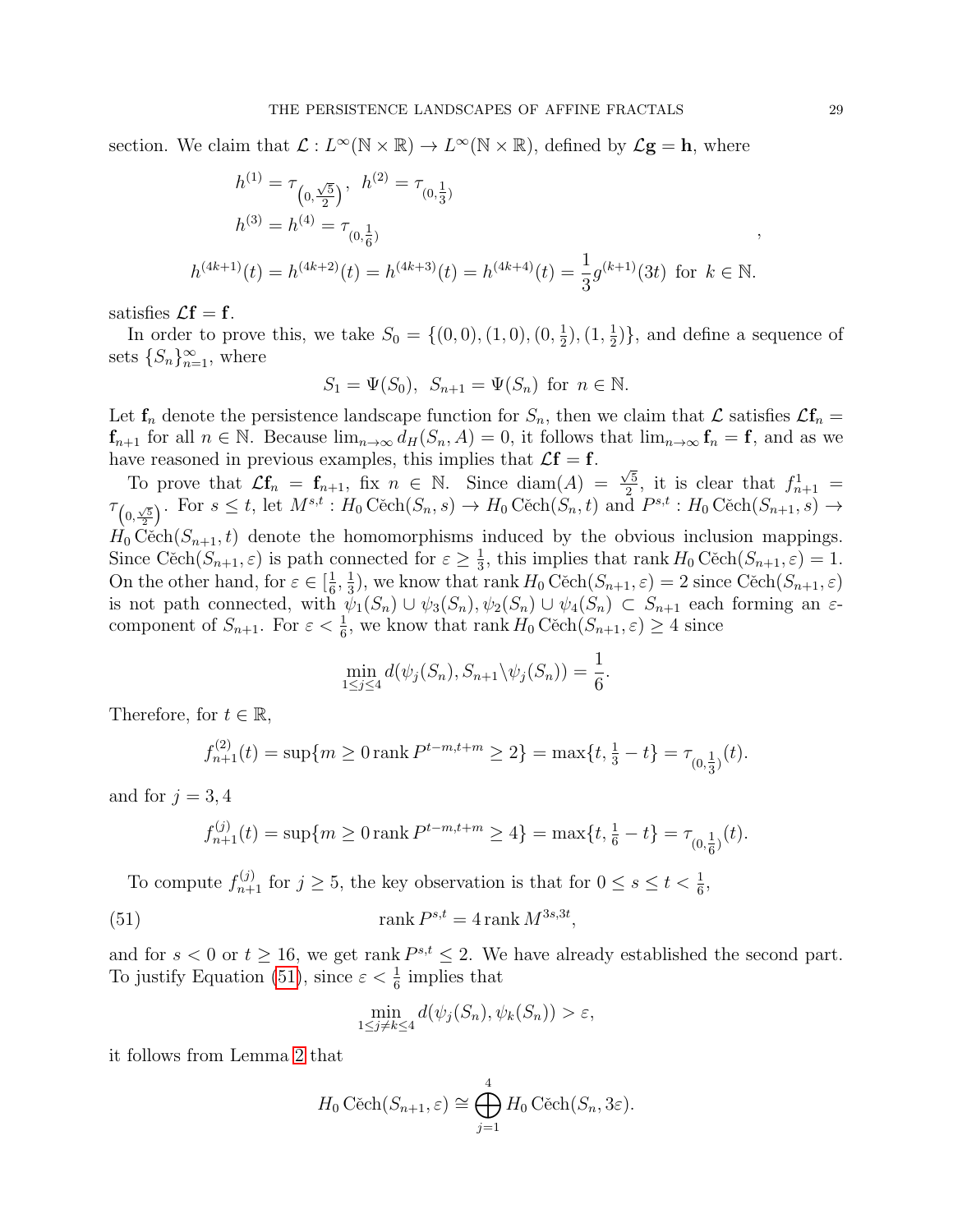As in the previous example, this isomorphism implies [\(51\)](#page-28-0). Using identical reasoning as in the previous section, this implies that for  $j = 4k + l$  for  $k \in \mathbb{N}$  and  $l \in \{1, 2, 3, 4\}$ ,

$$
f_{n+1}^{(j)}(t) = \frac{1}{3} f_n(k+1)(3t).
$$

Thus  $\mathcal{L} \mathbf{f}_n = \mathbf{f}_{n+1}$  for all  $n \in \mathbb{N}$ . Therefore  $\mathcal{L} \mathbf{f} = \mathbf{f}$ .

We compute the formula for  $\mathbf{f} = \{f^{(j)}\}_{j=1}^{\infty}$  by taking the limit of  $\mathcal{L}^n\mathbf{0}$  as  $n \to \infty$ . We find that

$$
f^{(j)} = \begin{cases} \tau_{\left(0, \frac{\sqrt{5}}{2}\right)}, & \text{if } j = 1\\ \tau_{\left(0, 3^{-1}\right)}, & \text{if } j = 2\\ \tau_{\left(0, 6^{-1}\right)}, & \text{if } 2 < j \le 4\\ \tau_{\left(0, 3^{-k-1}\right)}, & \text{if } 4^k < j \le 2 \cdot 4^k \text{ for } k \in \mathbb{N}\\ \tau_{\left(0, 3^{-k} 6^{-1}\right)}, & \text{if } 2 \cdot 4^k < j \le 4^{k+1} \quad k \in \mathbb{N} \end{cases}
$$

.

In terms of Equation [\(33\)](#page-17-2), we have  $N=4, c=\frac{1}{3}$  $\frac{1}{3}$ ,  $\delta_1 =$  $\sqrt{5}$  $\frac{\sqrt{5}}{2}, \ \delta_2 = \frac{1}{3}$  $\frac{1}{3}$ , and  $\delta_3 = \delta_4 = \frac{1}{6}$  $\frac{1}{6}$ . This means the persistence landscape of  $H_0 C$ ech(A) is consistent with the formula from Theorem [4](#page-15-0) even though  $\Psi$  does not have well-separated images.

4.7. Remarks. The 1/5 Cantor set in [4.4](#page-23-0) demonstrates how a reasonable formula for the persistence landscape of  $H_0 C$ ech(A) can be found in the one-dimensional case, even when images are not well-separated. As long as the Cěch complex of the intersection of these images is reasonable, we can use the Mayer-Vietoris sequence to make precise the difference between rank  $H_0 C$ ěch $(\Psi(S_n), \varepsilon)$  and what the rank would be if  $\Psi$  had well-separated images. The example also shows the intuition that each time two images are touching, we have to "skip" one of the first N terms in the sequence that makes up  $f$ .

The final two examples demonstrate that at least for zero-dimensional homology, the wellseparated assumption can be too restrictive. We might be better off replacing the wellseparated hypothesis with the assumption that

$$
\inf\{\varepsilon > 0\} \, C(A,\varepsilon) < N\} \ge \max_{1 \le j \le N} \inf\{\varepsilon > 0\} \, C(\psi_j(A),\varepsilon) = 1\},
$$

since the proof of Theorem [4](#page-15-0) seems to work as long each image becomes path connected by the time any two different images become path connected. However, the well-separated assumption might be necessary for finding the persistence landscape for  $H_p$  Cěch(A) for  $p \geq 1$ . For  $p = 1$ , it would guarantee that there are no loops persisting in individual images by the time loops could be "born" consisting of 1-chains consisting from a combination of different images.

Acknowledgments. Michael J. Catanzaro, Lee Przybylski, and Eric S. Weber were supported in part by the National Science Foundation under award #1934884. Lee Przybylski and Eric S. Weber were supported in part by the National Science Foundation and the National Geospatial Intelligence Agency under award #1830254.

### **REFERENCES**

- <span id="page-29-2"></span>1. Gabrielle Angeloro and Michael J. Catanzaro, pyscapes: Persistence landscapes in python, Software. Available at https://github.com/gabbyangeloro/Pyscapes, 2020.
- <span id="page-29-1"></span>2. Gorô Azumaya, Corrections and supplementaries to my paper concerning krull-remak-schmidt's theorem, Nagoya mathematical journal  $1$  (1950), 117–124 (eng).
- <span id="page-29-0"></span>3. Ulrich Bauer, Ripser: efficient computation of vietoris-rips persistence barcodes, 2021.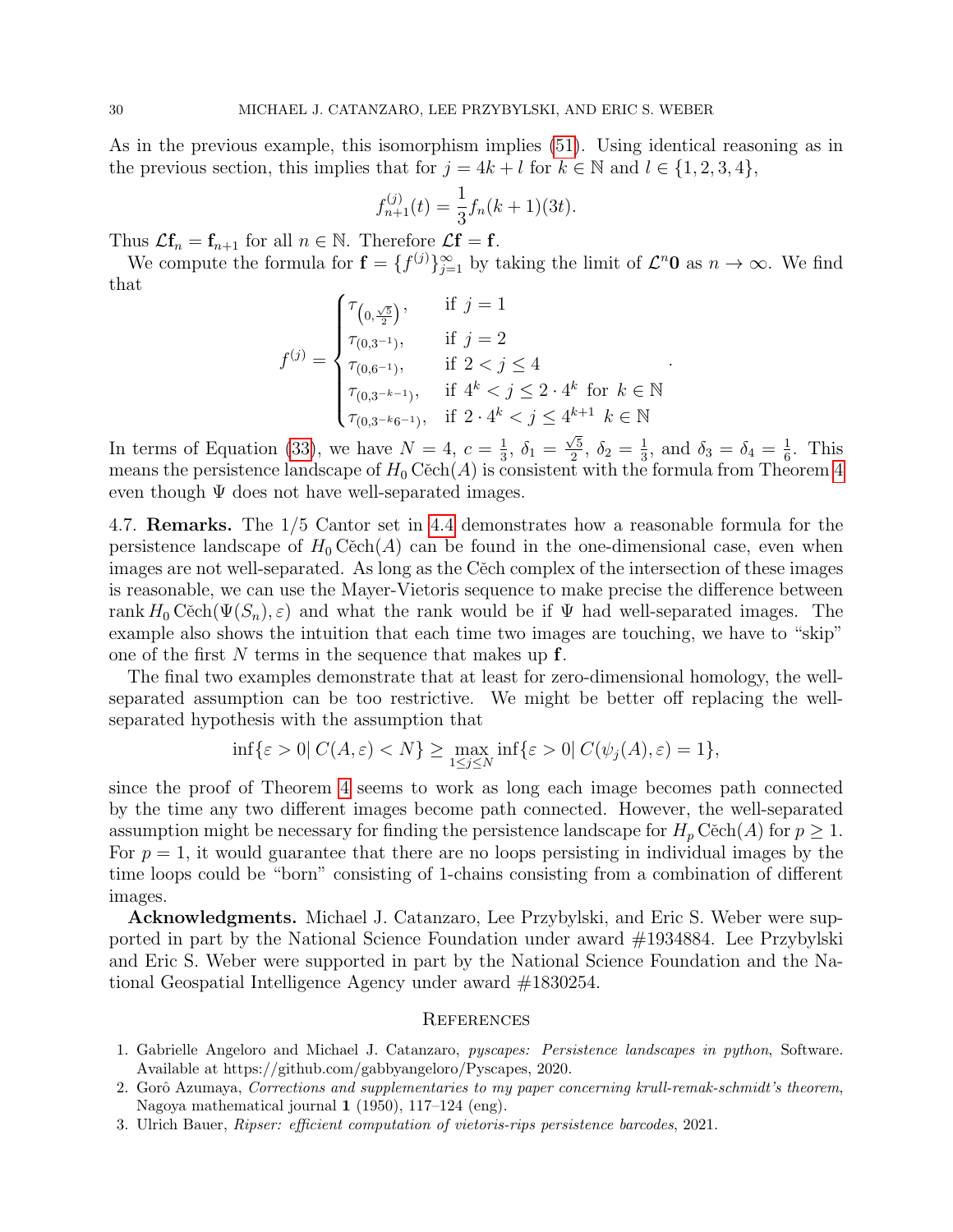- <span id="page-30-18"></span>4. Karol Borsuk, On the imbedding of systems of compacta in simplicial complexes, Fundamenta mathematicae 35 (1948), 217–234 (eng).
- <span id="page-30-20"></span>5. Magnus Bakke Botnan and William Crawley-Boevey, Decomposition of persistence modules, 2019.
- <span id="page-30-0"></span>6. Peter Bubenik, Statistical topological data analysis using persistence landscapes, The Journal of Machine Learning Research 16 (2015), no. 1, 77–102.
- <span id="page-30-25"></span>7. , The persistence landscape and some of its properties, Topological Data Analysis, Abel Symposia, Springer International Publishing, Cham, 2020, pp. 97–117 (eng).
- <span id="page-30-6"></span>8. Allison Byars, Evan Camrud, Steven N. Harding, Sarah McCarty, Keith Sullivan, and Eric S. Weber, Sampling and interpolation of cumulative distribution functions of Cantor sets in [0,1], Dem. Math. 54 (2021), 85–109.
- <span id="page-30-2"></span>9. Georg Cantor, De la puissance des ensembles parfaits de points, Acta Mathematica 4 (1884), no. 1, 381–392.
- <span id="page-30-9"></span>10. Gunnar Carlsson, Afra Zomorodian, Anne Collins, and Leonidas J. Guibas, Persistence barcodes for shapes, International Journal of Shape Modeling 11 (2005), no. 2, 149–187.
- <span id="page-30-3"></span>11. J. W. S. Cassels, On a problem of Steinhaus about normal numbers, Colloq. Math. 7 (1959), 95–101. MR 0113863
- <span id="page-30-22"></span>12. Frédéric Chazal, David Cohen-Steiner, Marc Glisse, Leonidas J. Guibas, and Steve Oudot, Proximity of persistence modules and their diagrams, Research Report RR-6568, INRIA, 2008.
- <span id="page-30-21"></span>13. Frédéric Chazal, Vin de Silva, Marc Glisse, and Steve Oudot, The structure and stability of persistence modules, SpringerBriefs in Mathematics, Springer, [Cham], 2016. MR 3524869
- <span id="page-30-24"></span>14. Frédéric Chazal, Vin de Silva, and Steve Oudot, Persistence stability for geometric complexes, Geom. Dedicata 173 (2014), 193–214. MR 3275299
- <span id="page-30-23"></span>15. David Cohen-Steiner, Herbert Edelsbrunner, and John Harer, Stability of persistence diagrams, Discrete & computational geometry **37** (2007), no. 1, 103-120.
- <span id="page-30-19"></span>16. Vin De Silva and Robert Ghrist, Coverage in sensor networks via persistent homology, Algebraic & Geometric Topology 7 (2007), no. 1, 339–358, Publisher: Mathematical Sciences Publishers.
- <span id="page-30-14"></span>17. Pawel Dlotko and Thomas Wanner, Topological microstructure analysis using persistence landscapes, Physica D: Nonlinear Phenomena 334 (2016), 60–81.
- <span id="page-30-12"></span>18. Irene Donato, Matteo Gori, Marco Pettini, Giovanni Petri, Sarah De Nigris, Roberto Franzosi, and Francesco Vaccarino, *Persistent homology analysis of phase transitions*, Physical Review E 93 (2016), no. 5, 052138.
- <span id="page-30-17"></span>19. Herbert Edelsbrunner and John Harer, Computational topology: an introduction, American Mathematical Soc., 2010.
- <span id="page-30-15"></span>20. Allen Hatcher, Algebraic topology, Cambridgy University Press, Cambridge, 2002.
- <span id="page-30-8"></span>21. John E. Hutchinson, Fractals and self similarity, Indiana University Mathematics Journal 30 (1981), no. 5, 713–747.
- <span id="page-30-5"></span>22. Palle E. T. Jorgensen, Analysis and probability: wavelets, signals, fractals, Graduate Texts in Mathematics, vol. 234, Springer, New York, 2006. MR MR2254502 (2008a:42030)
- <span id="page-30-7"></span>23. Palle E. T. Jorgensen and Steen Pedersen, *Dense analytic subspaces in fractal*  $L^2$ -spaces, J. Anal. Math. 75 (1998), 185–228. MR MR1655831 (2000a:46045)
- <span id="page-30-11"></span>24. Violeta Kovacev-Nikolic, Peter Bubenik, Dragan Nikolic, and Giseon Heo, Using persistent homology and dynamical distances to analyze protein binding, Statistical applications in genetics and molecular biology 15 (2016), no. 1, 19–38.
- <span id="page-30-13"></span>25. Jen-Yu Liu, Shyh-Kang Jeng, and Yi-Hsuan Yang, Applying topological persistence in convolutional neural network for music audio signals, arXiv preprint arXiv:1608.07373 (2016).
- <span id="page-30-4"></span>26. Russell Lyons and Yuval Peres, Probability on trees and networks, Cambridge Series in Statistical and Probabilistic Mathematics, Cambridge University Press, 2017.
- <span id="page-30-10"></span>27. Elizabeth Munch, Katharine Turner, Paul Bendich, Sayan Mukherjee, Jonathan Mattingly, and John Harer, Probabilistic Fréchet means for time varying persistence diagrams, Electronic Journal of Statistics 9 (2015), no. 1, 1173–1204.
- <span id="page-30-16"></span>28. James R Munkres, Elements of algebraic topology, Addison-Wesley Publishing Company, 1984.
- <span id="page-30-1"></span>29. Gabriell Máté and Dieter W. Heermann, *Persistence intervals of fractals*, Physica A: Statistical Mechanics and its Applications 405 (2014), 252–259.